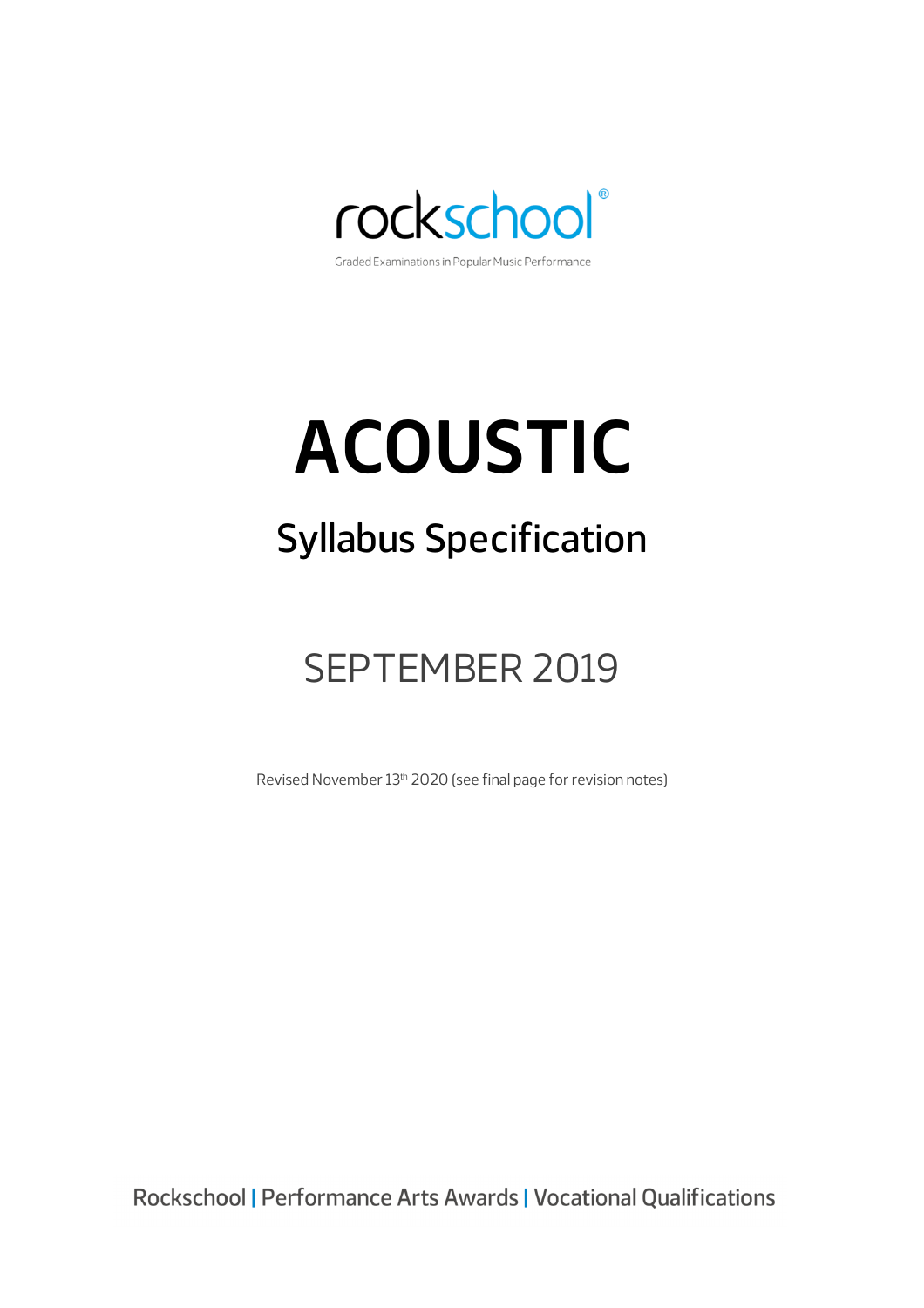### **ACKNOWLEDGEMENTS**

### **SYLLABUS**

Syllabus designed and written by Jono Harrison Syllabus Director: Tim Bennett-Hart Syllabus Consultants: Tristan Seume and Tommy Loose

Syllabus Advisors: Tim Bennett-Hart, Ashley Hards, Eva Brandt, Brian Ashworth, Stuart Slater, Peter Huntington, Bruce Darlington and Simon Troup

2019 Hit Tune arrangements by Giorgio Serci, Tristan Seume, Nat Martin, Tommy Loose, Ashley Hards, Jono Harrison and Calum Harrison

2016 Hit Tune arrangements by Andy G Jones, James Betteridge and Carl Orr

Supporting Tests written by Jono Harrison, Nat Martin and Giorgio Serci

### **PUBLISHING**

Proof reading of arrangements by Jono Harrison, Calum Harrison, and Simon Troup, plus all arrangers Music engraving and book layout by Simon and Jennie Troup of Digital Music Art Fact files written and edited by Abbie Thomas Technical Guidance written by Bruce Darlington, Jono Harrison and Calum Harrison

Proof reading and copy editing by Calum Harrison, Laura Hall and Jono Harrison

Cover design by Philip Millard of Rather Nice Design

### **AUDIO**

Produced by Jono Harrison Engineered by Jono Harrison, Sam Harper, Pete Riley, Rory Harvey and Andy Robertson Additional production and mixing by Ash Preston Assisted by Chloe Kraemer @ Livingston Studios Recorded at Livingston Studios, London Mixed by Patrick Phillips Mastered by Francis Gorini Supporting Tests recorded by Jono Harrison, Nat Martin, Giorgio Serci and Andy G Jones

### **MUSICIANS**

Acoustic Guitar: Giorgio Serci, Nat Martin, Tommy Loose, Max Helyer (You Me At Six), Jono Harrison and Calum Harrison. 2016 content performed by Andy G Jones, Carl Orr and James Betteridge Piano and Keyboards: Jono Harrison and Rory Harvey Drums & Percussion: Pete Riley Bass: Andy Robertson Guitars: Rory Harvey Lead and Backing Vocals: Glen Harvey, Charlie Calleja & Katie Hector Violin: Ruth Elder String Arrangements: Jono Harrison, Rory Harvey & Steve Wrigley Additional Programming: Jono Harrison & Rory Harvey

### **DISTRIBUTION**

Exclusive Distributors: Hal Leonard

### **EXECUTIVE PRODUCERS**

John Simpson, Norton York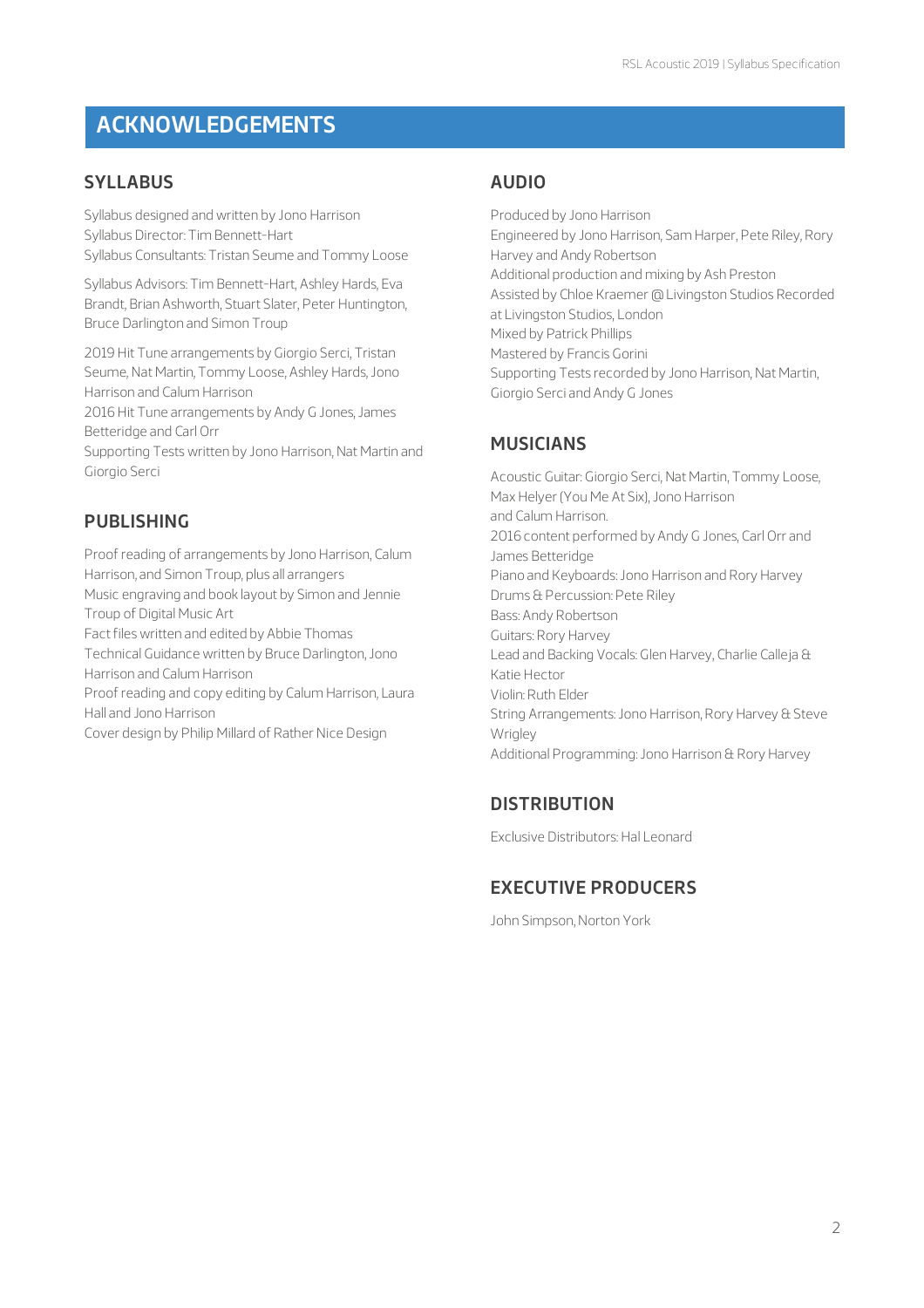### **TABLE OF CONTENTS**

| ACKNOWLEDGEMENTS                                                                                                                                              |                                           |  |  |  |  |
|---------------------------------------------------------------------------------------------------------------------------------------------------------------|-------------------------------------------|--|--|--|--|
| PREFACE                                                                                                                                                       | 4                                         |  |  |  |  |
| <b>INTRODUCTION</b><br>OVERVIEW<br><b>QUALIFICATION SUMMARY</b><br>ASSESSMENT INFORMATION<br>CANDIDATE ACCESS & REGISTRATION<br>FURTHER INFORMATION & CONTACT | 5<br>$\overline{1}$<br>8<br>9<br>12<br>13 |  |  |  |  |
| ROCKSCHOOL ACOUSTIC EXAMINATIONS                                                                                                                              | 14                                        |  |  |  |  |
| <b>GRADING CRITERIA &amp; DEFINITIONS</b>                                                                                                                     | 18                                        |  |  |  |  |
| UNIT SPECIFICATIONS                                                                                                                                           | 22                                        |  |  |  |  |
| Debut                                                                                                                                                         | 23                                        |  |  |  |  |
| Grade 1                                                                                                                                                       | 29                                        |  |  |  |  |
| Grade 2                                                                                                                                                       | 35                                        |  |  |  |  |
| Grade 3                                                                                                                                                       | 42                                        |  |  |  |  |
| Grade 4                                                                                                                                                       | 48                                        |  |  |  |  |
| Grade 5                                                                                                                                                       | 55                                        |  |  |  |  |
| Grade 6                                                                                                                                                       | 62                                        |  |  |  |  |
| Grade 7                                                                                                                                                       | 69                                        |  |  |  |  |
| Grade 8                                                                                                                                                       | 76                                        |  |  |  |  |
| <b>REVISION HISTORY</b>                                                                                                                                       | 83                                        |  |  |  |  |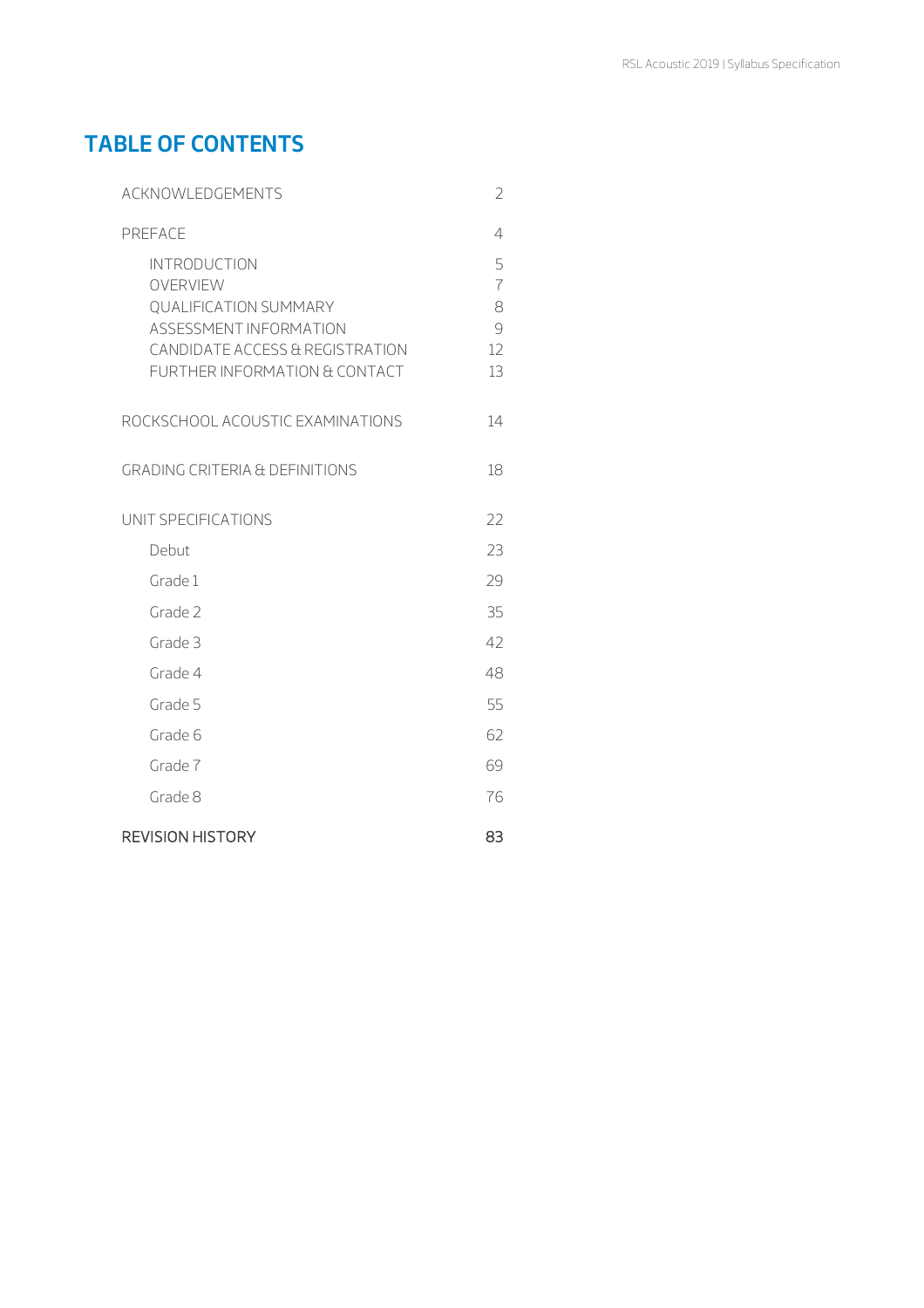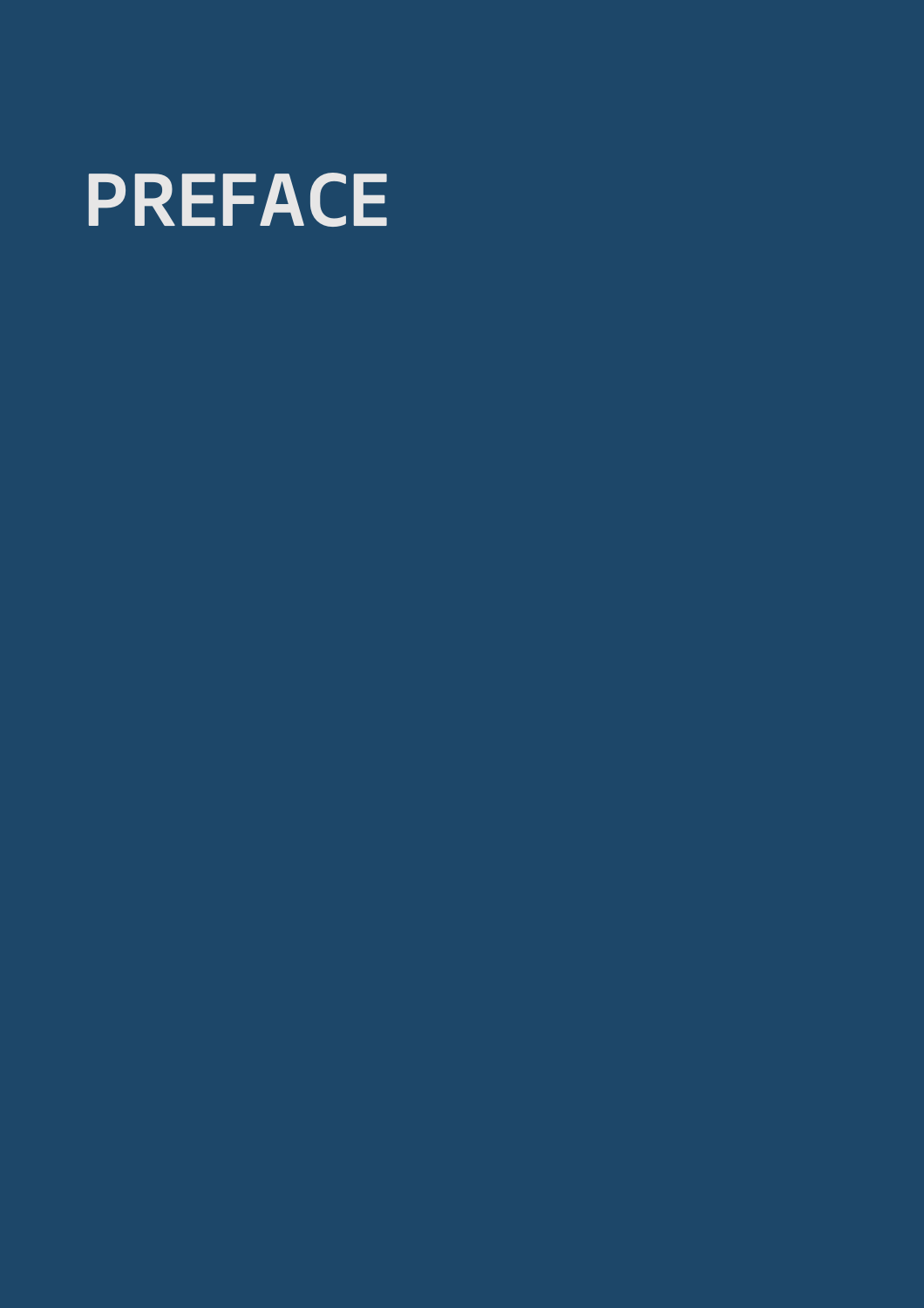### **INTRODUCTION**

Welcome to the Rockschool 2019–2022 syllabus for Acoustic guitar. This syllabus guide is designed to give teachers, learners and candidates practical information on the graded examinations run by Rockschool.

The Rockschool website www.rslawards.com has detailed information on all aspects of our examinations, including examination regulations, detailed marking schemes and assessment criteria as well as notated and audio examples to help you prepare for the examination.

This Syllabus Guide covers the following examinations:

- § Graded Examinations Debut to Grade 8
- § Performance Certificates Debut to Grade 8

### **The Value Of RSL Qualifications**

RSL advocates an open access approach to qualifications, providing a range of syllabuses, designed to accommodate a wide variety of candidates of different ages, experience and levels of achievement. RSL qualifications are listed on the Regulated Qualifications Framework (RQF) in England and Northern Ireland by the Office of Qualifications and Examinations Regulation (Ofqual). RSL is committed to maintaining and improving its reputation for excellence by providing high quality education and training through its syllabuses, examinations, music and resources.

### **RSL & UCAS**

For students applying for work or University, many potential employers see graded music exams in a very positive way. Recognised qualifications demonstrate an ability to dedicate commitment to extra-curricular activities, providing evidence of versatility which many students find beneficial within UCAS (Universities & Colleges Admissions Service) applications and for University entrance interviews.

Our qualifications at Level 3 (Grades 6–8) carry allocated points on the UCAS tariff. For full details relating to the allocation of UCAS points please see: www.rslawards.com/about-us/ucas-points

### **Period Of Operation**

This syllabus specification covers Acoustic Grade Examinations and Performance Certificates from September 2019.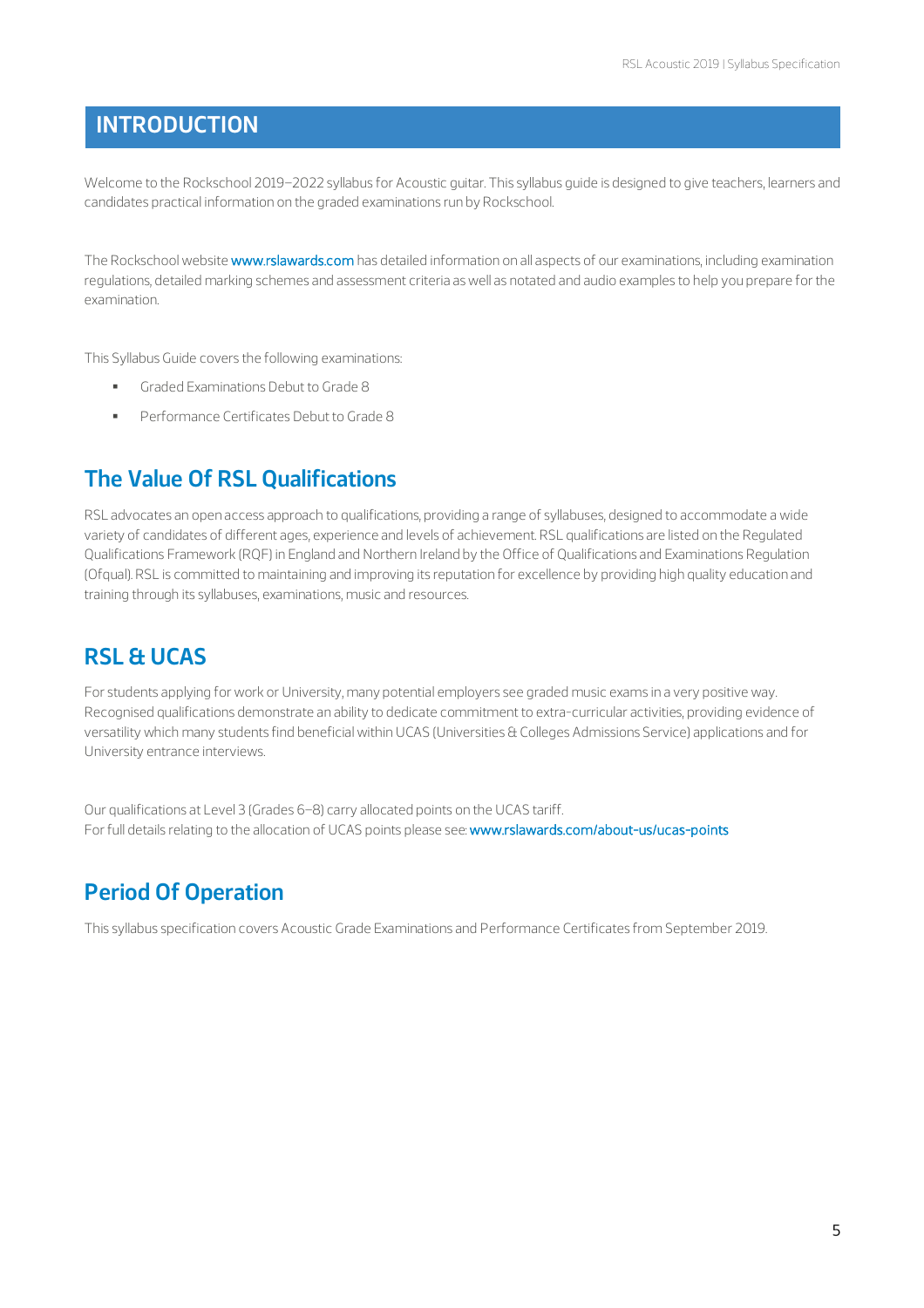### **Examinations**

Rockschool offers two types of graded music examination: Graded Examination & Performance Certificate

### **GRADE EXAMINATIONS**

Grade Examinations are available from Debut – Grade 8 and consist of the following elements:

| <b>PREPARED WORK</b>                                                                | UNPREPARED WORK                                                                                                                                                                                           |
|-------------------------------------------------------------------------------------|-----------------------------------------------------------------------------------------------------------------------------------------------------------------------------------------------------------|
| • 3 Performance Pieces: Debut to Grade 8<br>" Technical Exercises: Debut to Grade 8 | • Sight Reading or Improvisation & Interpretation: Debut<br>to Grade 5<br>" Quick Study Pieces: Grade 6 to Grade 8<br>" Ear Tests: Debut to Grade 8<br>" General Musicianship Questions: Debut to Grade 8 |

### **PERFORMANCE CERTIFICATES**

Performance Certificates are available from Debut – Grade 8 and consist of the following:

#### PREPARED WORK

§ **5 Performance Pieces: Debut to Grade 8**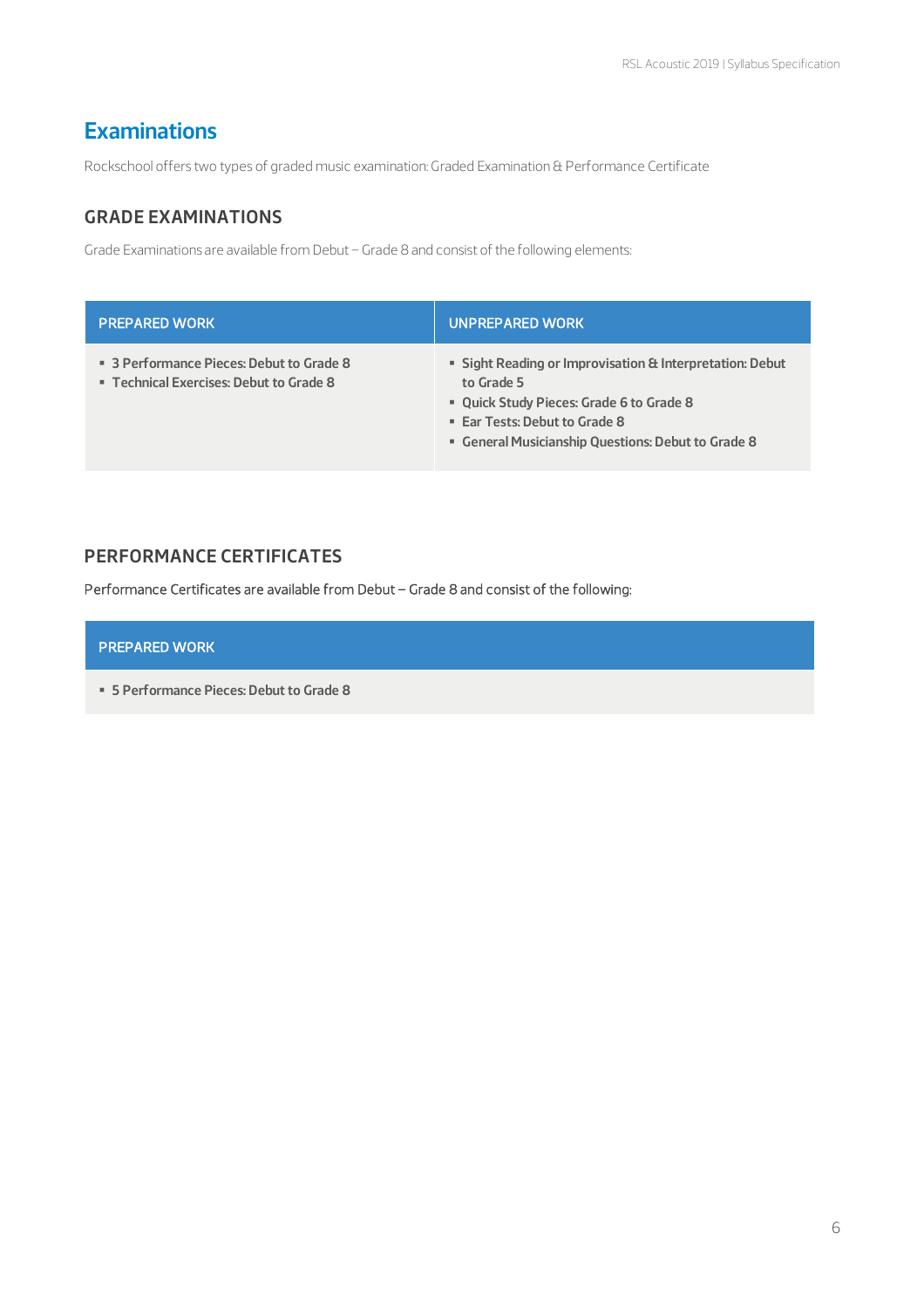### **OVERVIEW**

### **Unit Overview – Graded Examinations in Popular Music Performance**

| <b>QUALIFICATION TITLE</b>                                               | QAN        | <b>TOTAL</b><br>NO. OF<br><b>UNITS</b> | <b>GUIDED</b><br><b>LEARNING</b><br><b>HOURS</b> | <b>CREDIT</b>  | <b>TOTAL</b><br><b>QUALIFICATION</b><br><b>TIME</b> |
|--------------------------------------------------------------------------|------------|----------------------------------------|--------------------------------------------------|----------------|-----------------------------------------------------|
| RSL Entry Level<br>Award in Popular Music Performance<br>Debut (Entry 3) | 501/0370/2 | $\mathbf{1}$                           | 8                                                | $\overline{4}$ | 40                                                  |
| RSL Level 1<br>Award in Popular Music Performance<br>Grade 1             | 501/0391/X | $\mathbf 1$                            | 12                                               | 6              | 60                                                  |
| RSL Level 1<br>Award in Popular Music Performance<br>Grade 2             | 501/0646/6 | $\mathbf{1}$                           | 18                                               | $\mathcal{G}$  | 90                                                  |
| RSL Level 1<br>Award in Popular Music Performance<br>Grade 3             | 501/0647/8 | $\mathbf 1$                            | 18                                               | 12             | 120                                                 |
| RSL Level 2<br>Certificate in Popular Music Performance<br>Grade 4       | 501/0389/1 | $1\,$                                  | 24                                               | 15             | 150                                                 |
| RSL Level 2<br>Certificate in Popular Music Performance<br>Grade 5       | 501/0643/0 | $\mathbf 1$                            | 24                                               | 18             | 180                                                 |
| RSL Level 3<br>Certificate in Popular Music Performance<br>Grade 6       | 501/0390/8 | $\mathbf{1}$                           | 36                                               | 22             | 220                                                 |
| RSL Level 3<br>Certificate in Popular Music Performance<br>Grade 7       | 501/0645/4 | $\mathbf{1}$                           | 48                                               | 27             | 270                                                 |
| RSL Level 3<br>Certificate in Popular Music Performance<br>Grade 8       | 501/0648/X | $\mathbf{1}$                           | 54                                               | 32             | 320                                                 |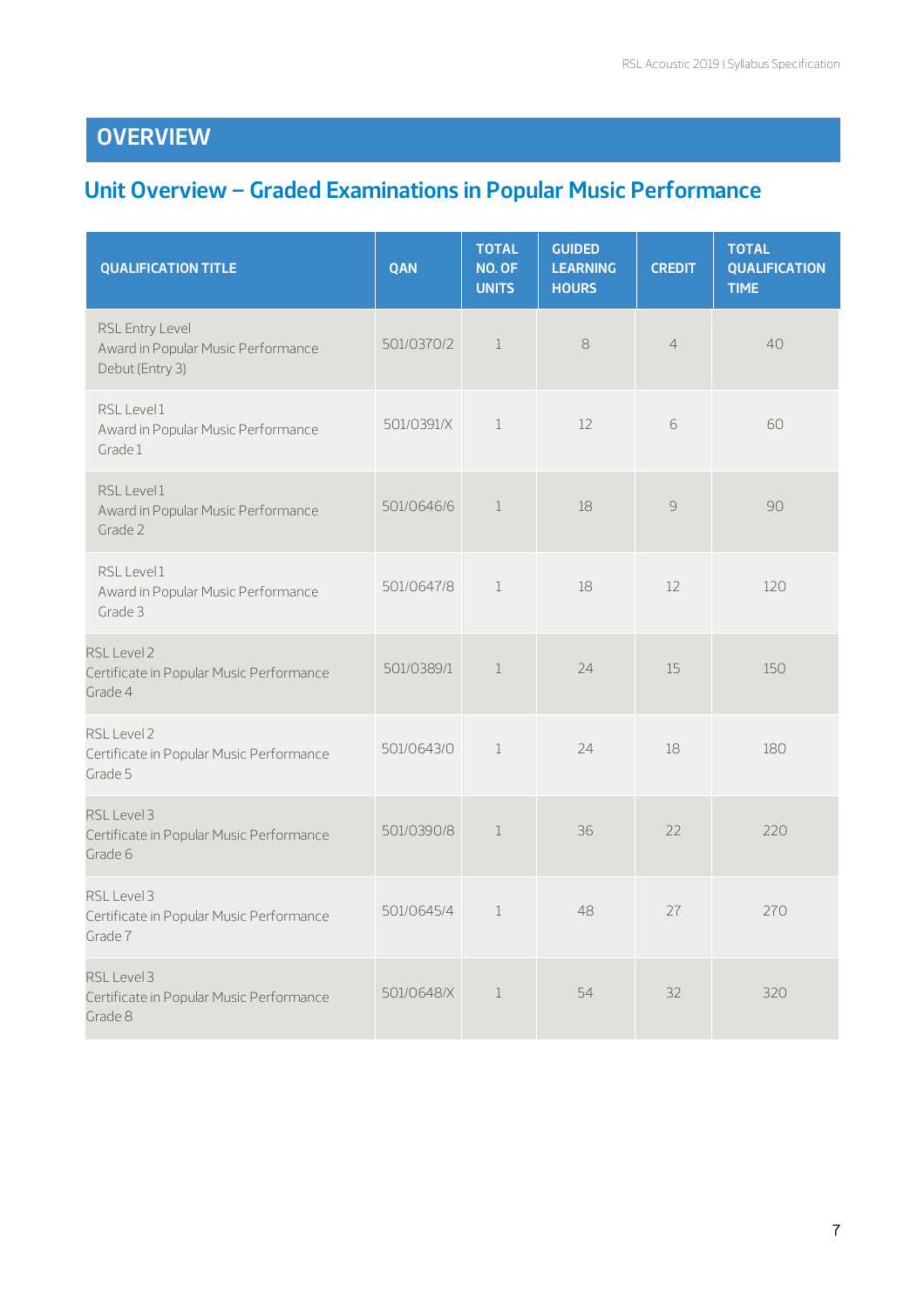### **Assessment Overview**

| <b>ASSESSMENT</b>        |                                                                                                                                                                                                                                    |
|--------------------------|------------------------------------------------------------------------------------------------------------------------------------------------------------------------------------------------------------------------------------|
| Form of Assessment       | All assessments are carried out by external examiners. Candidates are required to carry out a<br>combination of practical tasks and underpinning theoretical assessment.                                                           |
| Unit Format              | Unit specifications contain the title, unit code, credit level, credit value, learning outcomes,<br>assessment criteria, grade descriptor, and types of evidence required for the unit.                                            |
| Bands of Assessment      | There are four bands of assessment (distinction, merit, pass and unclassified) for the qualification<br>as a whole.                                                                                                                |
| <b>Quality Assurance</b> | Quality Assurance ensures that all assessments are carried out to the same standard by objective<br>sampling and re-assessment of candidates' work. A team of external examiners is appointed,<br>trained and standardised by RSL. |

### **QUALIFICATION SUMMARY**

### **Aims & Broad Objectives**

The aim of popular music performance qualifications is to provide a flexible, progressive mastery approach to the knowledge, skills and understanding required for popular music performance.

RSL's graded qualifications motivate and encourage candidates of all ages and levels through a system of progressive mastery, enabling candidates to develop and enhance skills, knowledge and understanding in a safe and consistent way. The qualifications are beneficial for candidates wishing to progress at their own pace through smaller steps of achievement.

These qualifications are suitable for candidates in the Under 16, 16+, 16–18, 19+ age groups.

### **Progression**

Graded qualifications provide a flexible progression route for candidates. They are a positive means of determining progress and enable candidates to learn the necessary techniques to gain entry to FE and HE courses. Graded qualifications operate according to a well-established methodology of 'progressive mastery'. They allow candidates to be tested in discrete stages in the development of a wide range of skills. They tend to be more rigorous than other types of exams and for that reason industry is confident that achievement at the highest level gained by candidates of graded qualifications will have the skills necessary to work in other areas of the business.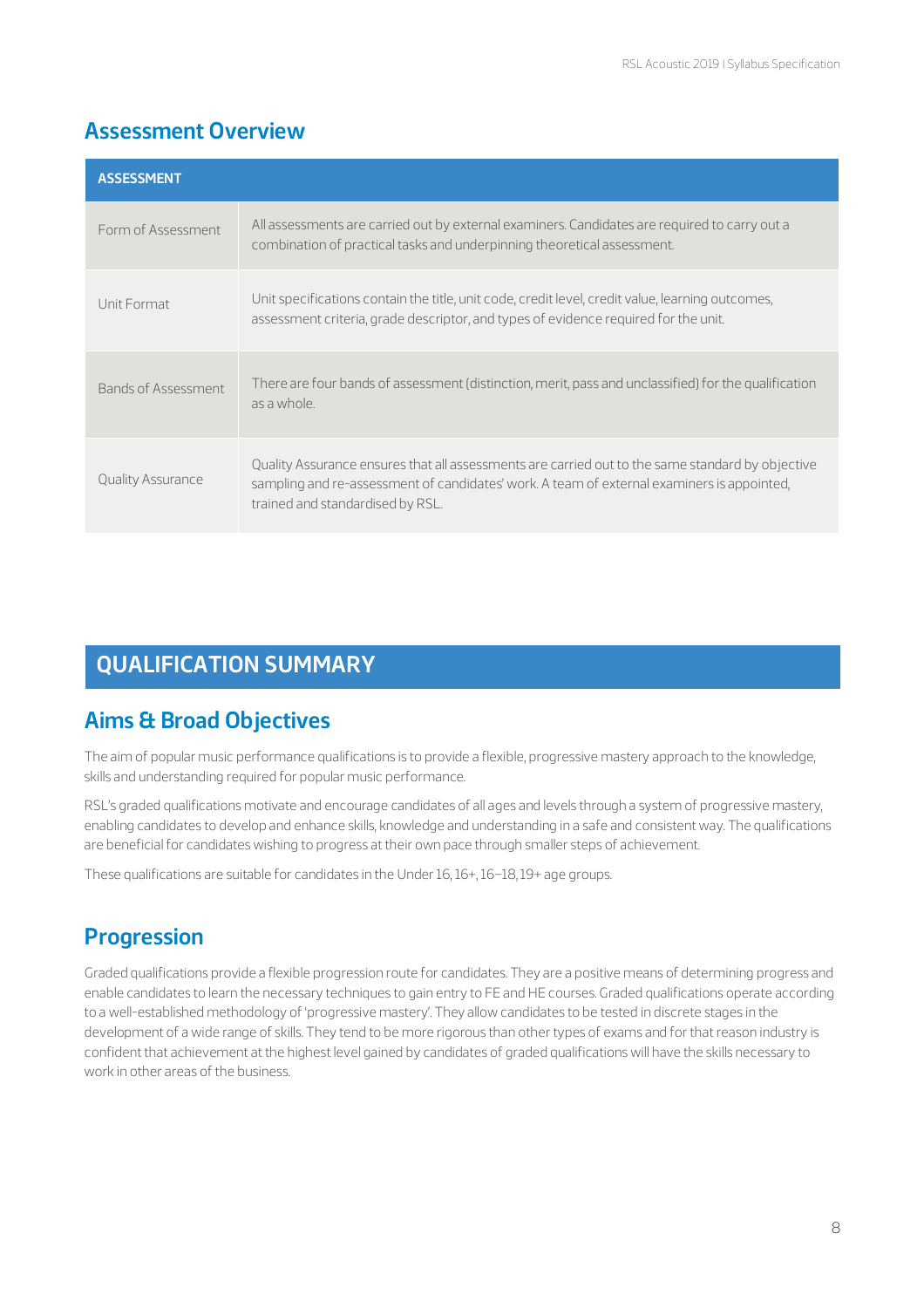### **Qualification Structure**

A graded qualification consists of a range of both practical and knowledge-based elements which are based on detailed requirements outlined in the relevant syllabus. Therefore, requirements for each grade will be set out in detail in the Unit Specifications below (page X and onwards) and the learning outcomes and assessment criteria for each unit will require knowledge, skills and understanding of these syllabus requirements to be demonstrated at the grade entered.

### **Entry Requirements**

There are no entry requirements for these qualifications. However, candidates should be aware that the content at the higher grades will require a level of knowledge and understanding covered in previous qualifications.

For further details on exam dates and fees and to apply for your music performance grades please visit the RSL website at:

www.rslawards.com

### **ASSESSMENT INFORMATION**

### **Assessment Methodology**

The graded examinations in Popular Music Performance are assessed via an examination. The examination is divided into the following sections:

### **Technical tests covering knowledge of:**

§ **Scales**

 $\overline{a}$ 

- § **Modes (Grade 6–8)**
- § **Arpeggios (Grade 3–8)**
- § **Chords**
- § **Acoustic Riff (Debut–Grade 5)**
- § **Stylistic Studies (Grade 6–8)**

### **Performance Pieces**

§ **Three Performance pieces (two pieces can be 'Free Choice Pieces')** 

### **Unseen Tests**

- § **Sight Reading or Improvisation & Interpretation tests (Debut–Grade 5)**
- § **Quick Study Pieces (Grade 6–8)**
- § **Ear Tests**
- § **General Musicianship Questions**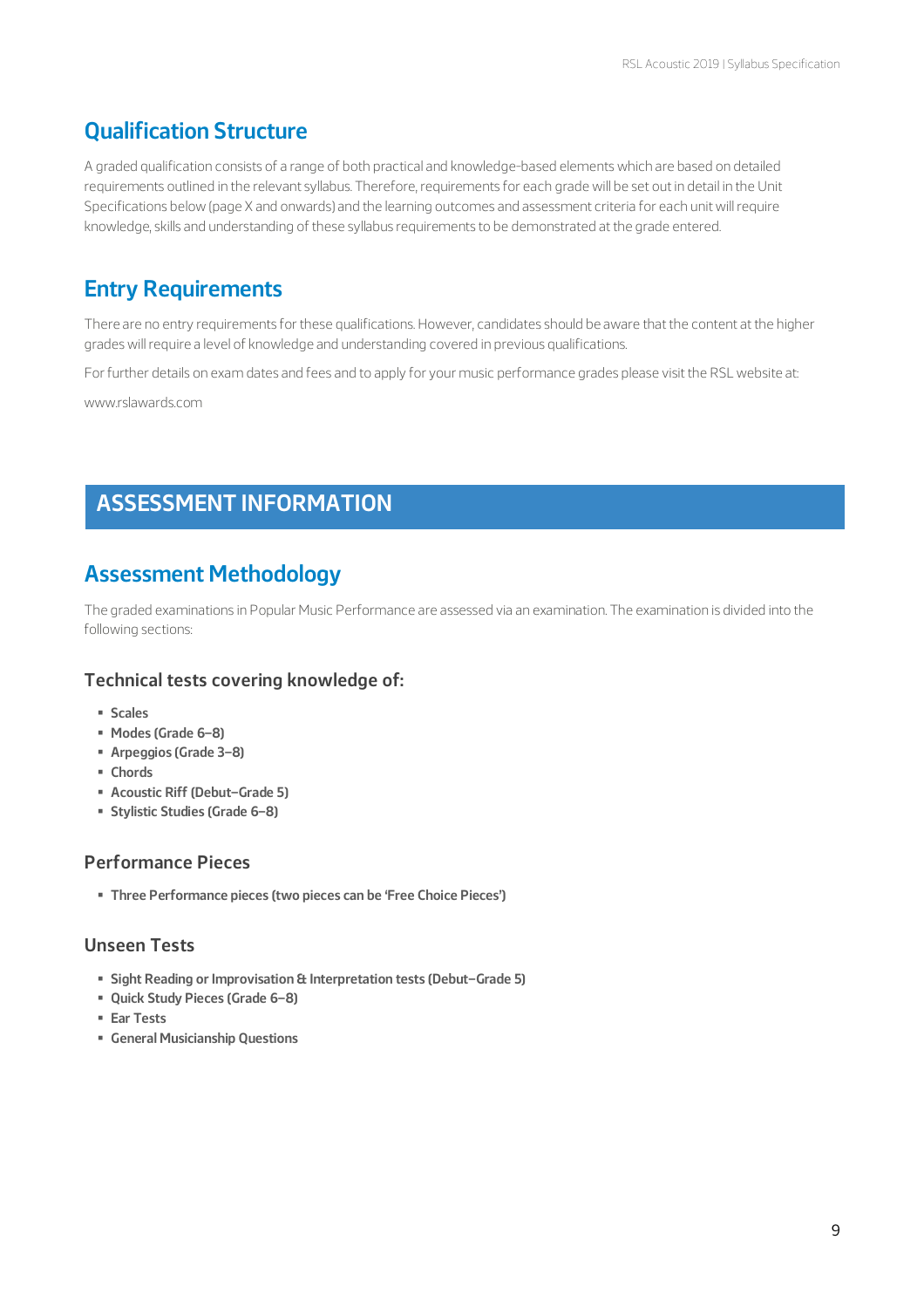### **Assessment Timings**

| <b>GRADE LEVEL</b> | <b>GRADE EXAM</b> | <b>PERFORMANCE CERTIFICATE</b> |
|--------------------|-------------------|--------------------------------|
| Debut              | 15 minutes        | 14 minutes                     |
| Grade 1            | 20 minutes        | 17 minutes                     |
| Grade 2            | 20 minutes        | 17 minutes                     |
| Grade 3            | 27 minutes        | 20 minutes                     |
| Grade 4            | 27 minutes        | 24 minutes                     |
| Grade 5            | 27 minutes        | 24 minutes                     |
| Grade 6            | 32 minutes        | 27 minutes                     |
| Grade 7            | 32 minutes        | 27 minutes                     |
| Grade 8            | 32 minutes        | 30 minutes                     |

Examination timings for the graded examinations in Popular Music Performance are as follows:

*All assessment of these qualifications is external and is undertaken by RSL Examiners.* 

### **Marking Schemes**

| <b>GRADE EXAMS DEBUT TO GRADE 8</b>                                   |                    |                     |                    |  |  |  |
|-----------------------------------------------------------------------|--------------------|---------------------|--------------------|--|--|--|
| <b>Element</b>                                                        | Pass               | <b>Merit</b>        | <b>Distinction</b> |  |  |  |
| Performance Piece 1                                                   | 12-14 out of 20    | 15-17 out of 20     | $18+$ out of 20    |  |  |  |
| Performance Piece 2                                                   | 12-14 out of 20    | 15-17 out of 20     | $18+$ out of 20    |  |  |  |
| Performance Piece 3                                                   | 12-14 out of 20    | 15-17 out of 20     | $18+$ out of 20    |  |  |  |
| <b>Technical Exercises</b>                                            | $9-10$ out of $15$ | $11-12$ out of $15$ | $13+$ out of $15$  |  |  |  |
| Ear Tests                                                             | 6 out of 10        | $7 - 8$ out of $10$ | $9 +$ out of 10    |  |  |  |
| Sight Reading OR Improvisation & Interpretation<br>(Debut to Grade 5) | 6 out of 10        | $7 - 8$ out of $10$ | $9 +$ out of 10    |  |  |  |
| Quick Study Pieces (Grade 6 to Grade 8)                               | 6 out of 10        | $7 - 8$ out of $10$ | $9 +$ out of 10    |  |  |  |
| <b>General Musicianship Questions</b>                                 | 3 out of 5         | 4 out of 5          | $5$ out of $5$     |  |  |  |
| <b>Total Marks</b>                                                    | 60%                | 74%                 | 90%                |  |  |  |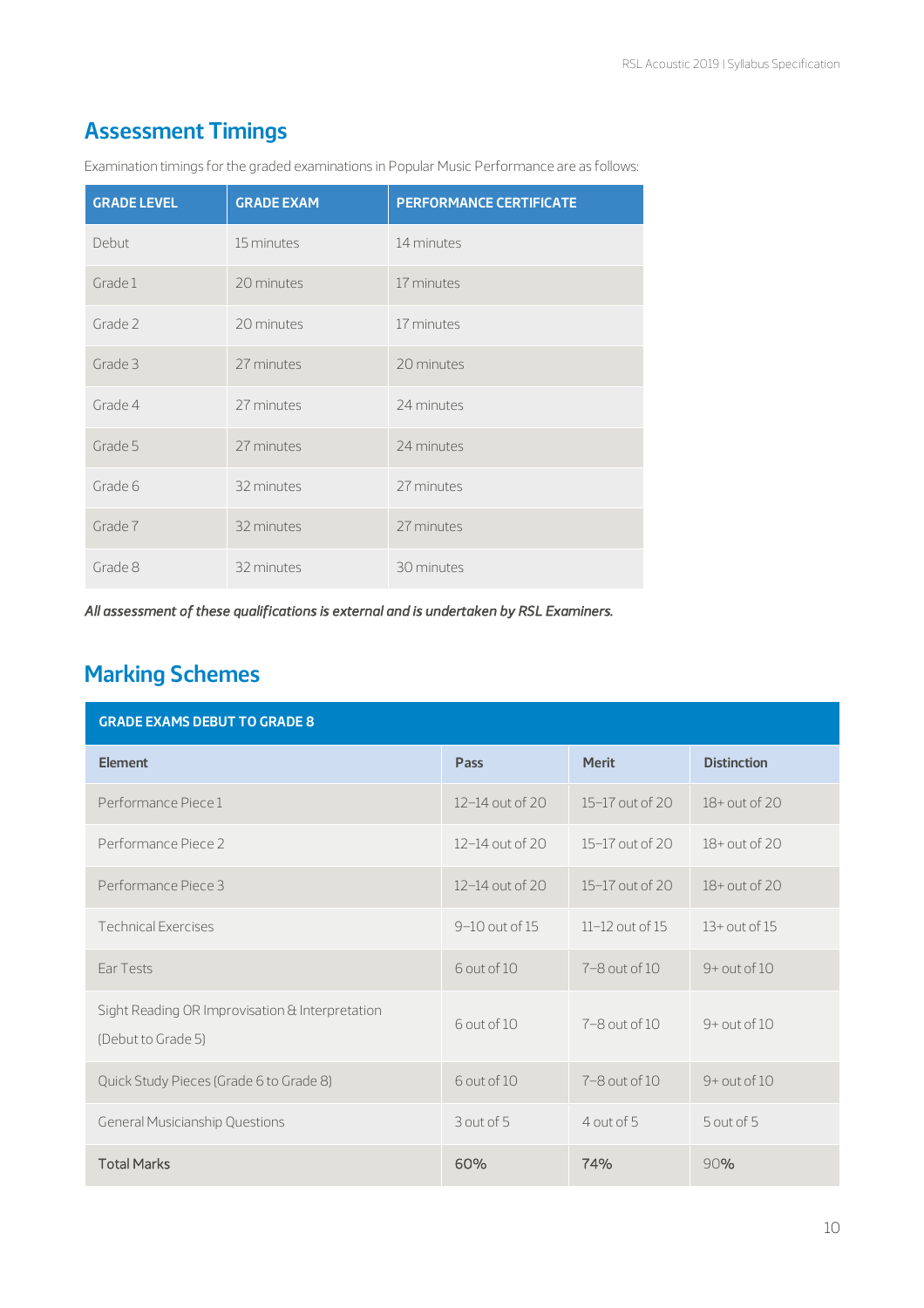### **Examination Structure**

The examination structure for the grade examinations is shown below:

- § **Pieces or technical exercises**
- § **Technical exercises or pieces**
- § **Sight Reading or Improvisation & Interpretation (Debut to Grade 5); Quick Study Pieces (Grade 6-8)**
- § **Ear Tests**
- § **General Musicianship Questions**

### **General Notes**

At the beginning of a Grade Examination, the Examiner will ask the candidate if they wish to begin with Performance Pieces or Technical Exercises. In a Performance Certificate, candidates may present their Performance Pieces in any order of their choice.

Prior to the start of the Performance Pieces, the Examiner will conduct a sound check by asking the candidate to play the first few bars of the first chosen piece. This will set the levels for the exam and will take place alongside the backing track. Once the level has been established, the Examiner will then commence with the first piece in full. Note: the sound check is undertaken for the first Performance Piece only.

Candidates may perform any or all of their pieces from memory. This is not compulsory at any level and no additional marks are given for this. Except where stipulated, it is permitted to use grade books which contain notes made during the course of a candidate's study.

*Note: It is not permitted to make any notes at any time during the exam.* 

For General Musicianship Questions, the Examiner may use his or her version of the selected piece as the basis to ask the questions if such notes contained on the candidate's version are deemed sufficiently extensive or might assist the candidate when answering the questions.

The Examiner will not facilitate page turning for candidates. Candidates are allowed to photocopy relevant sheet music as necessary to alleviate page turns but all copied materials must be handed into the Examiner at the end of the examination. All tempo markings are to be observed unless otherwise stated. Each piece is designed carefully to achieve a number of outcomes appropriate for the grade.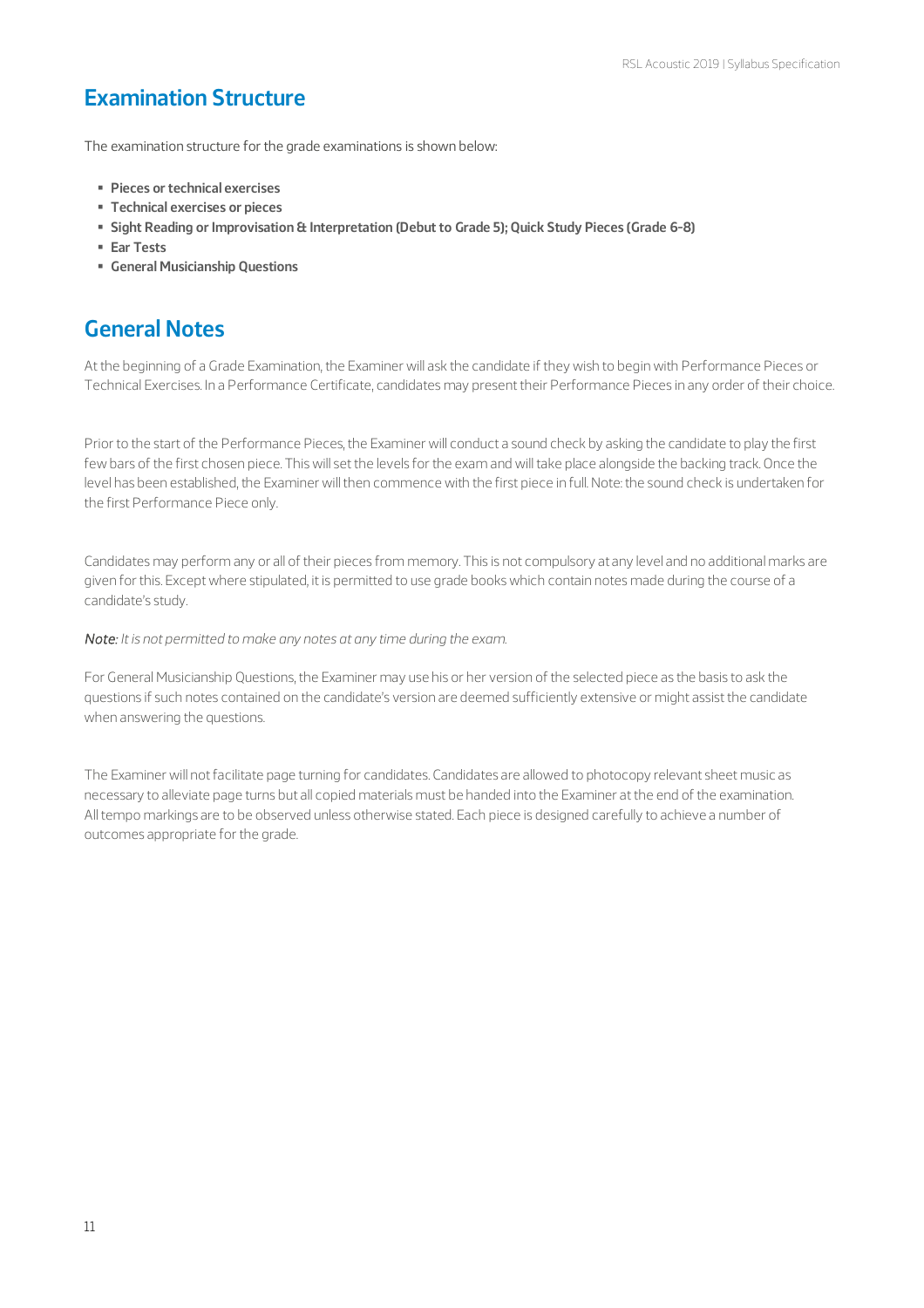### **Expectations of Knowledge, Skills and Understanding**

The graded examination system is one based on the principle of 'progressive mastery': each step in the exam chain demonstrates learning, progression and skills in incremental steps. Successful learning is characterised by a mastery of the fundamentals of the skills demanded in each grade.

Learners will be able to complete a set of practical tasks and be tested on their underpinning knowledge (the complexity and variety of tasks are determined by which qualification is being attempted), which allows them to demonstrate popular music performance knowledge, skills and understanding relevant to the grade. These technical skills set a firm platform for further technical and creative development by the learner.

### **Quality Assurance**

All RSL examinations and graded qualifications are standardised according to the processes and procedures laid down by RSL.

### **CANDIDATE ACCESS & REGISTRATION**

### **Access and Registration**

The qualifications will:

- § Be available to everyone who is capable of reaching the required standards
- Be free from any barriers that restrict access and progression
- § Offer equal opportunities for all wishing to access the qualifications

At the point of application, RSL will ensure that all candidates are fully informed about the requirements and demands of the qualification. Candidates may enter online for any of the qualifications at various points in the calendar year in territories throughout the world.

Dates will be published on the website at www.rslawards.com

### **Recommended Prior Learning**

Learners are not required to have any prior learning for these qualifications. However, learners should ensure that they are aware of the requirements and expectations of each grade prior to entering for an assessment.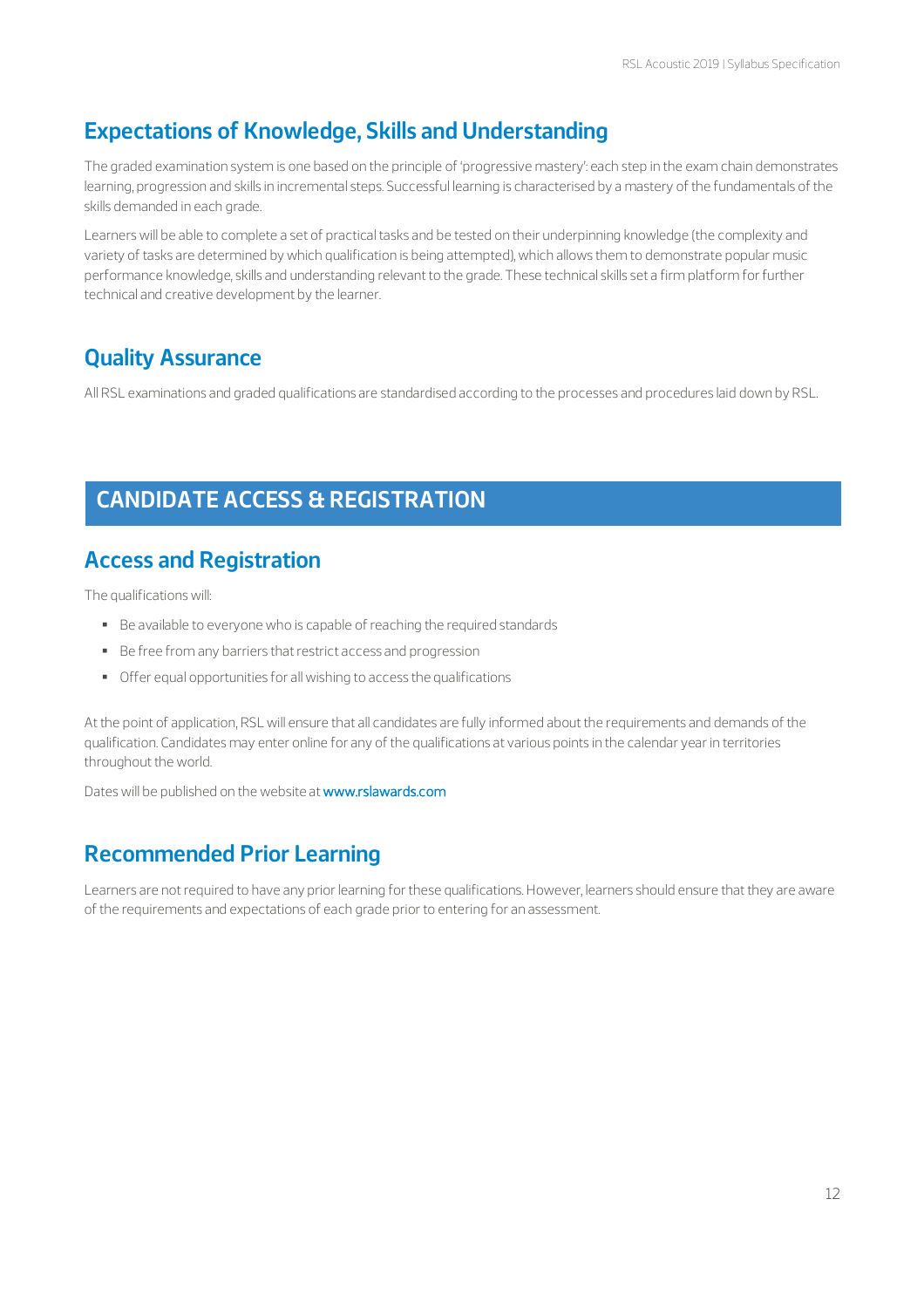### **FURTHER INFORMATION & CONTACT**

### **Guidance on Free Choice Pieces**

For all examinations, candidates are able to play a number of free choice pieces:

- § Grade Examinations: Two free choice pieces (a minimum of one piece must be from the Acoustic grade book)
- § Performance Certificates: Three free choice pieces (a minimum of two pieces must be from the Acoustic grade book)

Free choice pieces must demonstrate a comparable level of technical and musical demand to the pieces given in the set selections in the grade books which can be referred to as an indication of appropriate level.

Free choice pieces must be in a modern popular genre such as pop; rock; jazz; country; blues; soul; reggae, film and musical theatre.

Own compositions are also acceptable. Pieces should be selected carefully to ensure that they provide suitable opportunity for candidates to demonstrate the relevant assessment criteria. Candidates are reminded that if a chosen Free Choice Piece does not meet these requirements this may impact on the level of achievement possible within the examination.

Free Choice Pieces may be performed to a backing track (without the examined part on the track) or as a solo piece (without backing track).

### **Complaints & Appeals**

All procedural complaints and appeals, including malpractice and requests for reasonable adjustments/special considerations, can be found on the RSL website www.rslawards.com

### **Equal Opportunities**

RSL's Equal Opportunities policy can be found on the RSL website www.rslawards.com

### **Contacts for Help & Support**

All correspondence should be directed to:

**RSL** Harlequin House 7 High Street Teddington Middlesex TW11 8EE info@rslawards.com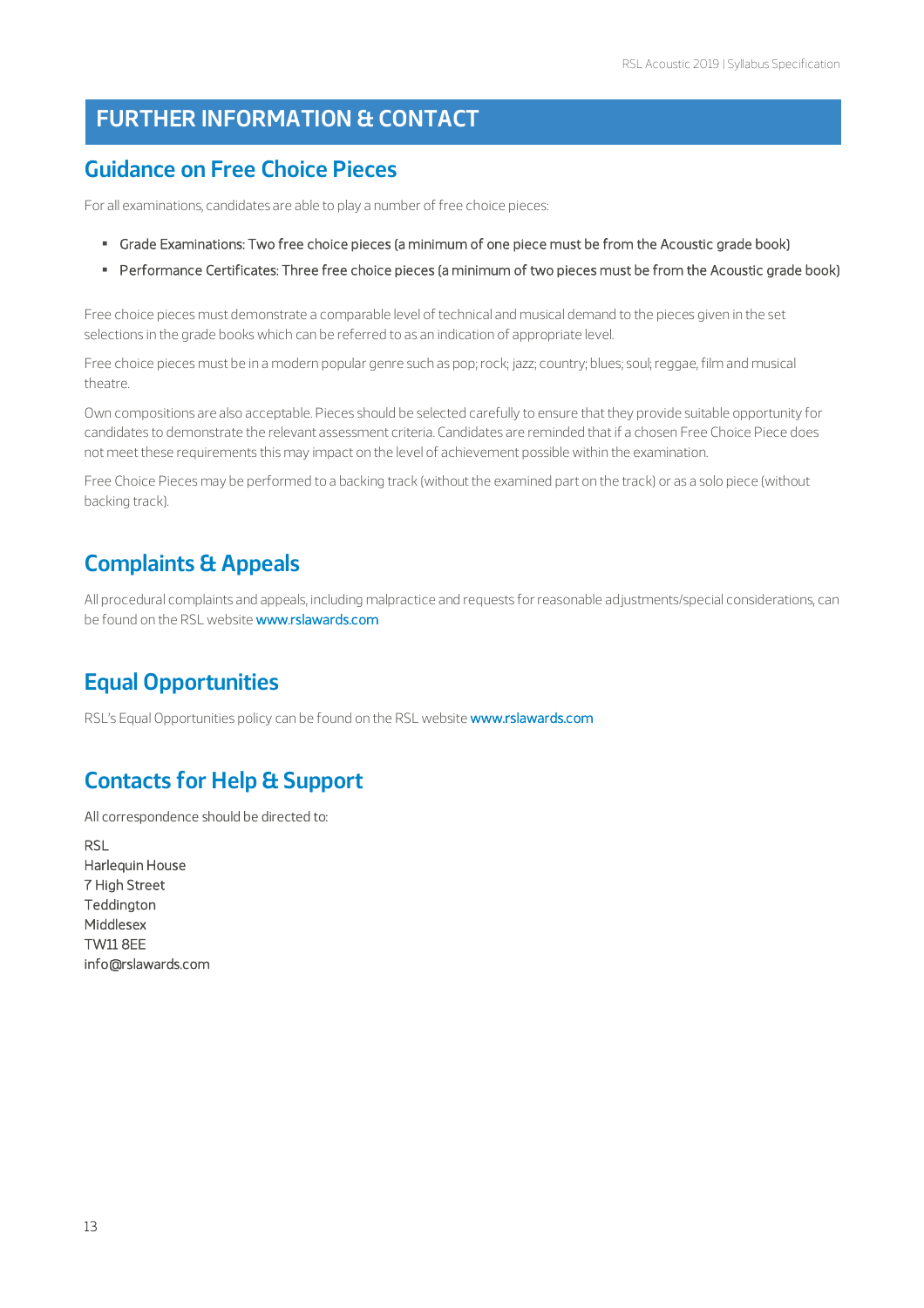## **ROCKSCHOOL ACOUSTIC EXAMINATIONS**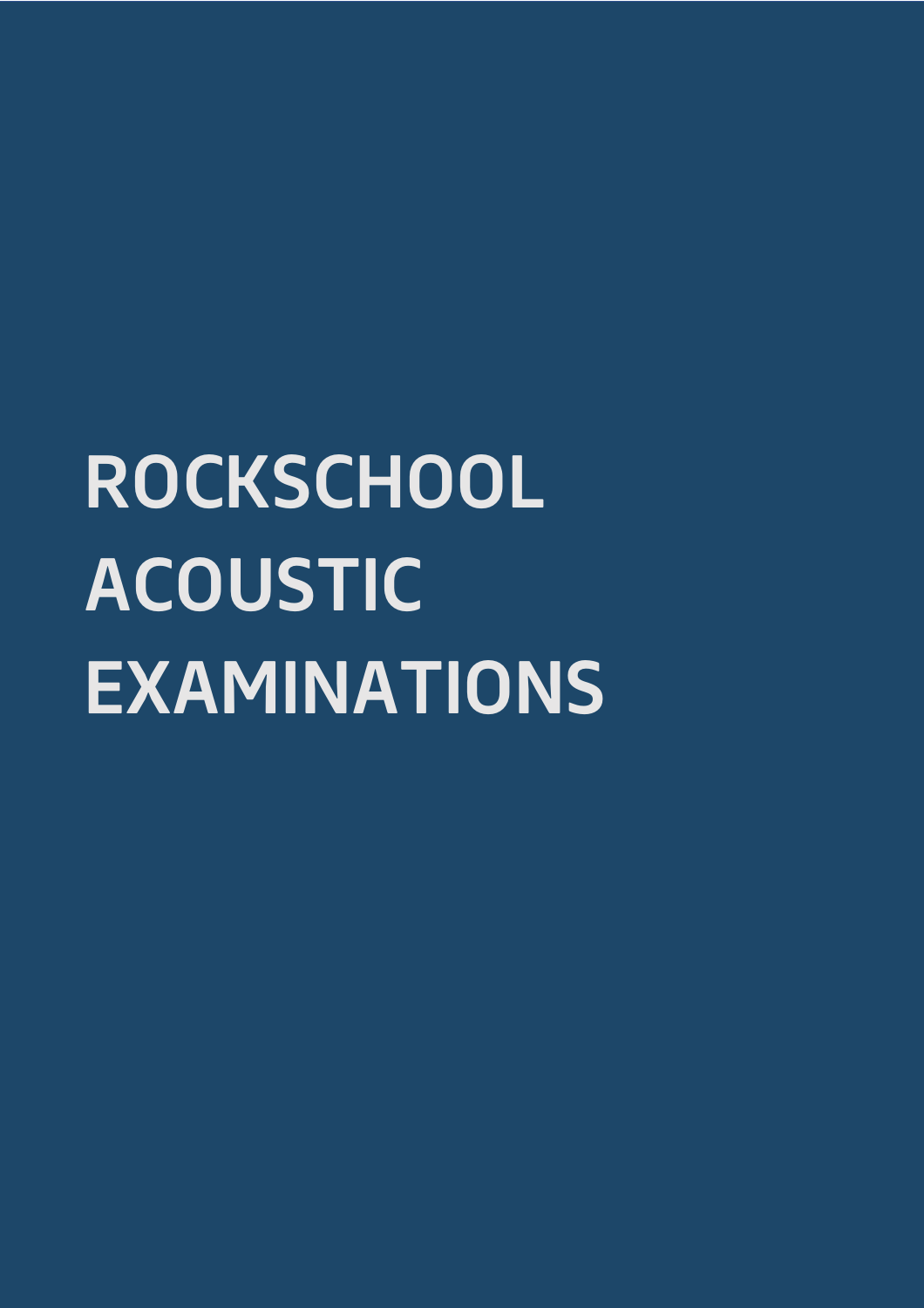### **EXAMINATIONS OVERVIEW**

Rockschool offers two types of graded music examination; Grade Examinations and Performance Certificates.

### **Grade Examinations**

Acoustic Grade Examinations are available from Debut to Grade 8 and consist of the following elements:

- § **Three Performance Pieces: Debut to Grade 8**
- § **Technical Exercises: Debut to Grade 8**
- § **Sight Reading OR Improvisation & Interpretation: Debut to Grade 5**
- § **Quick Study Pieces: Grade 6 to Grade 8**
- § **Ear Tests: Debut to Grade 8**
- § **General Musicianship Questions: Debut to Grade 8**

These elements fall into two categories:

- **1. Prepared work: This consists of three Performance Pieces and Technical Exercises**
- **2. Unprepared work: This consists of Sight Reading OR Improvisation & Interpretation (Debut to Grade 5), and Quick Study Pieces (Grade 6 to Grade 8)**

### **Performance Certificate**

Acoustic Performance Certificates are available from Debut to Grade 8 and consist of the following elements:

§ **Five Performance Pieces** 

### **EXAMINATION STRUCTURE**

The examination structure for the Grade Examination is shown below:

#### **Debut to Grade 8**

- § **Performance Pieces\***
- § **Technical Exercises \***
- § **Sight Reading OR Improvisation & Interpretation (Debut to Grade 5); Quick Study Pieces (Grade 6 to Grade 8)**
- § **Ear Tests**
- § **General Musicianship Questions**

For the performance certificate, candidates perform their five pieces in a sequence of their choice.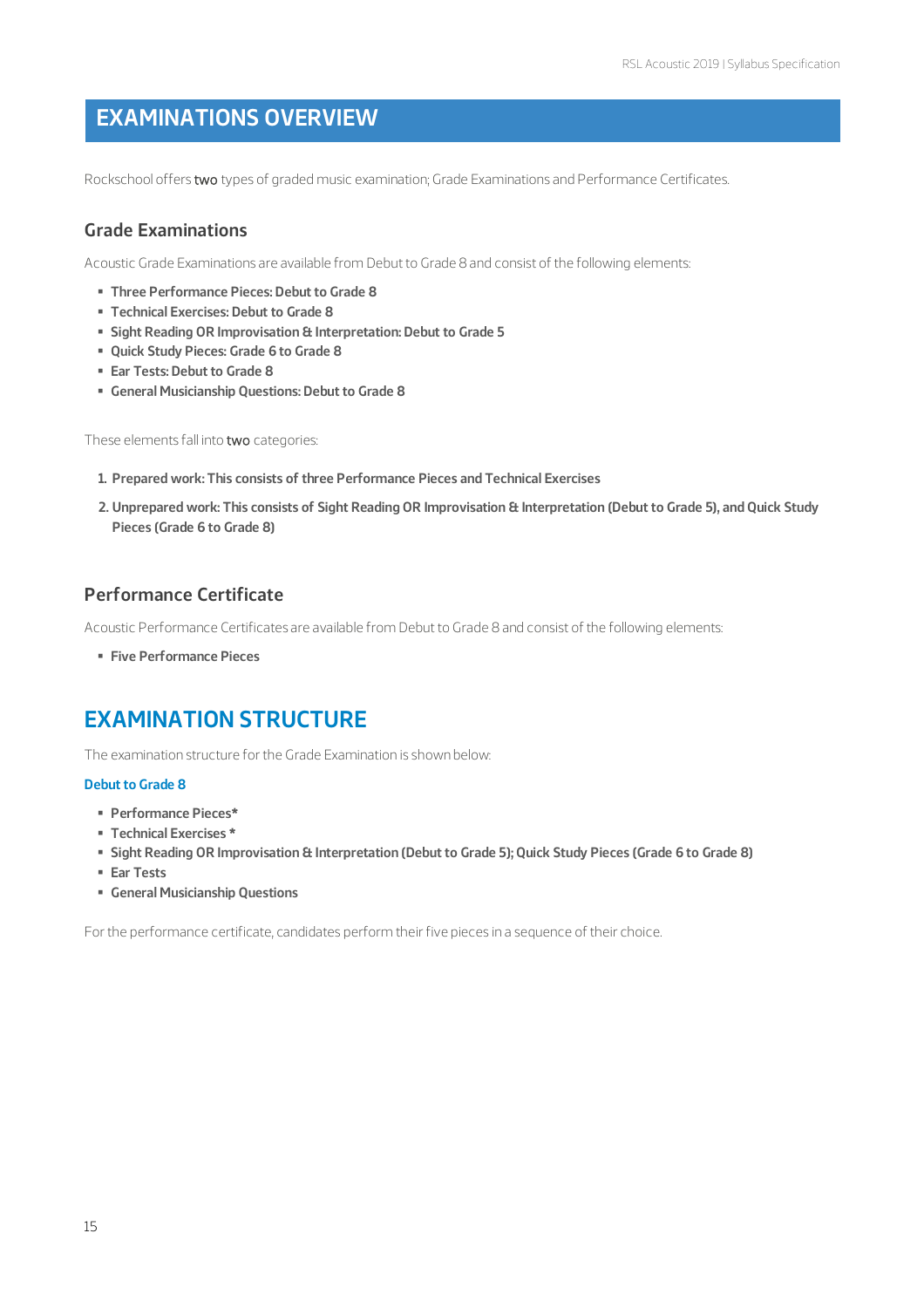### **EXAMINATION TIMINGS**

| <b>GRADE LEVEL</b> | <b>GRADE EXAM</b> | <b>PERFORMANCE CERTIFICATE</b> |
|--------------------|-------------------|--------------------------------|
| Debut              | 15 minutes        | 14 minutes                     |
| Grade 1            | 20 minutes        | 17 minutes                     |
| Grade 2            | 20 minutes        | 17 minutes                     |
| Grade 3            | 27 minutes        | 20 minutes                     |
| Grade 4            | 27 minutes        | 24 minutes                     |
| Grade 5            | 27 minutes        | 24 minutes                     |
| Grade 6            | 32 minutes        | 27 minutes                     |
| Grade 7            | 32 minutes        | 27 minutes                     |
| Grade 8            | 32 minutes        | 30 minutes                     |

### **General Notes**

The following general notes apply to both Grade and Performance Certificate Examinations:

### **Free Choice Pieces**

- § For all acoustic grades, candidates are able to play a number of free choice pieces in the examination:
- § Grade Examinations: Two Free Choice Pieces (at least one piece must be from the grade book)
- § Performance Certificates: Three Free Choice Pieces (at least two pieces must be from the grade book)

Visit www.rslawards.com for grade specific Free Choice Criteria and wider requirements which need to be observed in full to be eligible for use in the exam. Prior approval is not required but any deviation/simplification/omissions from any aspect of the criteria or requirements may be reflected in the marks awarded.

Pieces can be performed with or without a backing track.

If there is any doubt or questions about the appropriateness of the chosen piece, it would be acceptable to email it to info@rslawards.com and a member of the Rockschool team will advise.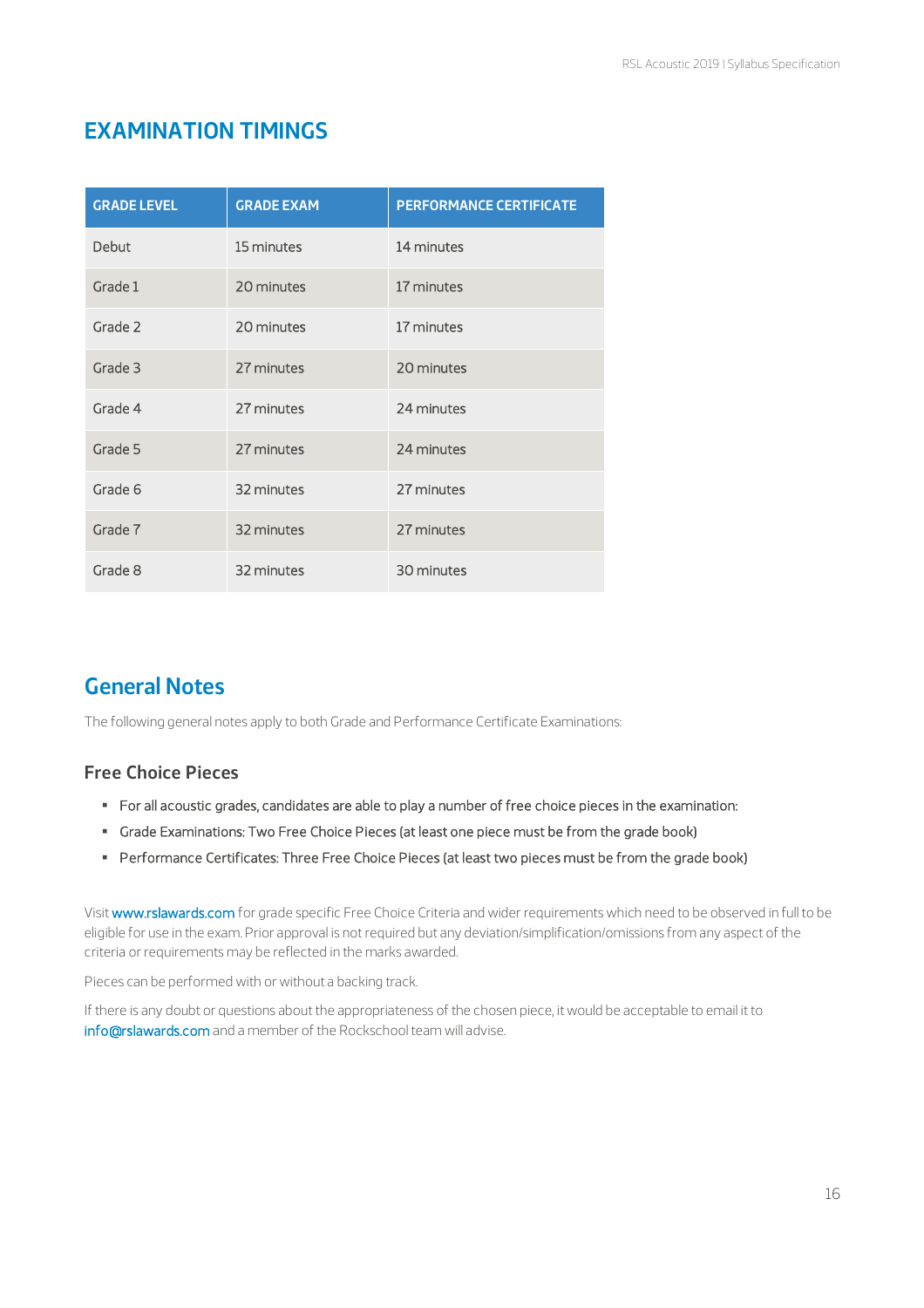### **Notation**

All notated work is to be played as written. There should be no changes or arrangement (unless previously agreed with Rockschool). Each piece is specifically written/presented carefully to achieve a number of outcomes appropriate for the grade. However, articulation/expression (from grade 1) and idiomatic development (from grade 3) further to the written notation is encouraged and awarded as part of the assessment criteria.

### **Musical Interpretation**

For all acoustic grades, Rockschool encourages individual musicality, articulation, expression and use of dynamics when performing if not otherwise stipulated in the notation. This also applies anywhere in the exam, whether within a performance piece or any other prepared/unprepared element.

Note: where there is notated articulation, expression, dynamic or equivalent markings, these have been specifically written and must be observed.

### **Instrument Specification**

Candidates may use nylon or steel strung guitars, but it is recommended to use an instrument that best facilitates performance of the selected repertoire, particularly with regards to advanced techniques or set up at higher grades. Electronic pickup facilities are not required for Acoustic examinations.

Candidates must supply their own capos if these are required in their repertoire selection. Candidates are also reminded to use instruments which are appropriately set up to accommodate tuning changes if these are required. Candidates are permitted to bring a second instrument to accommodate pieces with altered tunings if this is preferred.

### **Making Notes In The Exam**

It is not permitted to make any notes at any time during the exam.

It is permitted to use grade books which contain notes made during the course of a candidate's study, except during sections of the exam where memorisation is stipulated or in unseen sections.

For General Musicianship Questions, the examiner may use his or her version of the selected piece as the basis to ask the questions if such notes contained on the candidate's version are deemed sufficiently extensive or might assist the candidate when answering the questions.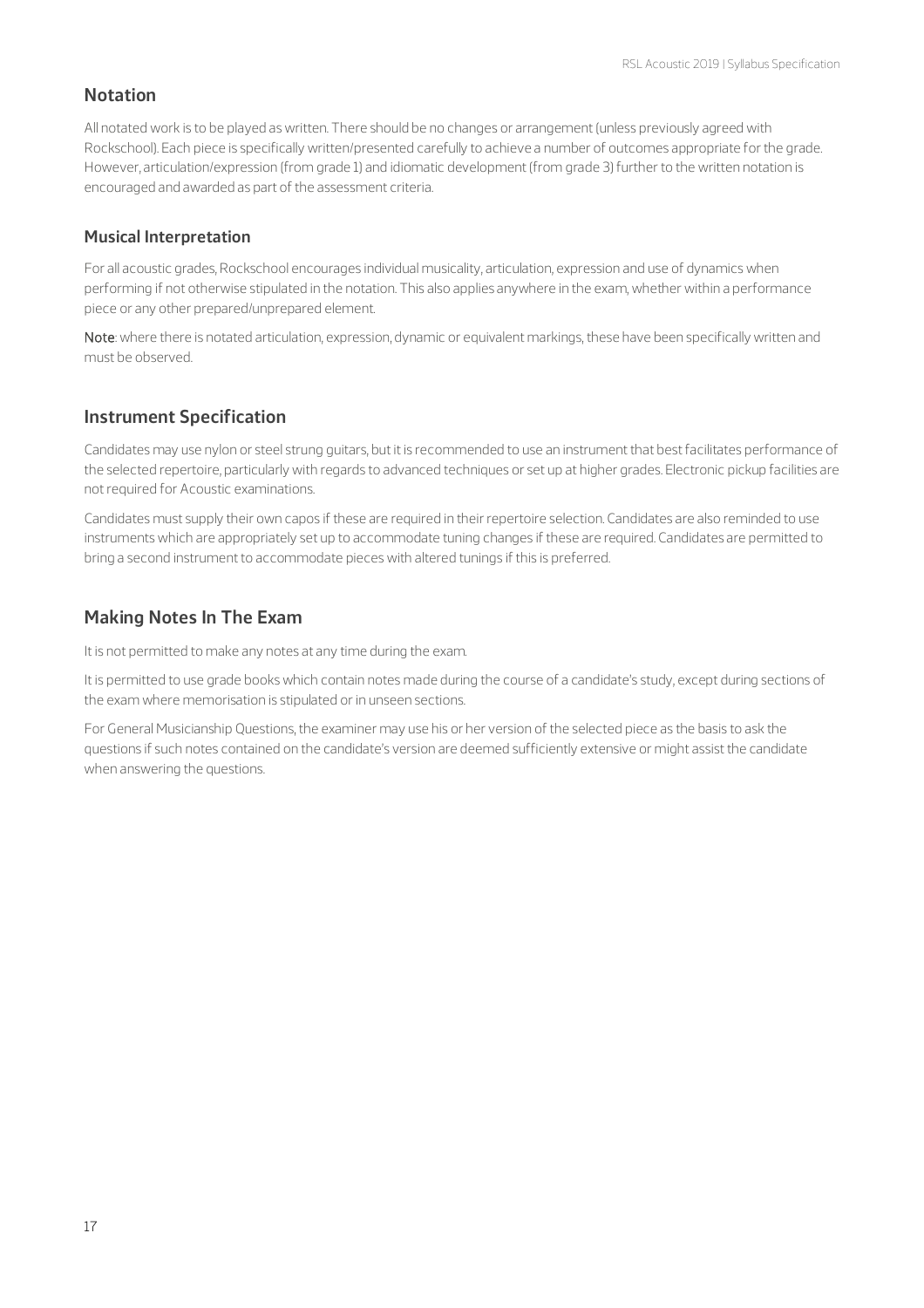## **GRADING CRITERIA & DEFINITIONS**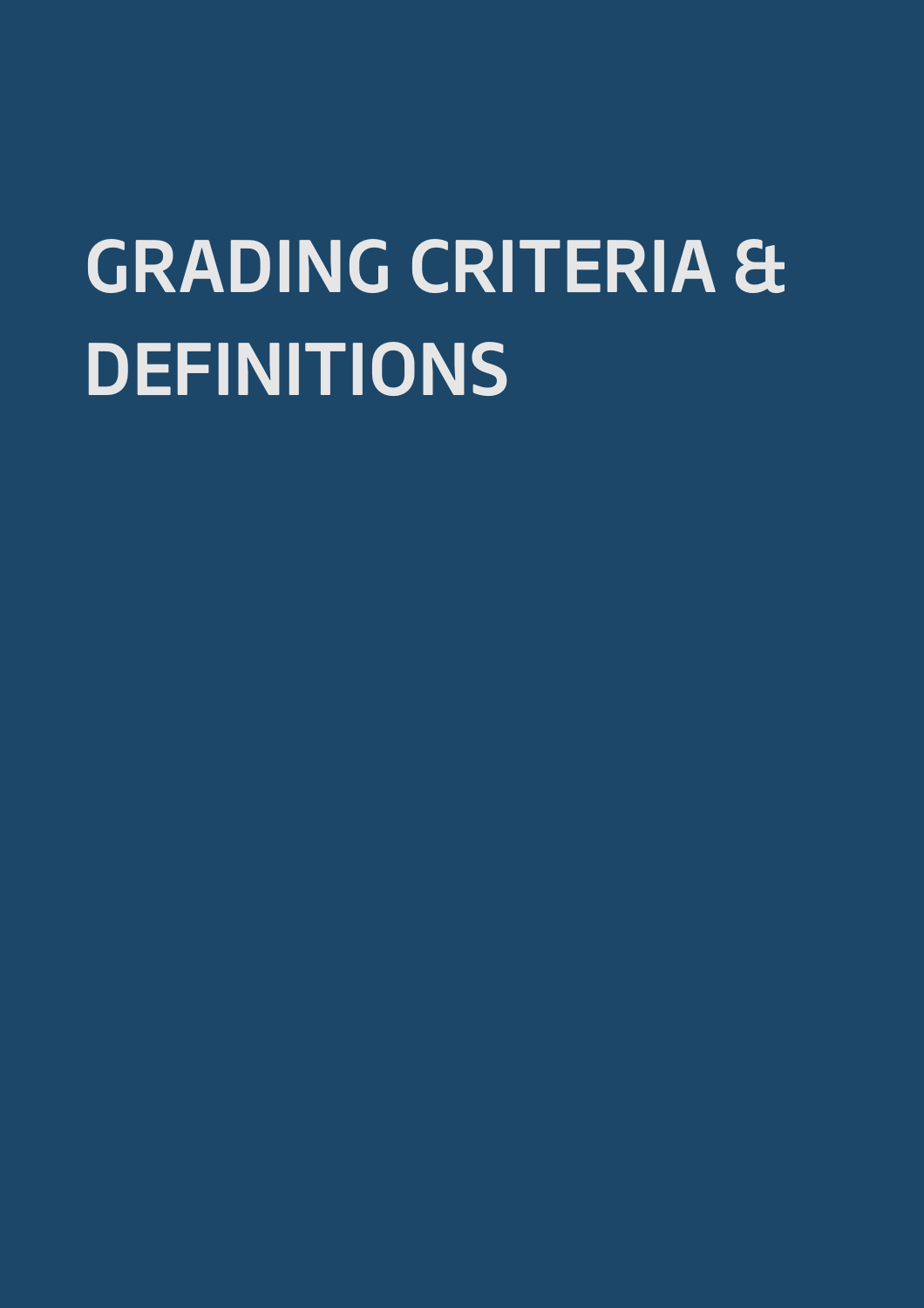### **GRADING CRITERIA | Debut – Grade 8**

### **Graded Examinations**

| <b>Performance Pieces</b>   |                                                                                                                                                                              |                                                                                                                                                                               |                                                                                                                                                                                 |                                                                                                                                                    |                                                |  |
|-----------------------------|------------------------------------------------------------------------------------------------------------------------------------------------------------------------------|-------------------------------------------------------------------------------------------------------------------------------------------------------------------------------|---------------------------------------------------------------------------------------------------------------------------------------------------------------------------------|----------------------------------------------------------------------------------------------------------------------------------------------------|------------------------------------------------|--|
| <b>Attainment Band</b>      | <b>Distinction</b>                                                                                                                                                           | Merit                                                                                                                                                                         | Pass                                                                                                                                                                            | <b>Below Pass 1</b>                                                                                                                                | <b>Below Pass 2</b>                            |  |
| <b>Mark Range</b>           | $18 - 20$                                                                                                                                                                    | $15 - 17$                                                                                                                                                                     | $12 - 14$                                                                                                                                                                       | $6 - 11$                                                                                                                                           | $0 - 5$                                        |  |
| Command of<br>Instrument    | Consistently clear<br>production of sound<br>and even tone<br>quality throughout                                                                                             | Mostly clear<br>production of sound<br>and even tone<br>quality overall                                                                                                       | Some clear<br>production of sound<br>and generally even<br>tone quality                                                                                                         | Sound produced is<br>unclear with uneven<br>quality of<br>tone produced                                                                            | No attempt and/or<br>incomplete<br>performance |  |
| Sync or Pulse               | Performance<br>consistently<br>synchronised to the<br>music, or an internal<br>pulse maintained                                                                              | Performance mostly<br>synchronised to the<br>music, or an internal<br>pulse maintained                                                                                        | Performance<br>sometimes<br>synchronised to the<br>music, or an internal<br>pulse maintained                                                                                    | Performance not<br>synchronised to the<br>music, or an internal<br>pulse not maintained                                                            | No attempt and/or<br>incomplete<br>performance |  |
| Accuracy &<br>Understanding | All of the written<br>music accurately<br>performed or<br>equivalent skills<br>demonstrated<br>throughout<br>Understanding of<br>musical structure.<br>shown all of the time | Most of the written<br>music accurately<br>performed or<br>equivalent skills<br>demonstrated<br>overall<br>Understanding of<br>musical structure<br>shown most of the<br>time | Some of the written<br>music accurately<br>performed<br>or equivalent<br>skills generally<br>demonstrated<br>Understanding of<br>musical structure<br>shown some of the<br>time | Written music not<br>accurately<br>performed or<br>equivalent skills not<br>demonstrated<br>Understanding of<br>musical structure<br>not evidenced | No attempt and/or<br>incomplete<br>performance |  |
| Style & Expression          | Consistently<br>convincing<br>projection of the<br>music                                                                                                                     | Mostly convincing<br>projection of<br>the music.                                                                                                                              | Some convincing<br>projection of the<br>music                                                                                                                                   | Music not projected<br>convincingly                                                                                                                | No attempt and/or<br>incomplete<br>performance |  |

| <b>Technical Exercises</b>  |                                                                                                                                                                              |                                                                                                                                                                                |                                                                                                                                                                                  |                                                                                                                                                |                                                |  |
|-----------------------------|------------------------------------------------------------------------------------------------------------------------------------------------------------------------------|--------------------------------------------------------------------------------------------------------------------------------------------------------------------------------|----------------------------------------------------------------------------------------------------------------------------------------------------------------------------------|------------------------------------------------------------------------------------------------------------------------------------------------|------------------------------------------------|--|
| <b>Attainment Band</b>      | <b>Distinction</b>                                                                                                                                                           | Merit                                                                                                                                                                          | Pass                                                                                                                                                                             | <b>Below Pass 1</b>                                                                                                                            | <b>Below Pass 2</b>                            |  |
| <b>Mark Range</b>           | $13 - 15$                                                                                                                                                                    | $11 - 12$                                                                                                                                                                      | $9 - 10$                                                                                                                                                                         | $4 - 8$                                                                                                                                        | $0 - 3$                                        |  |
| Command of<br>instrument    | Consistently clear<br>production of sound<br>and even tone<br>quality throughout                                                                                             | Mostly clear<br>production of sound<br>and even tone<br>quality overall                                                                                                        | Some clear<br>production of sound<br>and generally even<br>tone quality                                                                                                          | Sound produced is<br>unclear with uneven<br>quality of<br>tone produced                                                                        | No attempt and/or<br>incomplete<br>performance |  |
| Sync or Pulse               | Performance<br>consistently<br>synchronised to the<br>music, or an internal<br>pulse maintained                                                                              | Performance mostly<br>synchronised to the<br>music, or an internal<br>pulse maintained                                                                                         | Performance<br>sometimes<br>synchronised to the<br>music, or an internal<br>pulse maintained                                                                                     | Performance not<br>synchronised to the<br>music, or an internal<br>pulse not maintained                                                        | No attempt and/or<br>incomplete<br>performance |  |
| Accuracy &<br>Understanding | All of the written<br>music accurately<br>performed or<br>equivalent skills<br>demonstrated<br>throughout<br>Understanding of<br>musical structure.<br>shown all of the time | Most of the written<br>music accurately<br>performed or<br>equivalent skills<br>demonstrated<br>overall<br>Understanding of<br>musical structure.<br>shown most of the<br>time | Some of the written<br>music accurately<br>performed<br>or equivalent skills<br>generally<br>demonstrated<br>Understanding of<br>musical structure.<br>shown some of the<br>time | Written music not<br>accurately<br>performed or<br>equivalent skills<br>demonstrated<br>Understanding of<br>musical structure<br>not evidenced | No attempt and/or<br>incomplete<br>performance |  |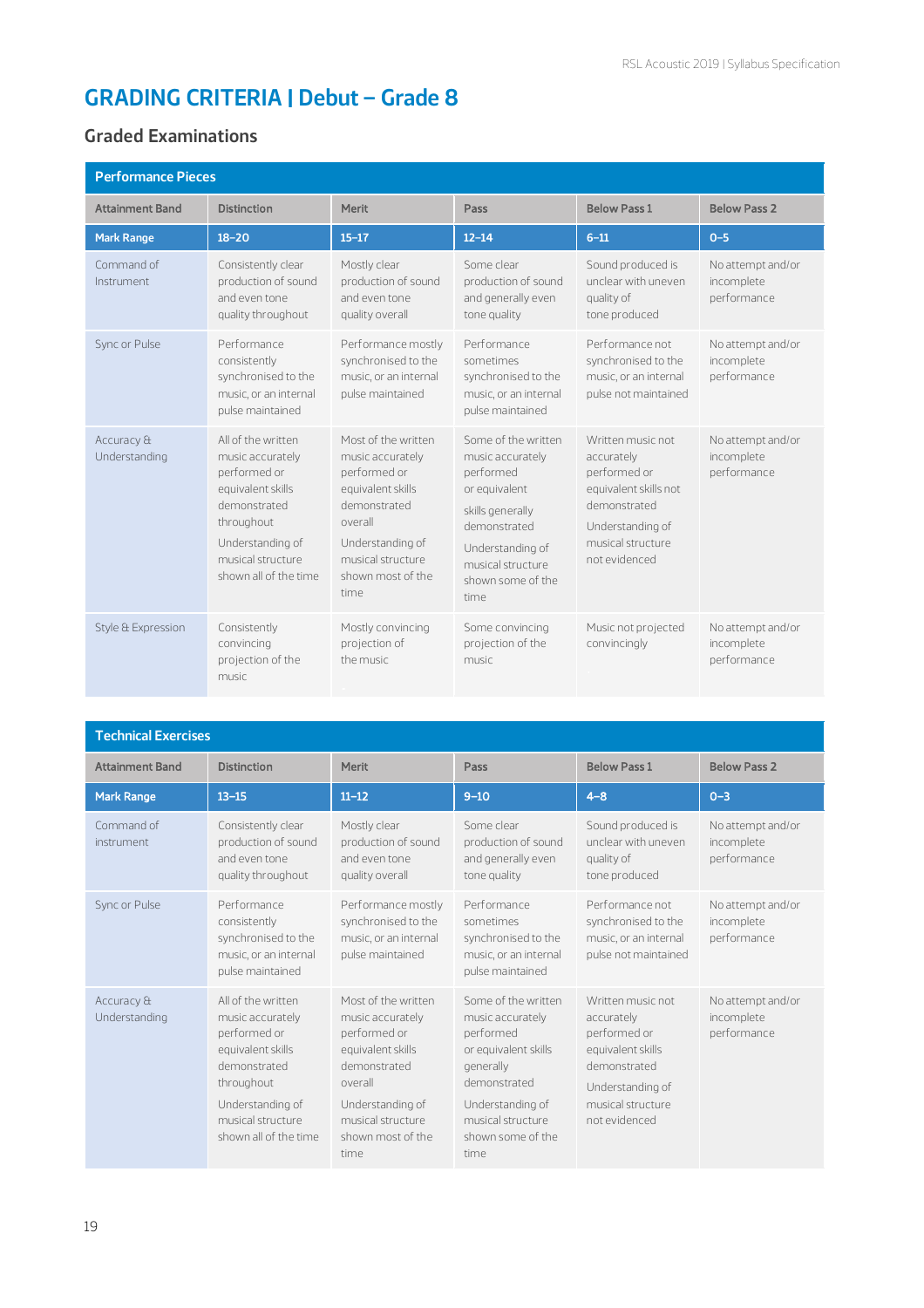| Sight Reading / Improvisation & Interpretation / Quick Study Piece |                                                                                                                                                                             |                                                                                                                                                                               |                                                                                                                                                                                  |                                                                                                                                                    |                                                |  |
|--------------------------------------------------------------------|-----------------------------------------------------------------------------------------------------------------------------------------------------------------------------|-------------------------------------------------------------------------------------------------------------------------------------------------------------------------------|----------------------------------------------------------------------------------------------------------------------------------------------------------------------------------|----------------------------------------------------------------------------------------------------------------------------------------------------|------------------------------------------------|--|
| <b>Attainment Band</b>                                             | <b>Distinction</b>                                                                                                                                                          | Merit                                                                                                                                                                         | Pass                                                                                                                                                                             | <b>Below Pass 1</b>                                                                                                                                | <b>Below Pass 2</b>                            |  |
| <b>Mark Range</b>                                                  | $9 - 10$                                                                                                                                                                    | $7 - 8$                                                                                                                                                                       | 6                                                                                                                                                                                | $3 - 5$                                                                                                                                            | $0 - 2$                                        |  |
| Command of<br>instrument                                           | Consistently clear<br>production of sound<br>and even tone<br>quality throughout                                                                                            | Mostly clear<br>production of sound<br>and even tone<br>quality overall                                                                                                       | Some clear<br>production of sound<br>and generally even<br>tone quality                                                                                                          | Sound produced is<br>unclear with uneven<br>quality of<br>tone produced                                                                            | No attempt and/or<br>incomplete<br>performance |  |
| Sync or Pulse                                                      | Performance<br>consistently<br>synchronised to the<br>music, or an internal<br>pulse maintained                                                                             | Performance mostly<br>synchronised to the<br>music, or an internal<br>pulse maintained                                                                                        | Performance<br>sometimes<br>synchronised to the<br>music, or an internal<br>pulse maintained                                                                                     | Performance not<br>synchronised to the<br>music, or an internal<br>pulse not maintained                                                            | No attempt and/or<br>incomplete<br>performance |  |
| Accuracy &<br>Understanding                                        | All of the written<br>music accurately<br>performed or<br>equivalent skills<br>demonstrated<br>throughout<br>Understanding of<br>musical structure<br>shown all of the time | Most of the written<br>music accurately<br>performed or<br>equivalent skills<br>demonstrated<br>overall<br>Understanding of<br>musical structure<br>shown most of the<br>time | Some of the written<br>music accurately<br>performed<br>or equivalent skills<br>generally<br>demonstrated<br>Understanding of<br>musical structure.<br>shown some of the<br>time | Written music not<br>accurately<br>performed or<br>equivalent skills not<br>demonstrated<br>Understanding of<br>musical structure<br>not evidenced | No attempt and/or<br>incomplete<br>performance |  |

| <b>Ear Tests</b>            |                                                                                                                                                                             |                                                                                                                                                                                |                                                                                                                                                                                  |                                                                                                                                                    |                                                |  |  |
|-----------------------------|-----------------------------------------------------------------------------------------------------------------------------------------------------------------------------|--------------------------------------------------------------------------------------------------------------------------------------------------------------------------------|----------------------------------------------------------------------------------------------------------------------------------------------------------------------------------|----------------------------------------------------------------------------------------------------------------------------------------------------|------------------------------------------------|--|--|
| <b>Attainment Band</b>      | <b>Distinction</b>                                                                                                                                                          | Merit                                                                                                                                                                          | Pass                                                                                                                                                                             | <b>Below Pass 1</b>                                                                                                                                | <b>Below Pass 2</b>                            |  |  |
| <b>Mark Range</b>           | $9 - 10$                                                                                                                                                                    | $7 - 8$                                                                                                                                                                        | 6                                                                                                                                                                                | $3 - 5$                                                                                                                                            | $0 - 2$                                        |  |  |
| Accuracy &<br>Understanding | All of the written<br>music accurately<br>performed or<br>equivalent skills<br>demonstrated<br>throughout<br>Understanding of<br>musical structure<br>shown all of the time | Most of the written<br>music accurately<br>performed or<br>equivalent skills<br>demonstrated<br>overall<br>Understanding of<br>musical structure.<br>shown most of the<br>time | Some of the written<br>music accurately<br>performed<br>or equivalent skills<br>generally<br>demonstrated<br>Understanding of<br>musical structure.<br>shown some of the<br>time | Written music not<br>accurately<br>performed or<br>equivalent skills not<br>demonstrated<br>Understanding of<br>musical structure<br>not evidenced | No attempt and/or<br>incomplete<br>performance |  |  |

| <b>General Musicianship Questions (GMQs)</b> |                     |                     |                     |                     |                            |  |
|----------------------------------------------|---------------------|---------------------|---------------------|---------------------|----------------------------|--|
| <b>Attainment Band</b>                       | <b>Distinction</b>  | Merit               | Pass                | <b>Below Pass 1</b> | <b>Below Pass 2</b>        |  |
| <b>Mark Range</b>                            | l 5.                | 4                   |                     | 12                  | $O - 1$                    |  |
| Responses                                    | 5 correct responses | 4 correct responses | 3 correct responses | 2 correct responses | $0-1$ correct<br>responses |  |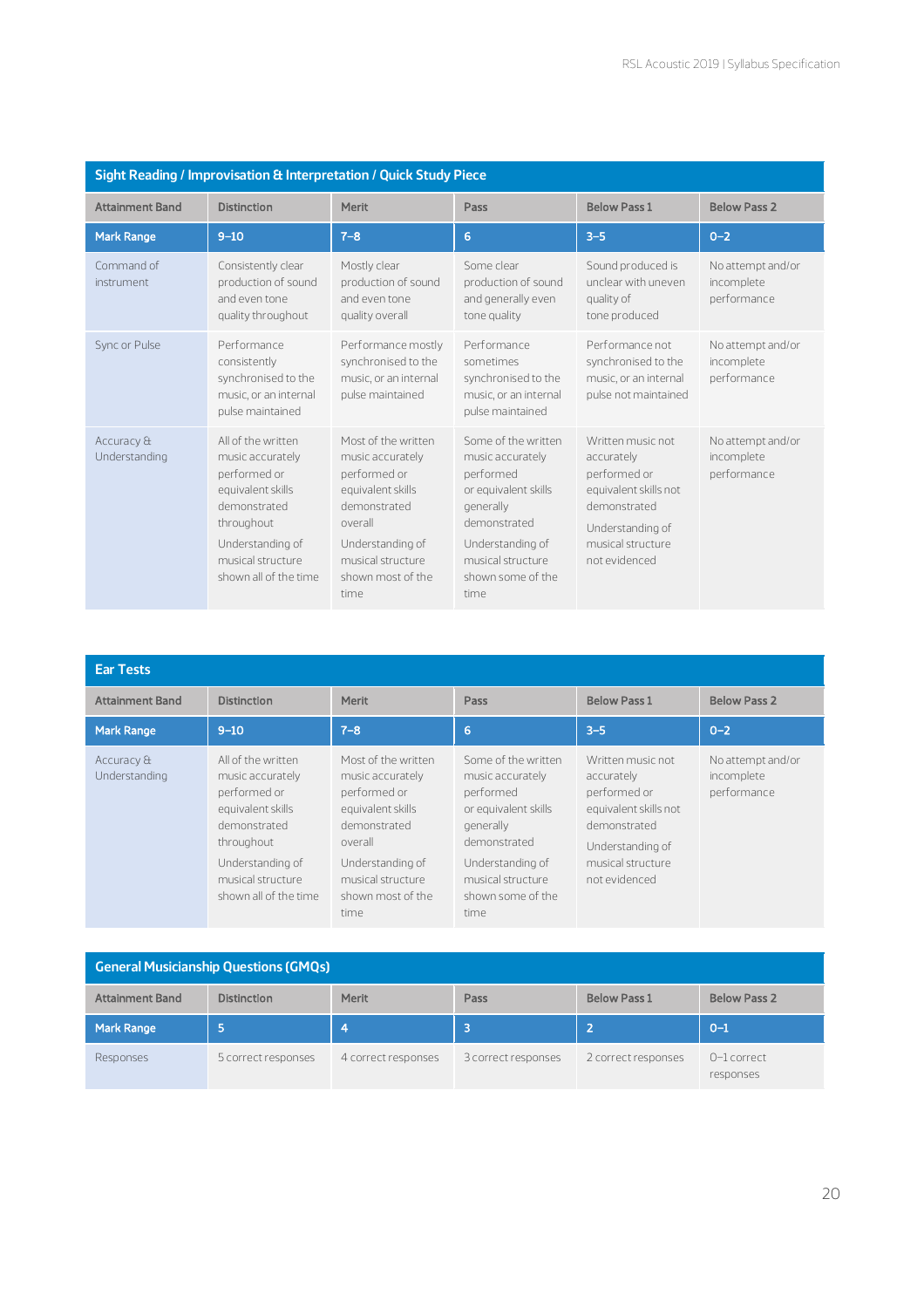### **Performance Certificates**

| <b>Performance Pieces</b>   |                                                                                                                                                                              |                                                                                                                                                                                 |                                                                                                                                                                                  |                                                                                                                                                 |                                                |
|-----------------------------|------------------------------------------------------------------------------------------------------------------------------------------------------------------------------|---------------------------------------------------------------------------------------------------------------------------------------------------------------------------------|----------------------------------------------------------------------------------------------------------------------------------------------------------------------------------|-------------------------------------------------------------------------------------------------------------------------------------------------|------------------------------------------------|
| <b>Attainment Band</b>      | <b>Distinction</b>                                                                                                                                                           | Merit                                                                                                                                                                           | Pass                                                                                                                                                                             | <b>Below Pass 1</b>                                                                                                                             | <b>Below Pass 2</b>                            |
| <b>Mark Range</b>           | $18 - 20$                                                                                                                                                                    | $15 - 17$                                                                                                                                                                       | $12 - 14$                                                                                                                                                                        | $6 - 11$                                                                                                                                        | $0 - 5$                                        |
| Command of<br>Instrument    | Consistently clear<br>production of sound<br>and even tone<br>quality throughout                                                                                             | Mostly clear<br>production of sound<br>and even tone<br>quality overall                                                                                                         | Some clear<br>production of sound<br>and generally even<br>tone quality                                                                                                          | Sound produced is<br>unclear with uneven<br>quality of<br>tone produced                                                                         | No attempt and/or<br>incomplete<br>performance |
| Sync or Pulse               | Performance<br>consistently<br>synchronised to the<br>music, or an internal<br>pulse maintained                                                                              | Performance mostly<br>synchronised to the<br>music, or an internal<br>pulse maintained                                                                                          | Performance<br>sometimes<br>synchronised to the<br>music, or an internal<br>pulse maintained                                                                                     | Performance not<br>synchronised to the<br>music, or an internal<br>pulse not maintained                                                         | No attempt and/or<br>incomplete<br>performance |
| Accuracy &<br>Understanding | All of the written<br>music accurately<br>performed or<br>equivalent skills<br>demonstrated<br>throughout.<br>Understanding of<br>musical structure<br>shown all of the time | Most of the written<br>music accurately<br>performed or<br>equivalent skills<br>demonstrated<br>overall.<br>Understanding of<br>musical structure.<br>shown most of the<br>time | Some of the written<br>music accurately<br>performed<br>or equivalent<br>skills generally<br>demonstrated.<br>Understanding of<br>musical structure<br>shown some of the<br>time | Written music not<br>accurately<br>performed or<br>equivalent skills<br>demonstrated.<br>Understanding of<br>musical structure<br>not evidenced | No attempt and/or<br>incomplete<br>performance |
| Style & Expression          | Consistently<br>convincing<br>projection of the<br>music.                                                                                                                    | Mostly convincing<br>projection of<br>the music                                                                                                                                 | Some convincing<br>projection of the<br>music                                                                                                                                    | Music not projected<br>convincingly                                                                                                             | No attempt and/or<br>incomplete<br>performance |

### **Definitions**

| <b>DEFINITIONS</b>       |                                                                                                                                                                                                                                                                                  |  |  |  |
|--------------------------|----------------------------------------------------------------------------------------------------------------------------------------------------------------------------------------------------------------------------------------------------------------------------------|--|--|--|
| Command of instrument    | The quality of the sound produced from the instrument, including the consistency of sound/tone, control of<br>sound/tone commensurate with grade                                                                                                                                 |  |  |  |
| Sync or Pulse            | Alignment of the performance to backing track, metronome or applied to a solo performance, observing notation<br>markings. For unaccompanied pieces candidates should maintain a secure internal pulse and adjust the pulse where<br>instructed within the music                 |  |  |  |
| Accuracy & Understanding | Representing the written notation accurately, except by instruction through performance notes, or interpreting the<br>written part with equivalent skills demonstrated. Secure understanding of musical structure evidenced through<br>transitions of phrases, bars and sections |  |  |  |
| Style & expression       | An expressive and commanding performance of the notated material dictated by the demands of the performance<br>piece                                                                                                                                                             |  |  |  |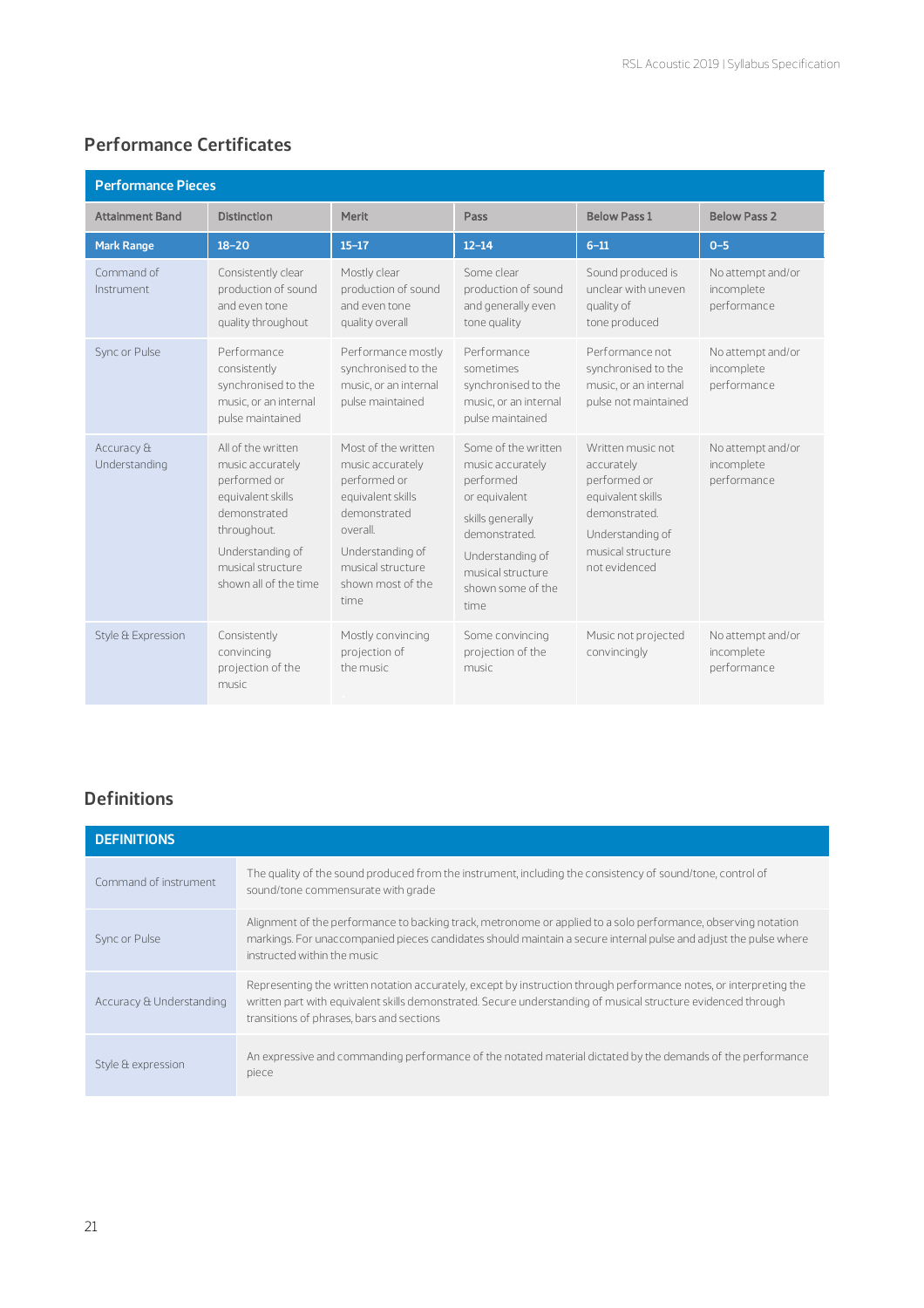## **UNIT SPECIFICATIONS**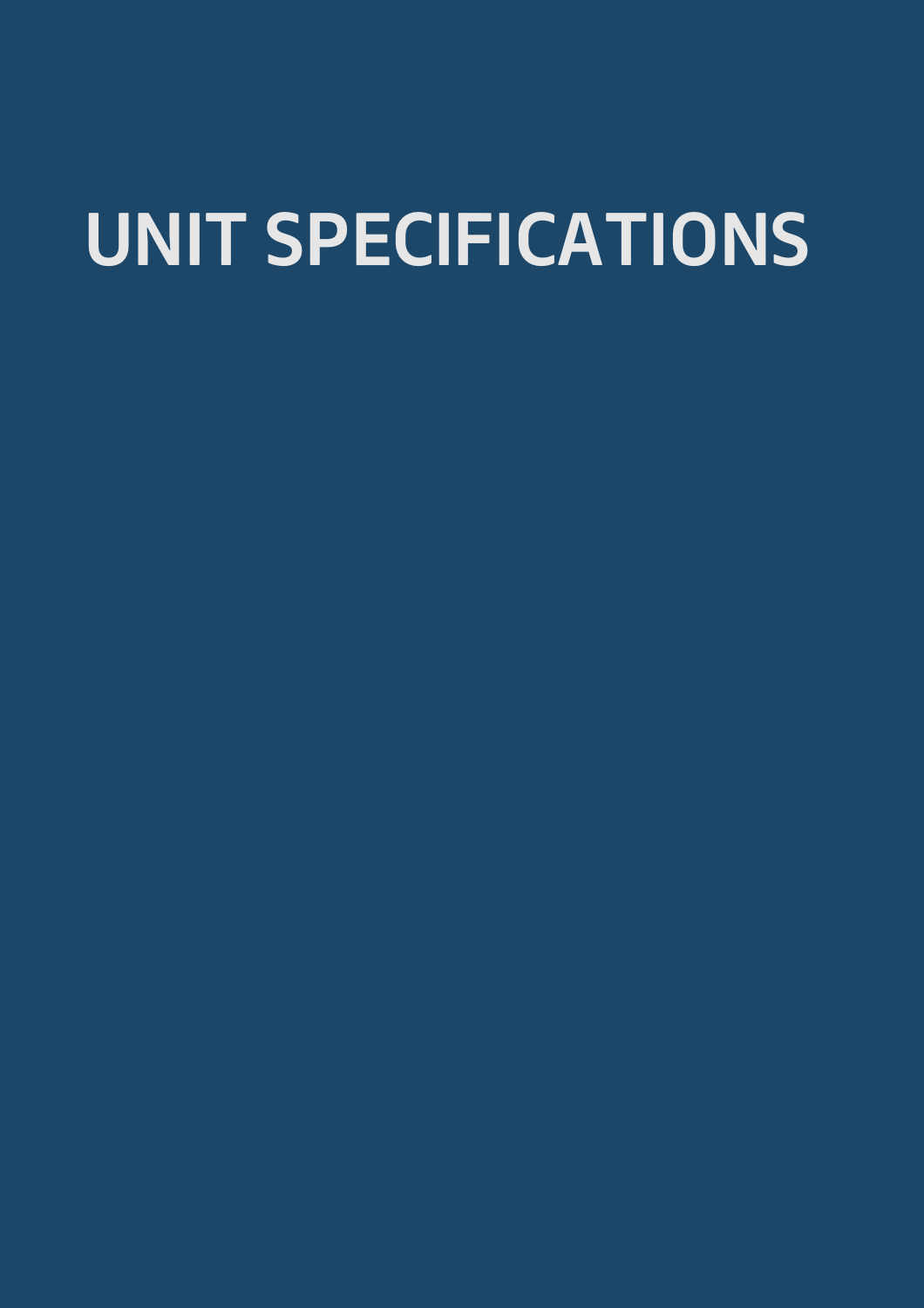# **Debut**

The Debut Acoustic exam is for candidates who have been learning a short time and have developed elementary skills, techniques, co-ordination and musical understanding.

There are two types of exam available at Debut, either a Grade Exam or Performance Certificate. (Refer to the Introduction for an explanation of the differences).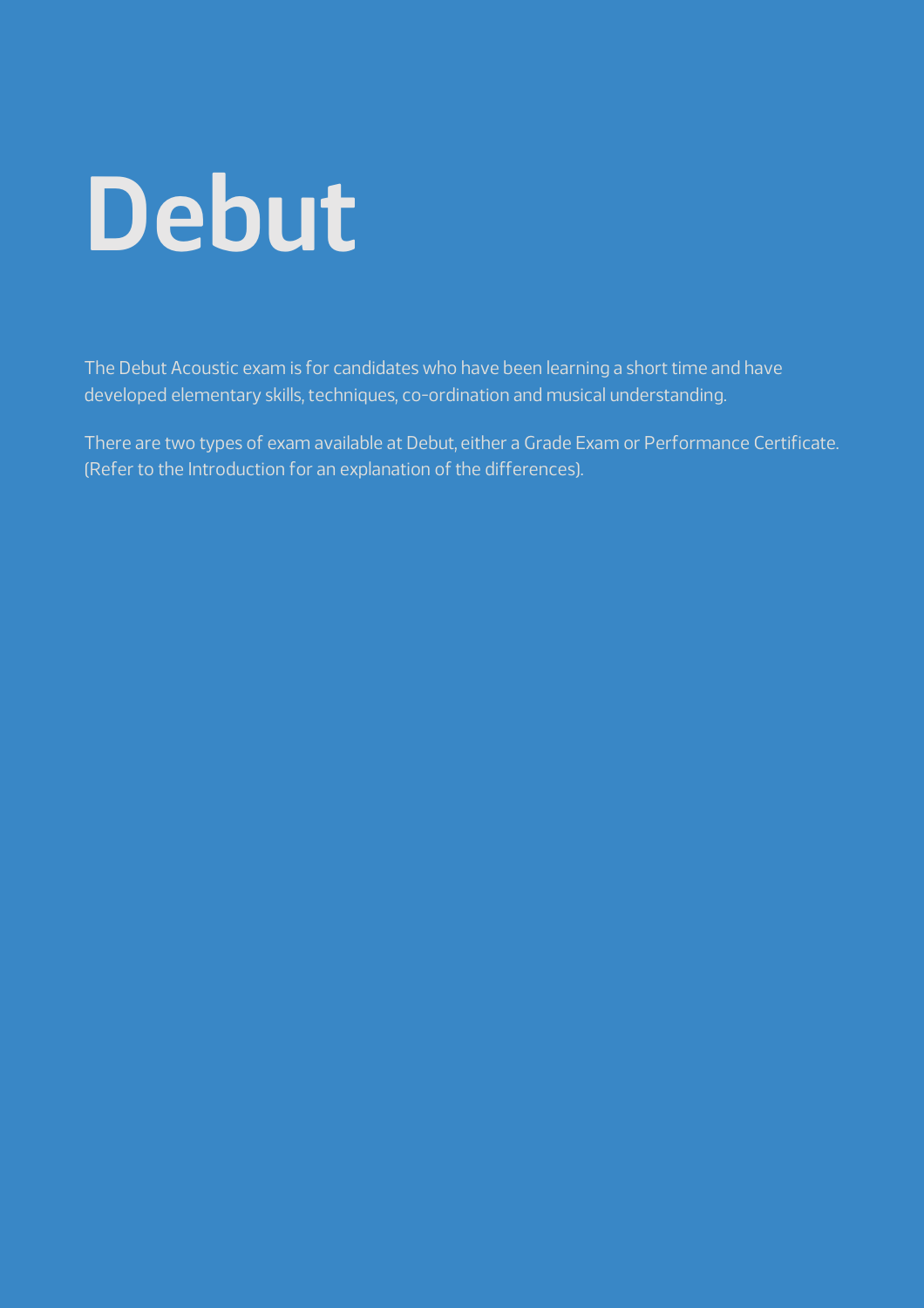### **GRADE EXAMS**

### **Prepared Work**

Candidates are required to play *three* performance pieces and Technical Exercises which cover scales, chords and an acoustic riff.

### **Unprepared Work**

Candidates are required to complete either a Sight Reading or an Improvisation & Interpretation test, and two Ear Tests which begin to develop Melodic and Rhythmic recall

### **EXAM STRUCTURE**

The Debut exam lasts 15 minutes and is taken in the following order:

- § **Performance Pieces\***
- § **Technical Exercises\***
- § **Sight Reading OR Improvisation & Interpretation**
- § **Ear Tests**
- § **General Musicianship Questions**

*\*These elements can be taken first or second at the candidate's request*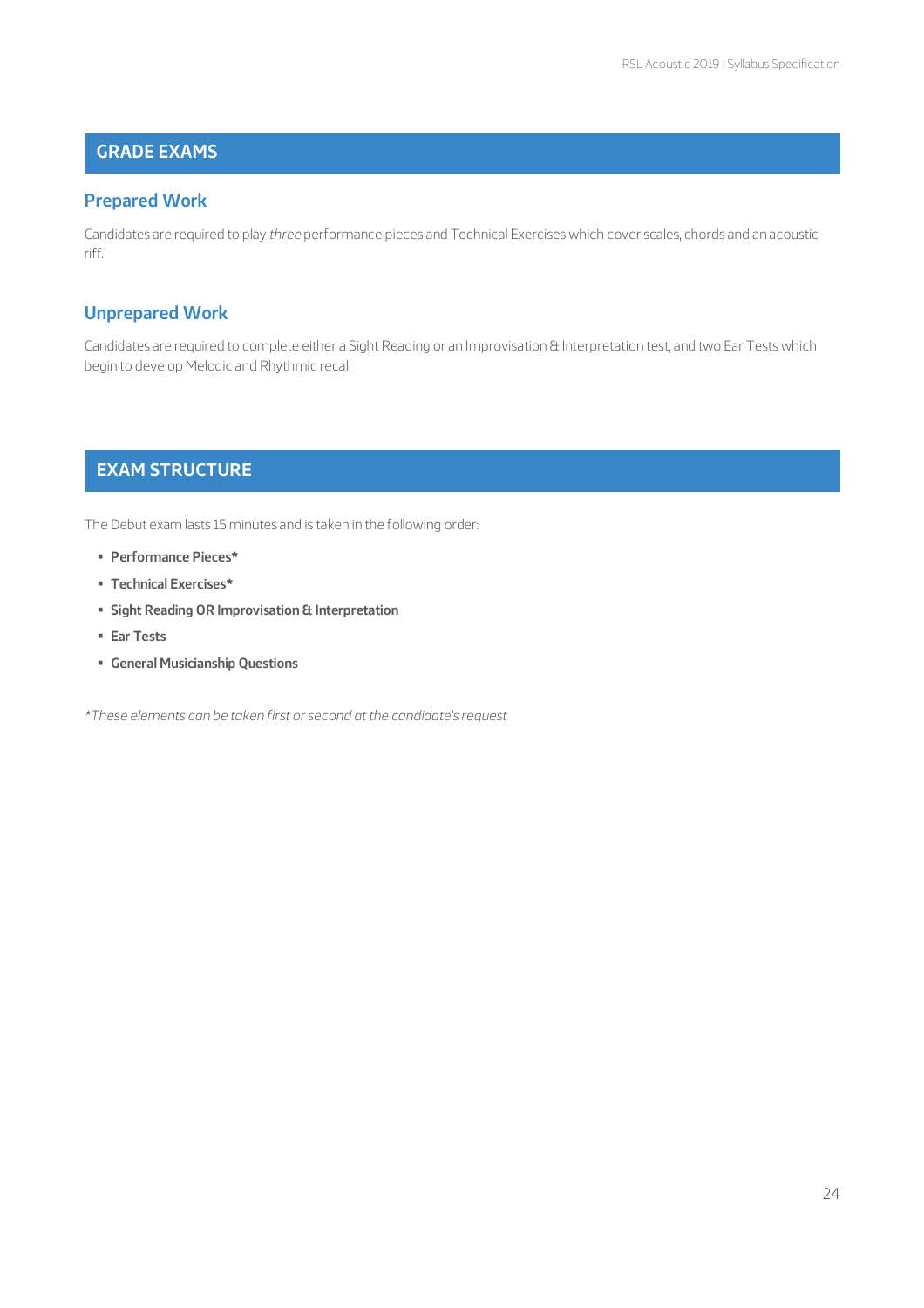### **TECHNICAL WORK**

At Debut there are three groups of technical work: Scales, Chords and Acoustic Riff

All exercises need to be played in straight feel, in the keys, octaves and tempos shown. Candidates may use their book during the exam for all groups.

Group A needs to be played to a click. The examiner will play the click at the given tempo and candidates should begin to play after four clicks.

Group B is played as a continuous sequence, with each chord announced by the examiner

Group C is played to a backing track.

### **GROUP A: SCALES**

Tempo:  $J=65$ Rhythms: Quarter Notes Range: One octave

- § **C major**
- § **E minor pentatonic**
- § **A minor pentatonic**

### **GROUP B: CHORDS**

Open position chords. Individual chords will be strummed once as directed by the examiner.

- § **Major: A, D, C G**
- § **Minor: Am, Em**

### **GROUP C: ACOUSTIC RIFF**

The riff shown in bar 1 should be played in the same shape in bars 2–4. The root note of the pattern to be played is shown in the music in each of the subsequent three bars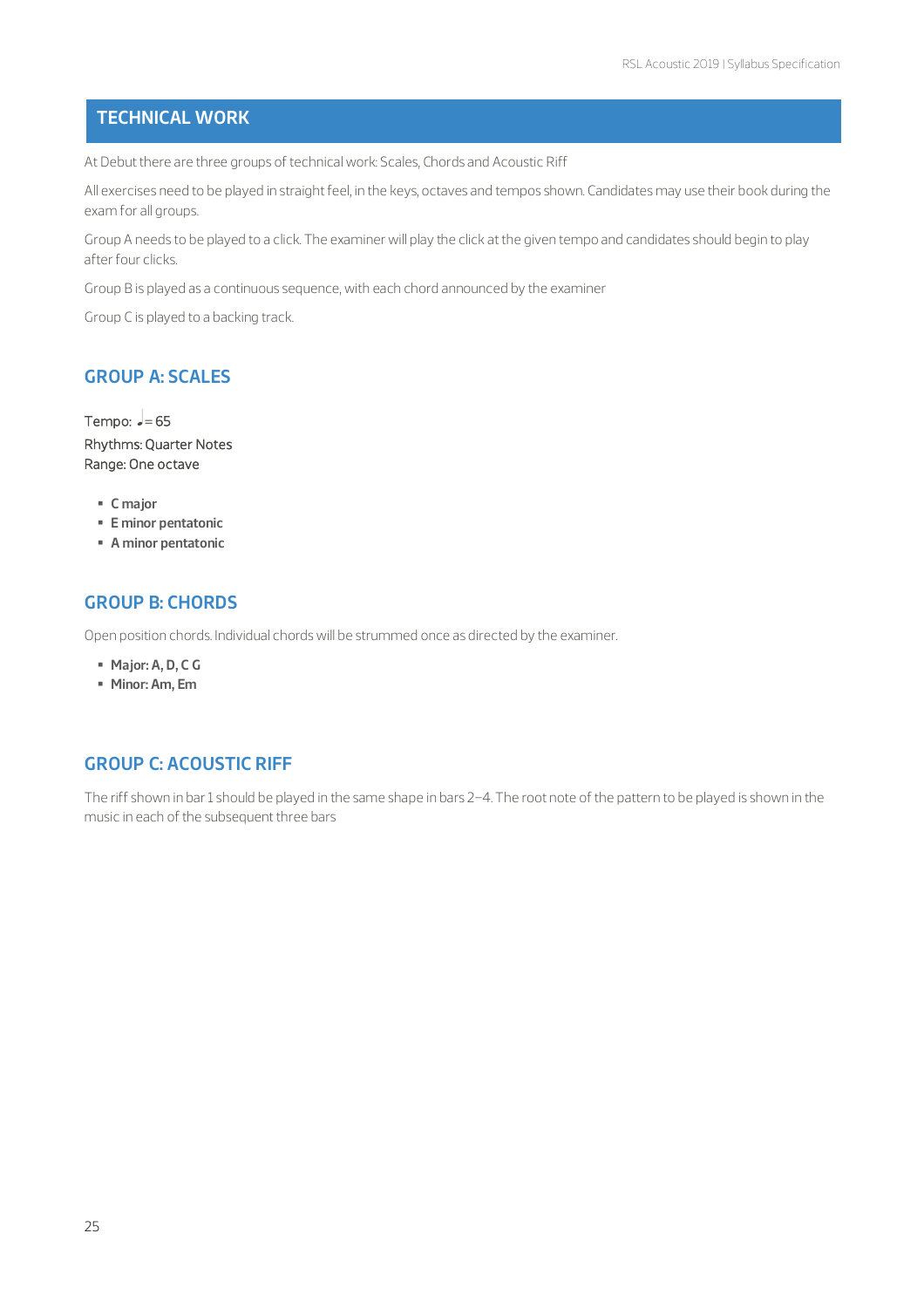### **SIGHT READING OR IMPROVISATION & INTERPRETATION**

At Debut candidates will be offered the choice between Sight Reading or Improvisation & Interpretation. Both are previously unseen and examples of each are given in the grade book

### **SIGHT READING**

Duration: 4 bars Rhythms: Whole (semibreves), half (minims) and quarter (crotchets) Key: C major Pitches and Instrumental Compass: C&D on the second string

Tempo:  $J=65$ 

Candidates will have 90 seconds to practise after which the examiner will play the backing track twice. The first time is to practise and the second time is to perform the final version for the exam. During the practice time, candidates will be given the option of a metronome click throughout or a one bar count-in at the beginning.

The backing track is continuous so once the first playthrough has finished the count-in of the second playing will start immediately.

### **IMPROVISATION & INTERPRETATION**

Duration: 4 bars Key: C major

Tempo:  $=65$ Improvisation Requirement: Diatonic single-note melodies only

Candidates will have 90 seconds to practise after which the examiner will play the backing track twice. The first time is to practise and the second time is to perform the final version for the exam. During the practice time, candidates will be given the option of a metronome click throughout or a one bar count-in at the beginning.

The backing track is continuous so once the first playthrough has finished the count-in of the second playing will start immediately.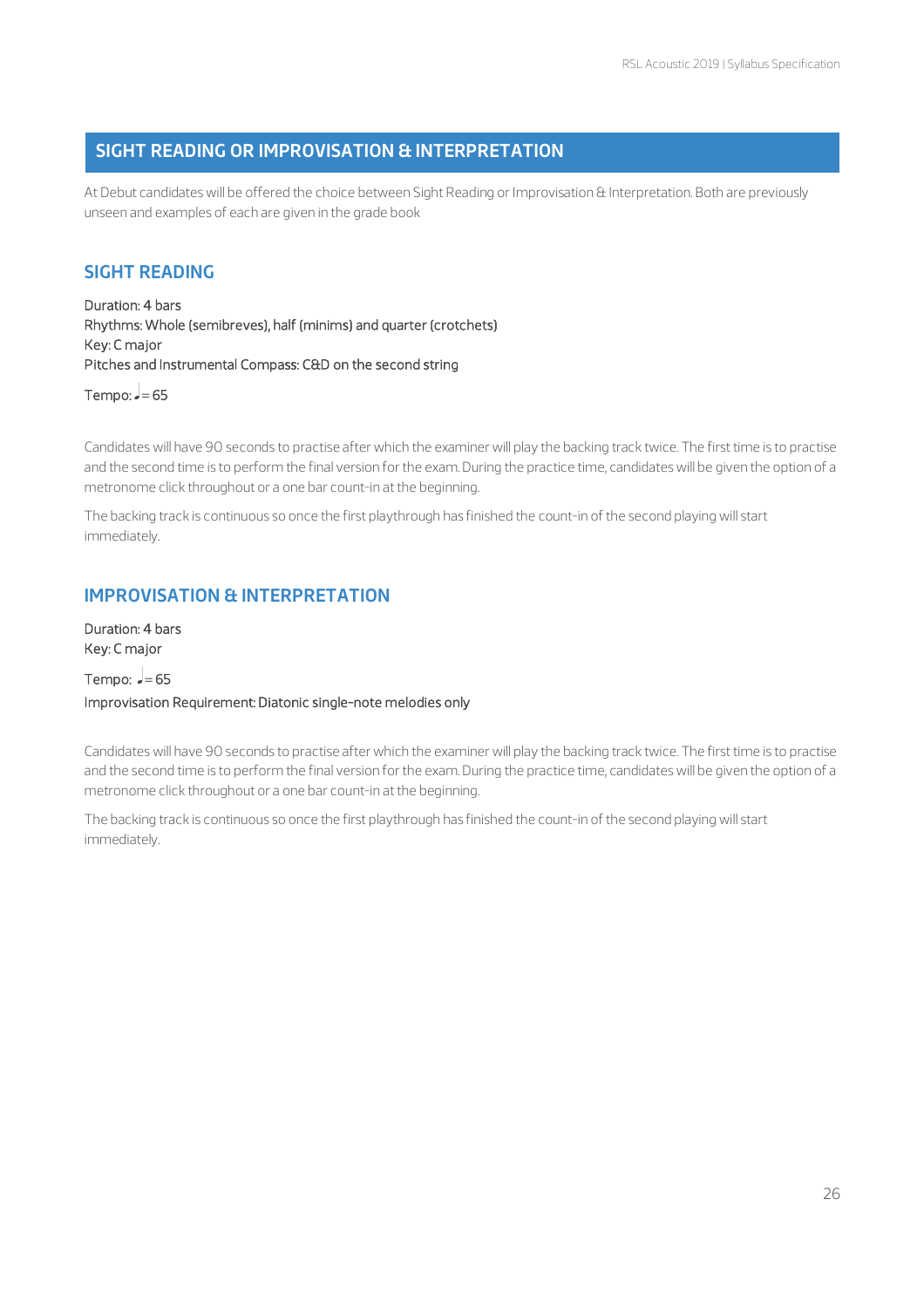### **EAR TESTS**

There are two Ear Tests in this grade. The examiner will play each test twice.

### **Test 1: Melodic Recall**

Candidates will hear two half notes one after the other and will be asked whether the second note is higher or lower in pitch than the first note.

The test will be played twice. Each time the test is played it is preceded by a one bar vocal count-in.

The tempo is  $=85$ .

### **Test 2: Rhythmic Recall**

Candidates will hear a two-bar rhythm played to a drum backing on the lowest-sounding E string.

The test will be played twice. Candidates will be asked to play the rhythm back, before identifying the rhythm from two printed examples shown to them by the examiner.

Each time the test is played it is preceded by a one bar count-in. There will be a short gap for candidates to practise. Next candidates will hear a vocal count-in and will then need to play the rhythm to the drum backing.

The tempo is  $=85$ .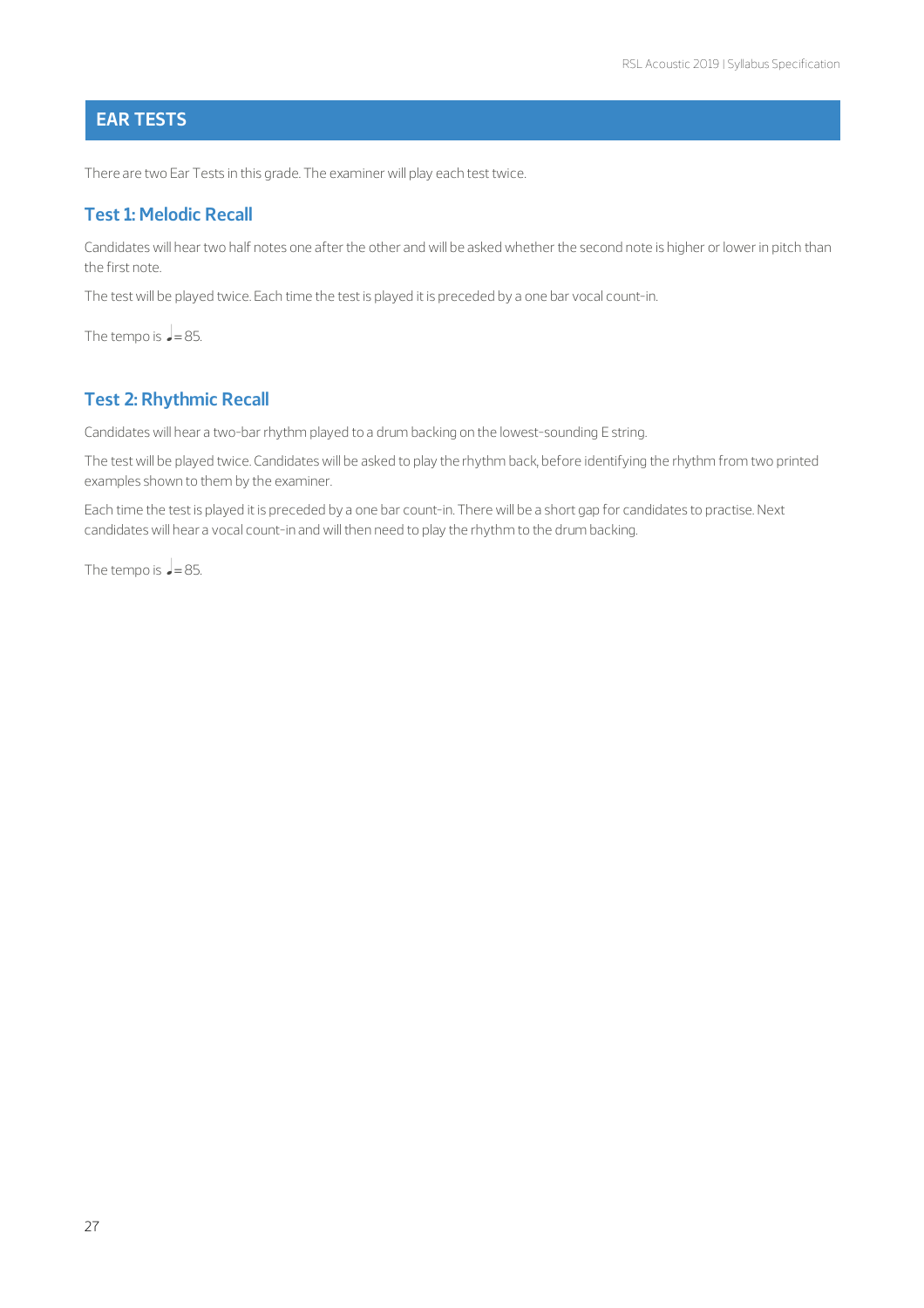### **GENERAL MUSICIANSHIP QUESTIONS**

Candidates will be asked five questions. Four of these questions will be about general music knowledge and the fifth question asked will be about the candidate's instrument.

### **Music Knowledge**

The examiner will ask the candidate four music knowledge questions based on a piece of performed in the exam. Candidates will nominate the piece of music about which the questions will be asked.

In Debut candidates will be asked to identify:

- § **The music stave and the TAB**
- § **The treble clef**
- § **Half and quarter note values**

### **Instrument Knowledge**

The examiner will also ask candidates one question regarding their instrument.

In Debut candidates will be asked to identify:

§ **One of the following parts of the guitar: neck, body, tuning-pegs or bridge**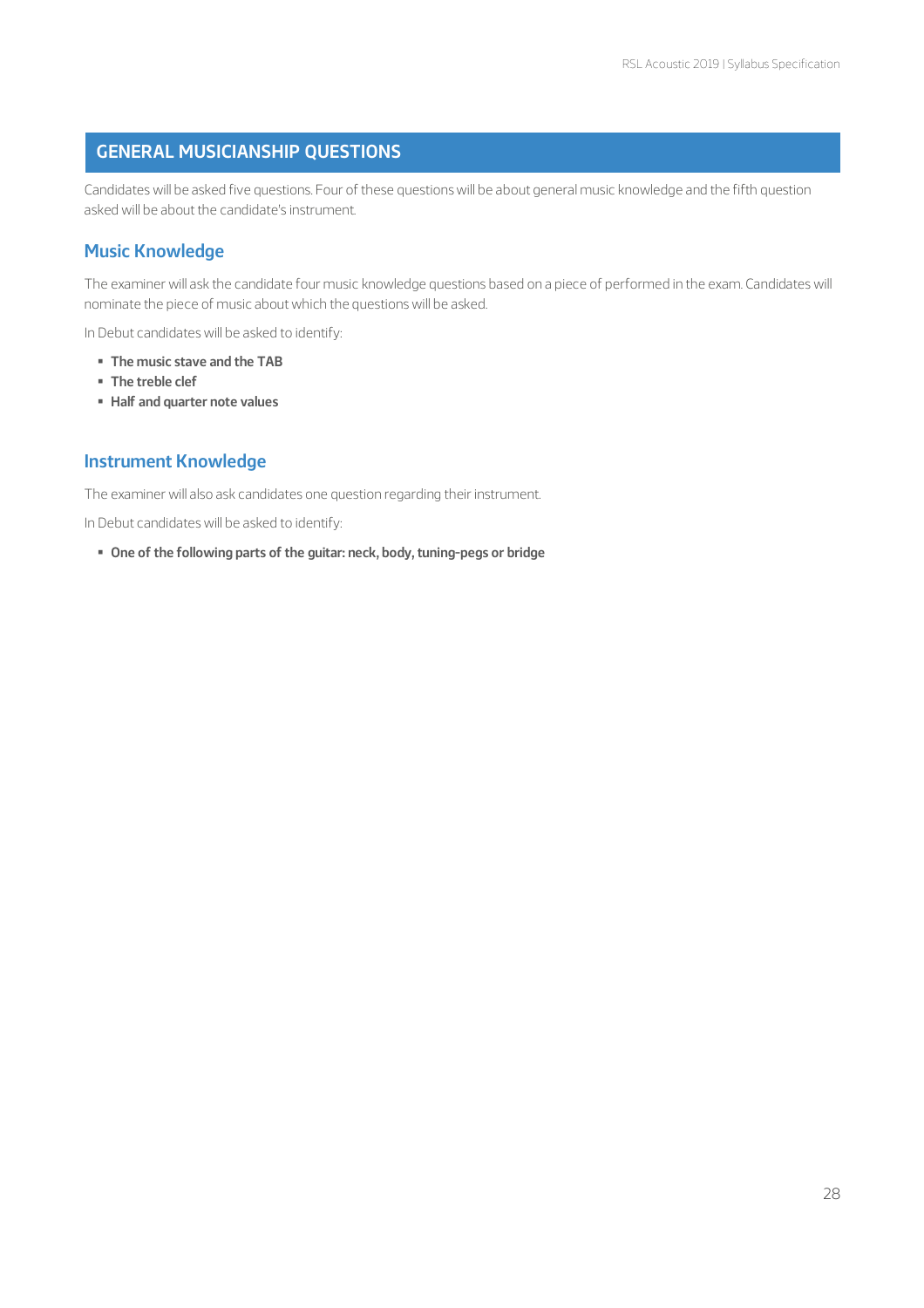# **Grade 1**

The Grade 1 Acoustic exam is for candidates who have been typically learning for six months to one year. They have mastered the key basic debut level skills and have since acquired greater use of technique, rhythms, co-ordination and musical understanding. There is also an opportunity to build on basic improvisation.

There are two types of exam available at Grade 1, either a Grade Exam or Performance Certificate. (Refer to the Introduction for an explanation of the differences).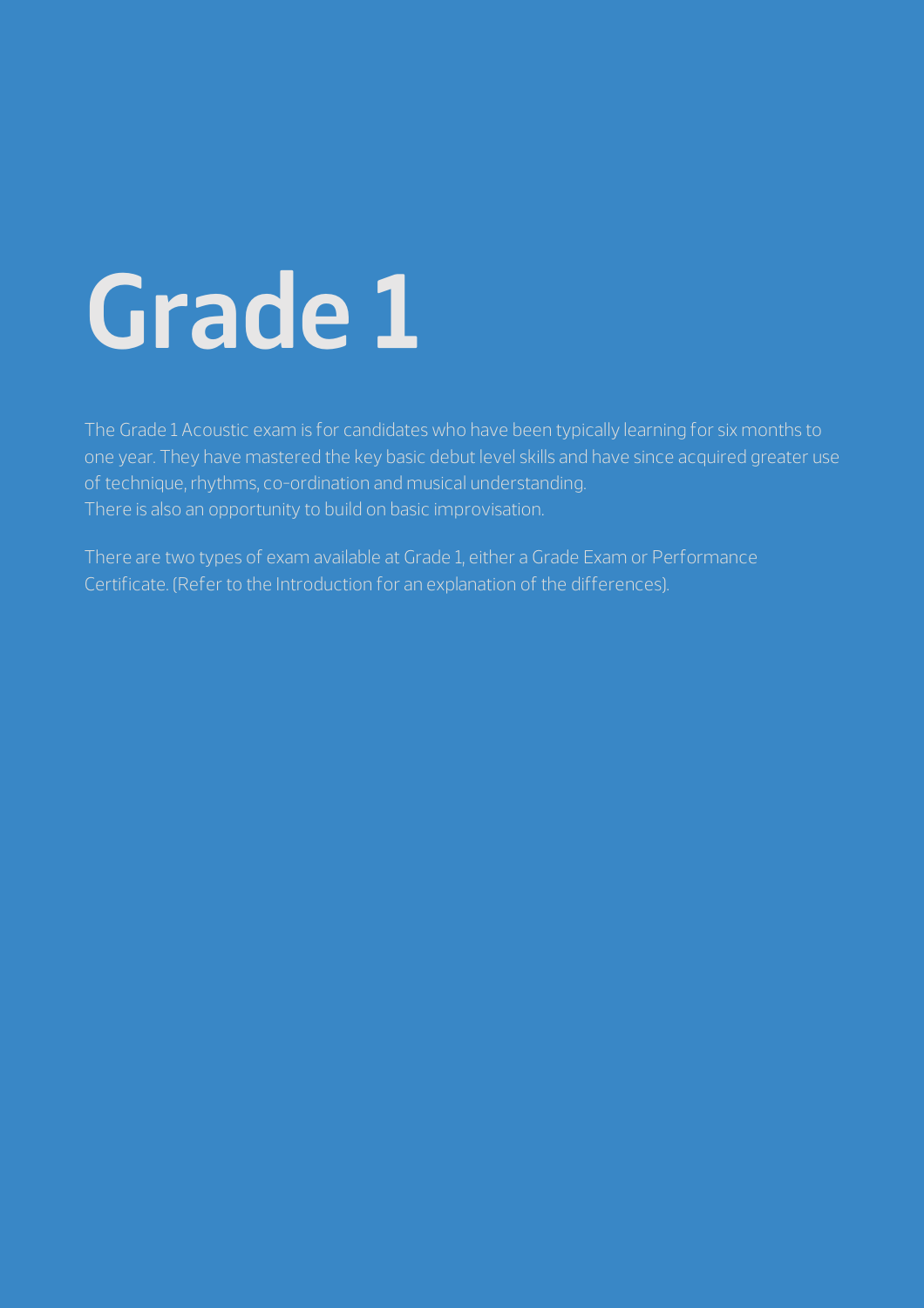### **GRADE EXAMS**

### **Prepared Work**

Candidates are required to play three performance pieces and Technical Exercises which cover scales, chords and an acoustic riff.

### **Unprepared Work**

Candidates are required to complete either a Sight Reading or an Improvisation & Interpretation test, and two Ear Tests that continue to develop melodic and rhythmic sense and the final part of the exam is a set of five simple questions based on the candidate's choice of piece. These are designed to explore theory and instrument knowledge.

### **EXAM STRUCTURE**

The Grade 1 exam lasts 20 minutes and is taken in the following order:

- § **Performance Pieces\***
- § **Technical Exercises\***
- § **Sight Reading OR Improvisation & Interpretation**
- § **Ear Tests**
- § **General Musicianship Questions**

\**These elements can be taken first or second at the candidate's request*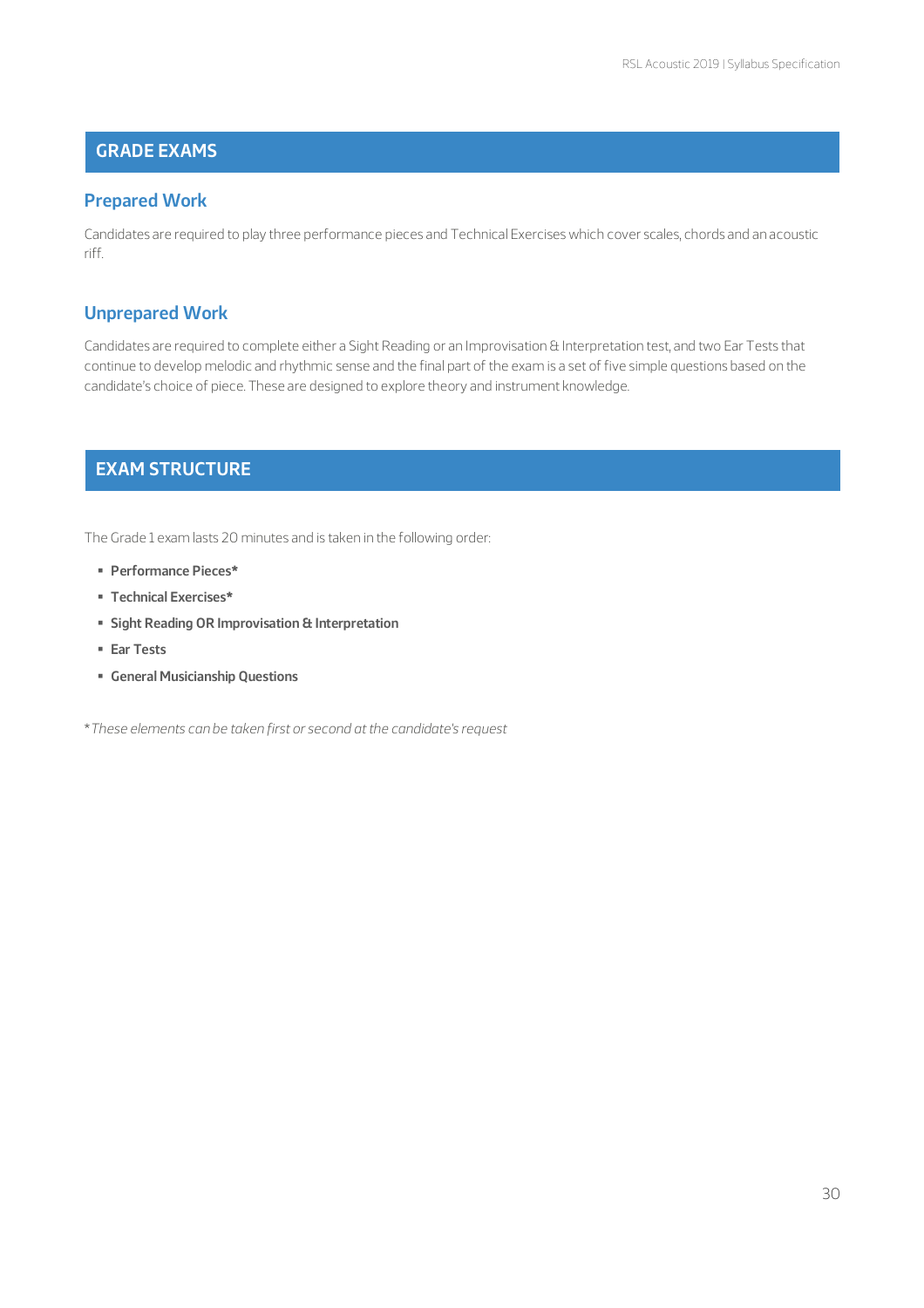### **TECHNICAL WORK**

At Grade 1 there are three groups of technical work: Scales, Chords and Acoustic Riff

All exercises need to be played in straight feel, in the keys, octaves and tempos shown. Candidates may use their book during the exam for all groups.

Group A needs to be played to a click. The examiner will play the click at the given tempo and candidates should begin to play after four clicks.

Group B power chords need to be played as a continuous sequence to a click. Major and minor chords are played as individual chords, each chord being announced by the examiner.

Group C is played to a backing track.

### **GROUP A: SCALES**

Tempo:  $=70$ Rhythms: Quarter Notes Range: One octave

- § C major
- § A natural minor
- § E minor pentatonic
- § A minor pentatonic
- § G major pentatonic

### **GROUP B: CHORDS**

1. Power chords. Two-note chords to be played in a continuous sequence

### Tempo:  $J=70$ Rhythms: Quarter Notes

- § Power Chords: B5, A5, D5
- 2. Open position chords. Individual chords will be strummed once as directed by the examiner.
	- § Major: A, D, E, C & G
	- § Minor: Am, Dm, Em

### **GROUP C: ACOUSTIC RIFF**

The riff shown in bar 1 should be played in the same shape in bars 2–4. The root note of the pattern to be played is shown in the music in each of the subsequent three bars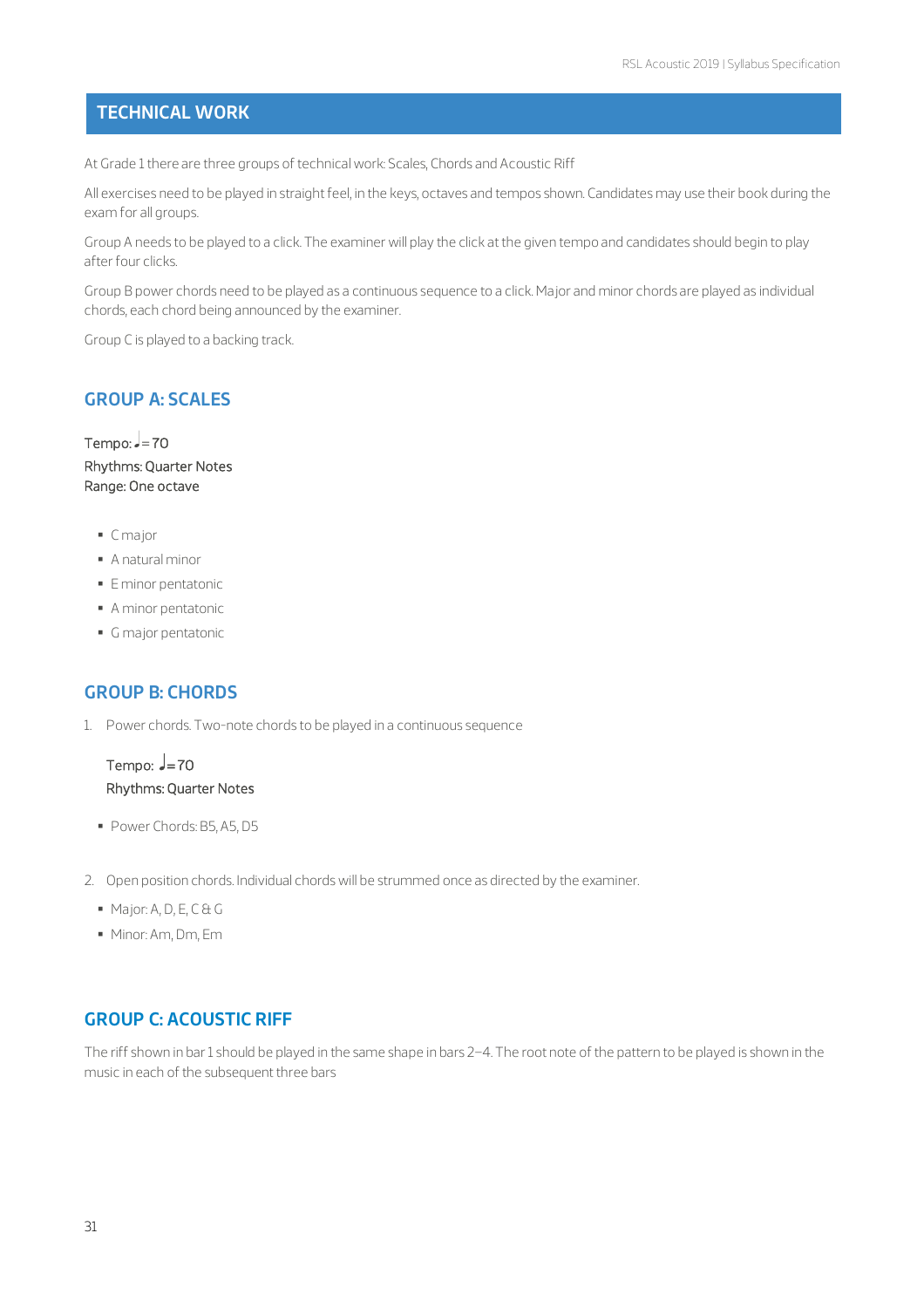### **SIGHT READING OR IMPROVISATION & INTERPRETATION**

### **SIGHT READING**

At Grade 1 candidates will be offered the choice between Sight Reading or Improvisation and Interpretation. Both are previously unseen and examples of each are given in the grade book

Tempo:  $=70$ Duration: 4 bars Rhythms: Half notes (minims) and quarter notes (crotchets) Key: A minor Pitches: A – E: 1st, 2nd and 3rd strings Instrumental compass: Open position to 3rd fret

Candidates will have 90 seconds to practise after which the examiner will play the backing track twice. The first time is to practise and the second time is to perform the final version for the exam. During the practice time, candidates will be given the option of a metronome click throughout or a one bar count-in at the beginning.

The backing track is continuous so once the first playthrough has finished the count-in of the second playing will start immediately.

### **IMPROVISATION & INTERPRETATION**

Tempo:  $=70-80$ Duration: 4-6 bars Key: C major or A minor Improvisation Requirement: Rhythmic chords or melodic lead line (candidate choice)

Candidates will have 90 seconds to practise after which the examiner will play the backing track twice. The first time is to practise and the second time is to perform the final version for the exam. During the practice time, candidates will be given the option of a metronome click throughout or a one bar count-in at the beginning.

The backing track is continuous so once the first playthrough has finished the count-in of the second playing will start immediately.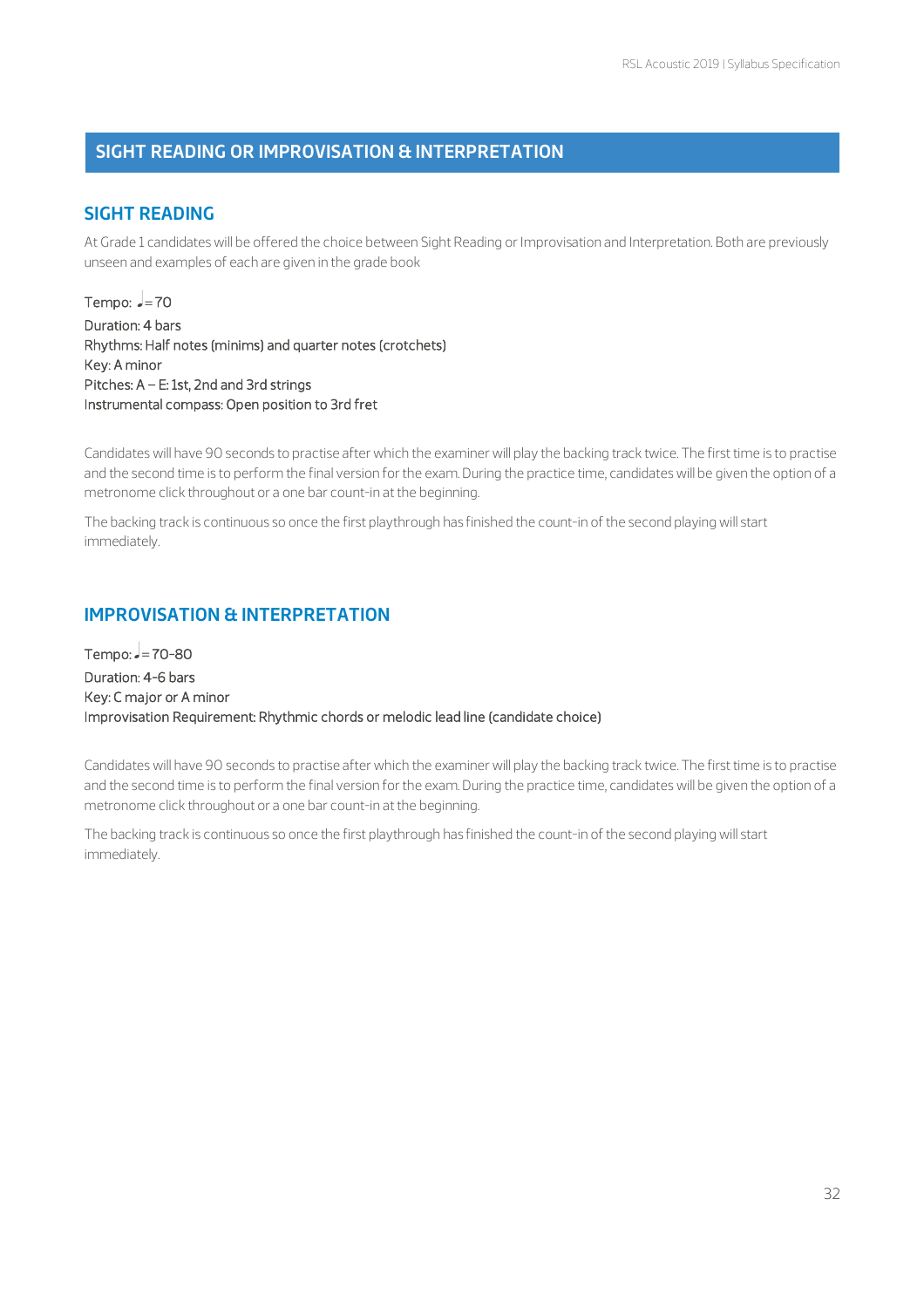### **EAR TESTS**

There are two Ear Tests in this grade. The examiner will play each test twice.

### **Test 1: Melodic Recall**

Candidates will hear three notes in sequence. The examiner will ask whether the notes are higher or lower (up or down) in sequence.

The test will be played twice. Each time the test is played it is preceded by a one bar vocal count-in.

The tempo is  $=85$ .

### **Test 2: Rhythmic Recall**

Candidates will hear a two-bar rhythm played to a drum backing on the lowest-sounding E string.

The test will be played twice. Candidates will be asked to play the rhythm back, before identifying the rhythm from two printed examples shown to them by the examiner.

Each time the test is played it is preceded by a one bar count-in. There will be a short gap for candidates to practise. Next candidates will hear a vocal count-in and will then need to play the rhythm to the drum backing.

The tempo is  $\frac{1}{2}$ =90.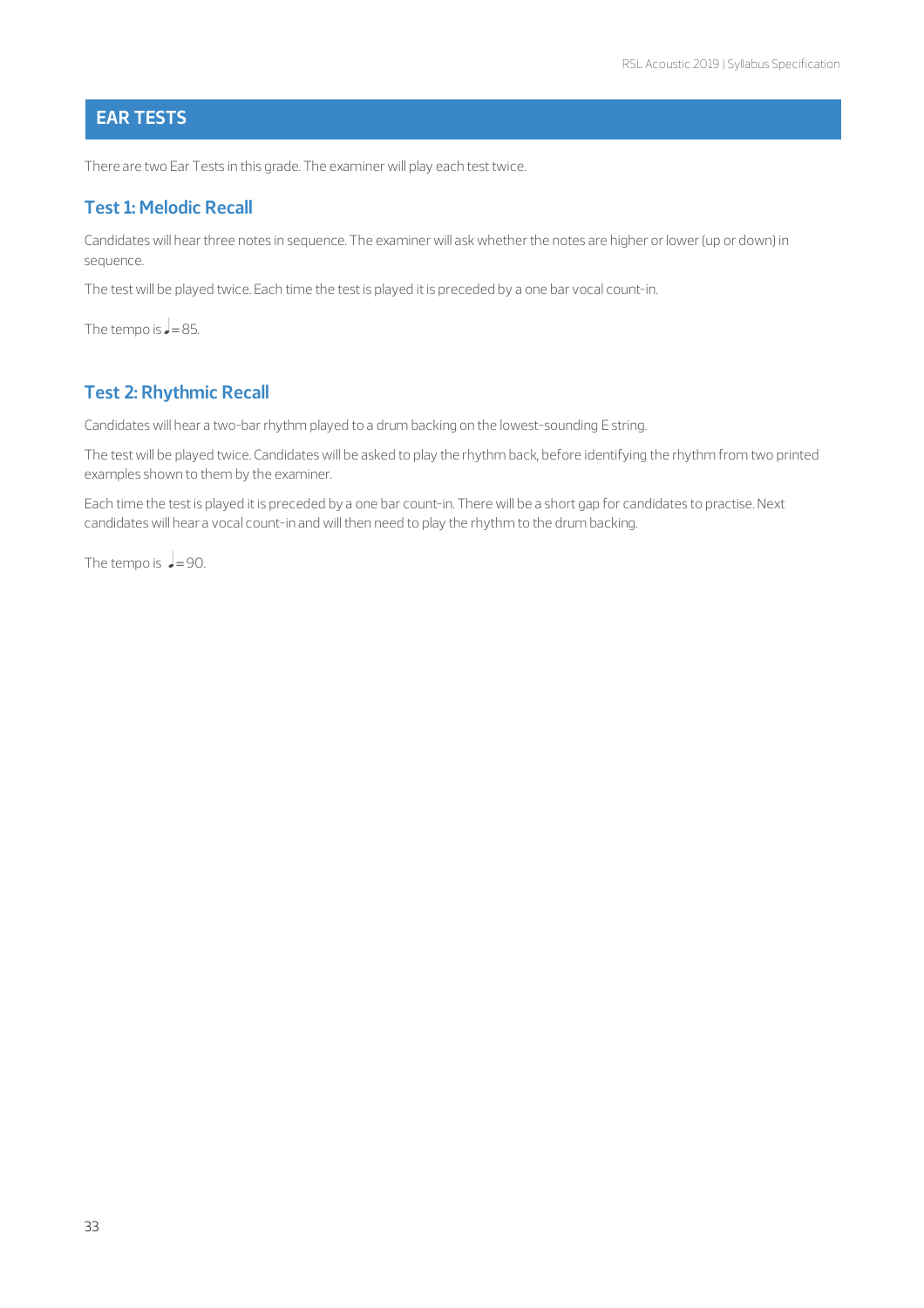### **GENERAL MUSICIANSHIP QUESTIONS**

Candidates will be asked five questions. Four of these questions will be about general music knowledge and the fifth question asked will be about the candidate's instrument.

### **Music Knowledge**

The examiner will ask candidates four music knowledge questions based on a piece of music performed in the exam. Candidates will nominate the piece of music about which the questions will be asked.

#### In Grade 1 candidates will be asked to identify:

- § **The treble clef**
- § **The time signature**
- § **Whole, half, quarter and eighth note values**
- § **The difference between a major and minor chord**

### **Instrument Knowledge**

The examiner will also ask the candidate one question regarding their instrument.

#### In Grade 1 candidates will be asked to identify:

- § **Two of the following parts of the guitar: neck, fretboard, body, tuning-pegs, nut, bridge or sound hole**
- § **Names of the open strings**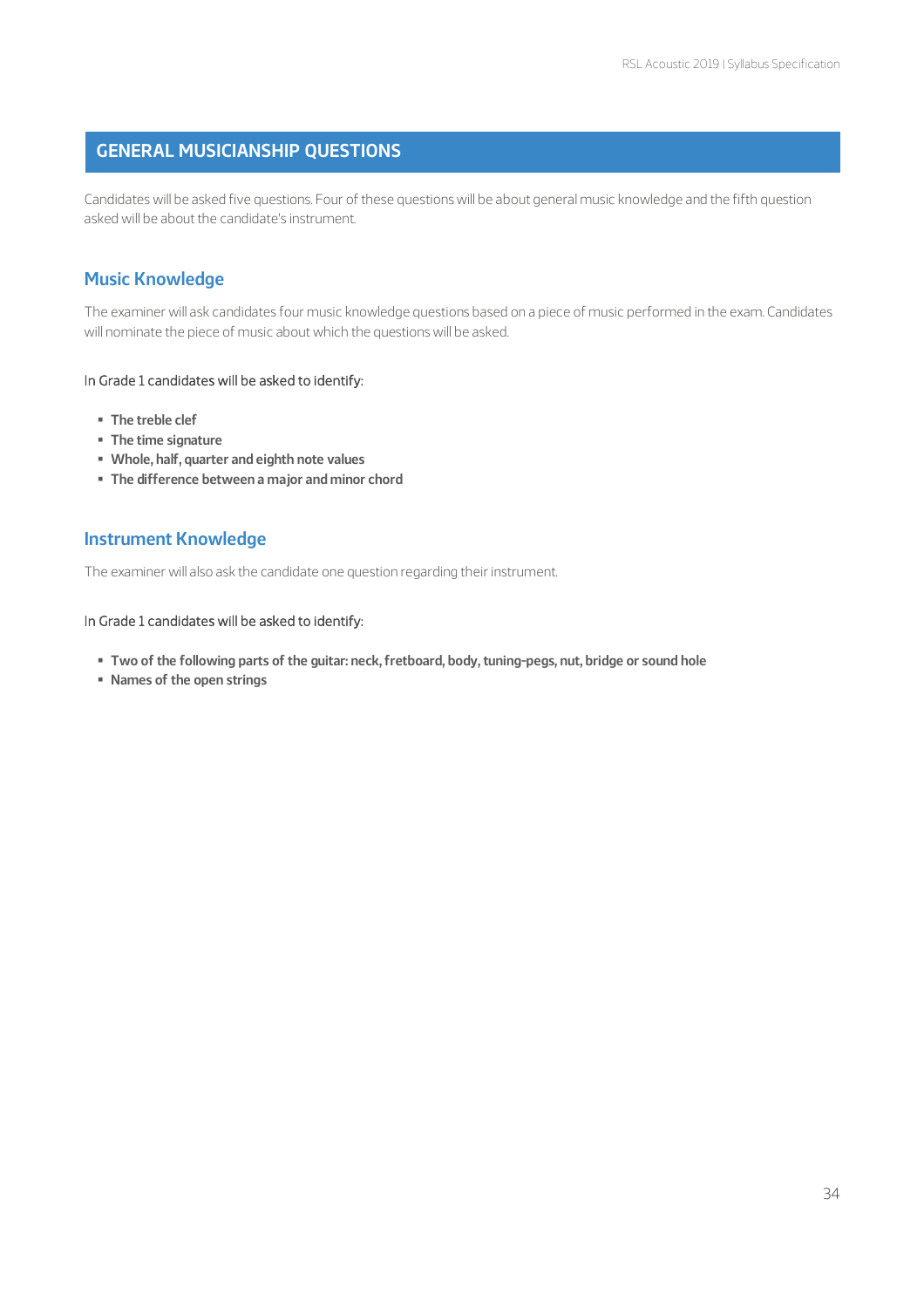# **Grade 2**

The Grade 2 Acoustic exam is for candidates who have been typically learning for one year to eighteen months. They have mastered the key basic skills up to Grade 1 and since acquired greater use of technique, rhythms, co-ordination and musical understanding. There is also the continuing opportunity to develop improvisation skills.

There are two types of exam available at Grade 2, either a Grade Exam or Performance Certificate. (Refer to the Introduction for an explanation of the differences).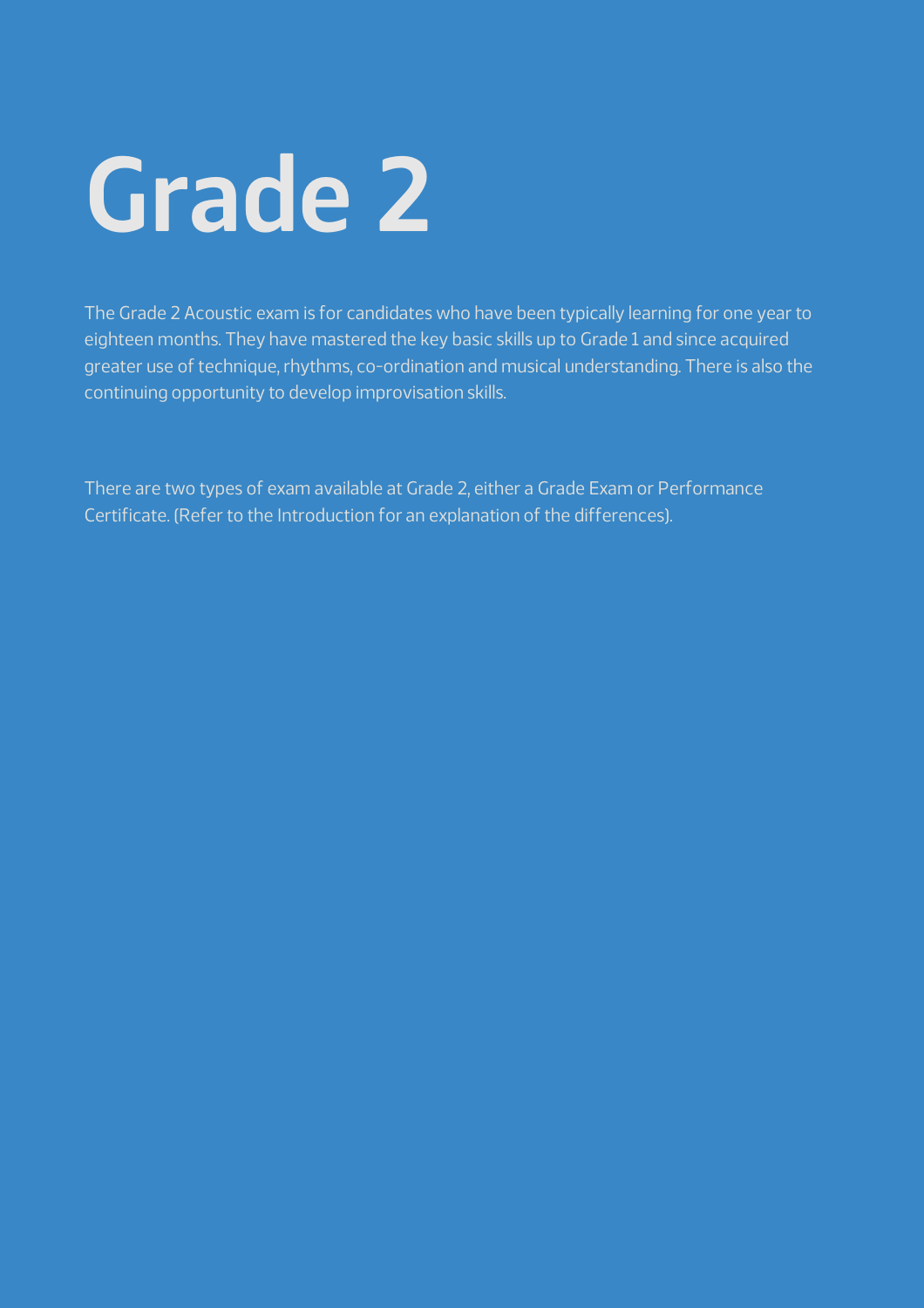### **GRADE EXAMS**

### **Prepared Work**

Candidates are required to play *three* performance pieces and Technical Exercises which cover scales, chords and an acoustic riff.

### **Unprepared Work**

Candidates are required to complete either a Sight Reading or an Improvisation & Interpretation test, and two Ear Tests that develop melodic recall and rhythmic sense and the final part of the exam is a set of five simple questions based on the candidate's choice of piece. These are designed to explore theory and instrument knowledge.

### **EXAM STRUCTURE**

The Grade 2 exam lasts 20 minutes and is taken in the following order:

- § **Performance Pieces\***
- § **Technical Exercises\***
- § **Sight Reading OR Improvisation & Interpretation**
- § **Ear Tests**
- § **General Musicianship Questions**

\**These elements can be taken first or second at the candidate's request*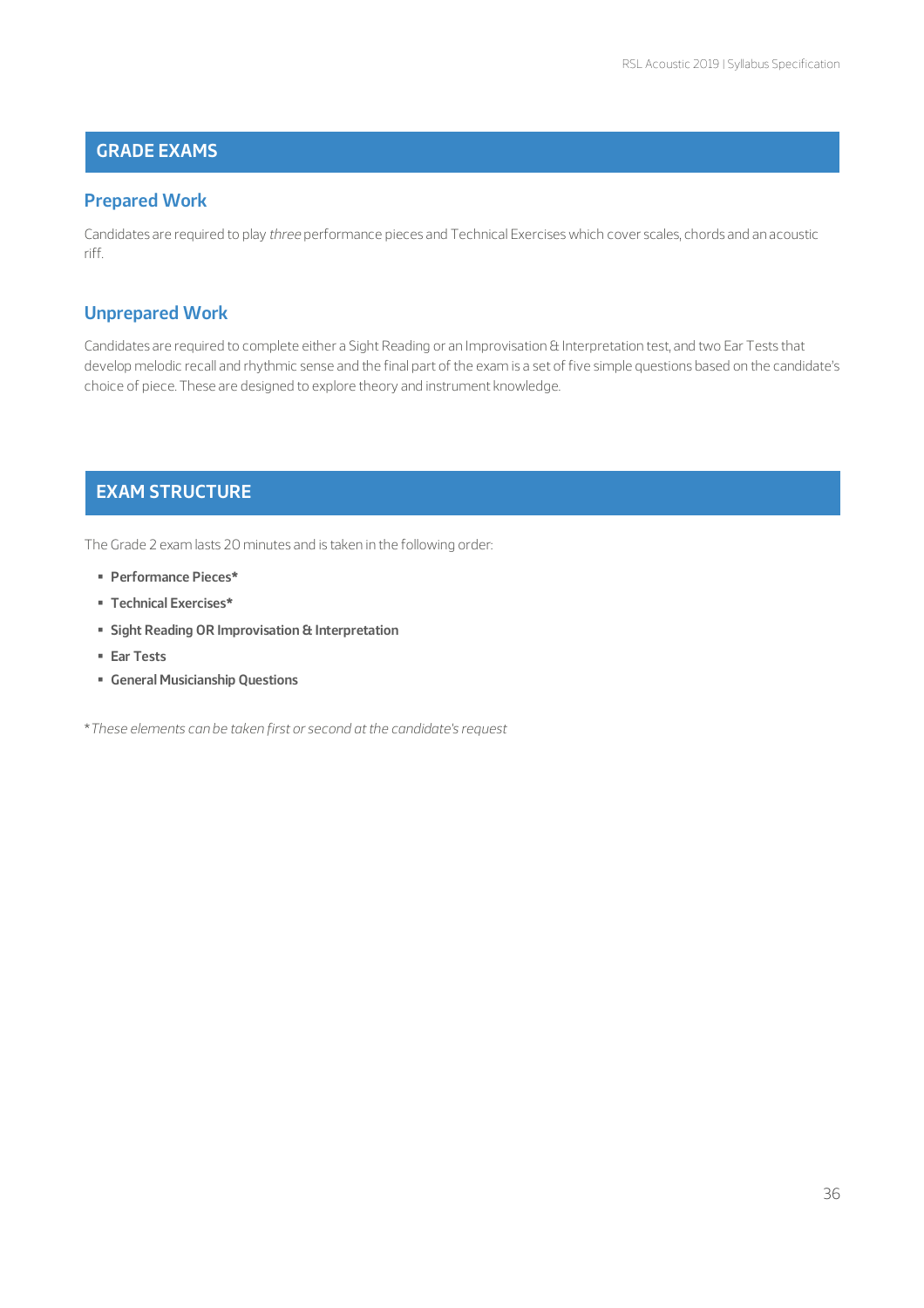## **TECHNICAL WORK**

At Grade 2 there are three groups of technical work: Scales, Chords and Acoustic Riff

All exercises need to be played in straight feel, in the keys, octaves and tempos shown. Candidates may use their book during the exam for all groups.

Group A needs to be played to a click. The examiner will play the click at the given tempo and candidates should begin to play after four clicks.

Group B power chords need to be played as a continuous sequence to a click. Major & minor and major 7/minor 7 chords are played as individual chords, each announced by the examiner.

Group C is played to a backing track.

## **GROUP A: SCALES**

Tempo:  $=80$ Rhythms: Quarter Notes Range: One octave

- § C major
- § G major
- § E natural minor
- § A natural minor
- § G minor pentatonic
- § G major pentatonic
- § C minor pentatonic
- § C major pentatonic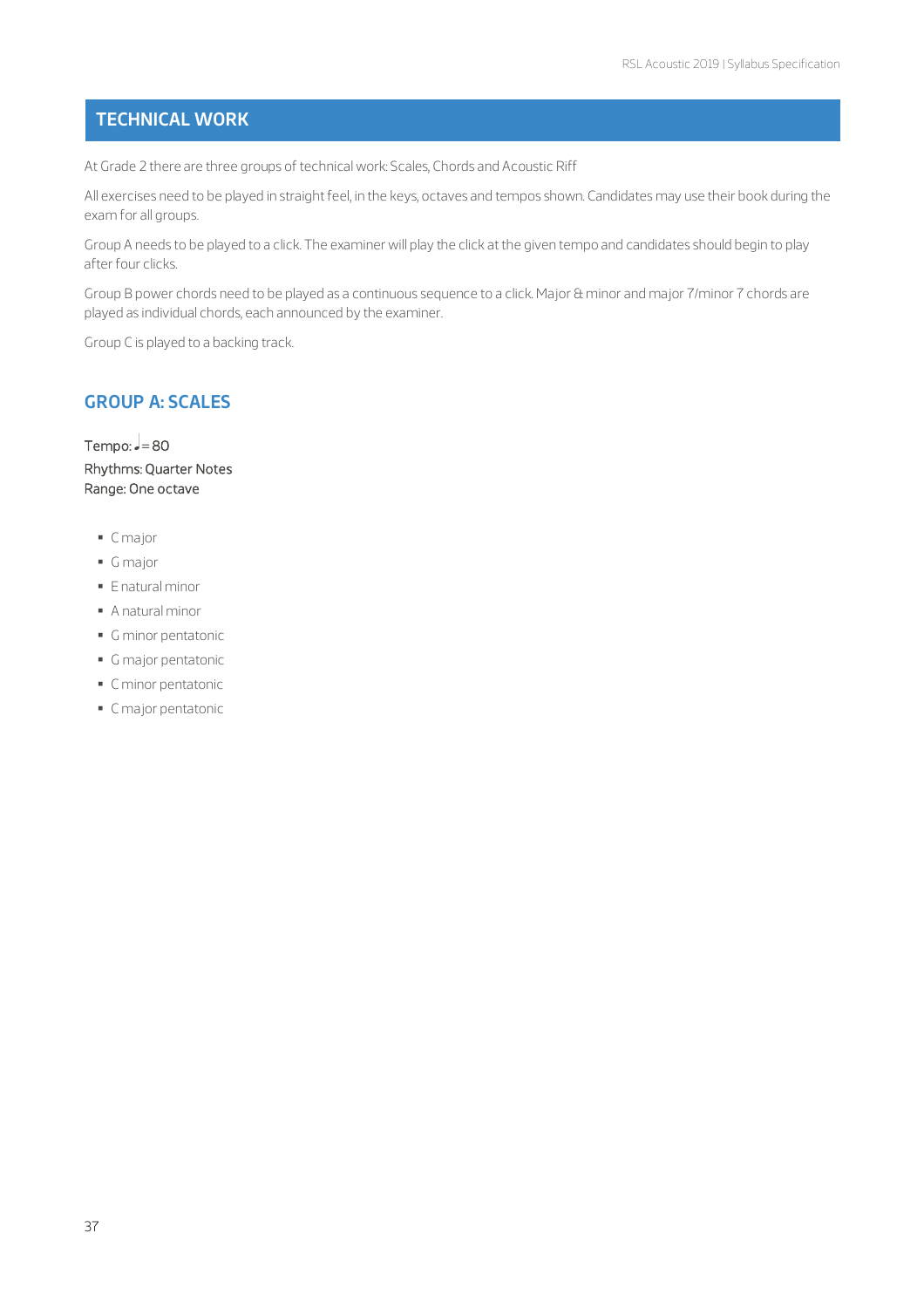#### **GROUP B: CHORDS**

Power chords. Three-note chords to be played in a continuous sequence

## Tempo:  $=80$ Rhythms: Quarter Notes

§ Power Chords: E5, G5, A5, C5

Open position chords. Individual chords will be strummed once as directed by the examiner.

- § Major & minor: F, Bm
- § Major 7: A maj7, C maj7, D maj7
- § Minor 7: A min7, D min7, E min7

#### **GROUP C: ACOUSTIC RIFF**

The riff shown in bar 1-2 should be played in the same shape but transposed as shown in bars 3-8. The root note of the pattern to be played is shown in the subsequent bars.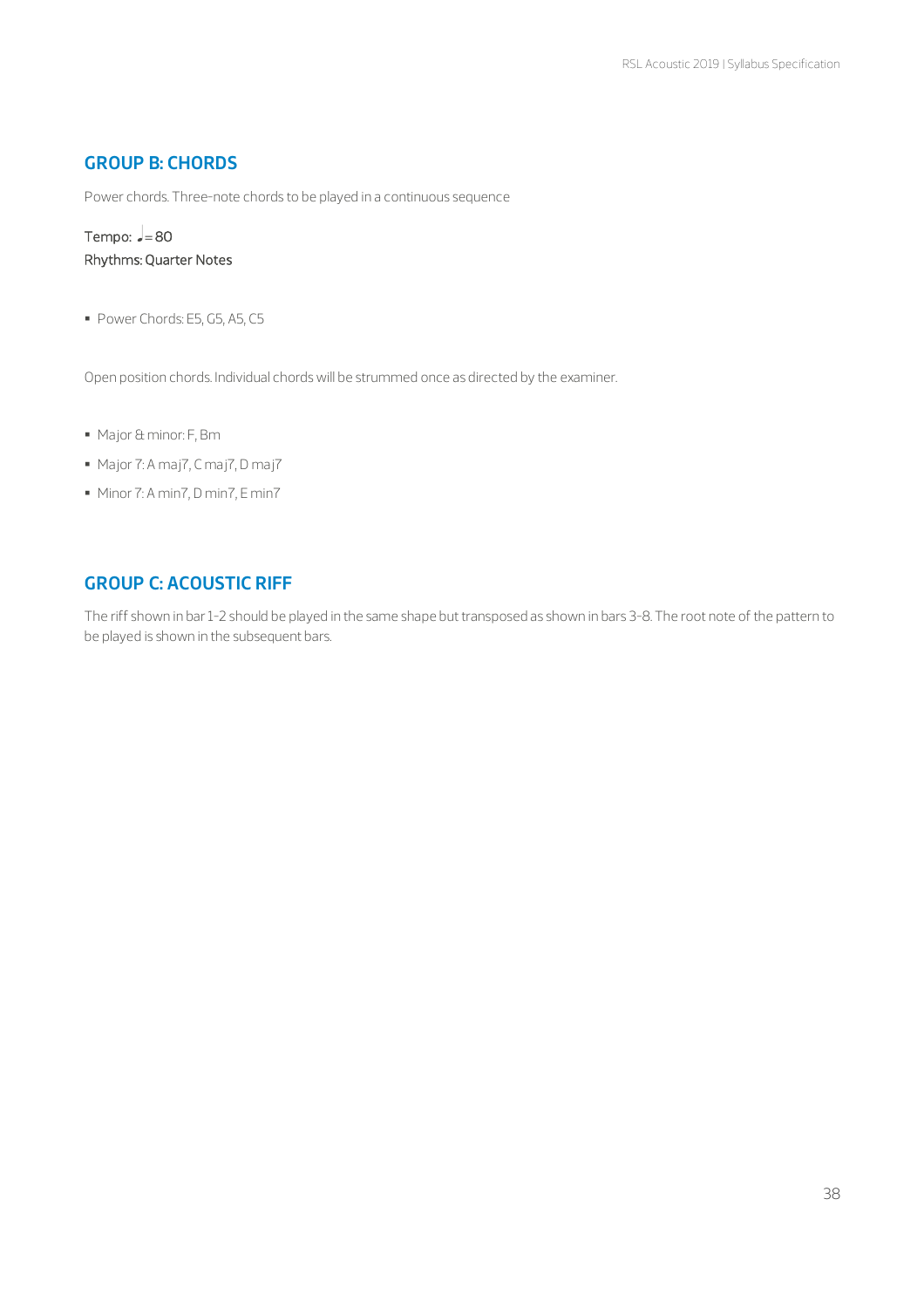#### **SIGHT READING OR IMPROVISATION & INTERPRETATION**

At Grade 2 candidates will be offered the choice between Sight Reading or Improvisation and Interpretation. Both are previously unseen and examples of each are given in the grade book

#### **SIGHT READING**

Tempo:  $J=70$ Duration: 4 bars Rhythms: Quarter notes (crotchets) eighth notes (quavers) and rests Key: G major or E natural minor Pitches: D, E, F# - 4<sup>th</sup> (D) string G,  $A - 3^{rd}$  (G) string B, C,  $D - 2<sup>nd</sup>$  (B) string Instrumental compass: Open/first/second position

Candidates will have 90 seconds to practise after which the examiner will play the backing track twice. The first time is to practise and the second time is to perform the final version for the exam. During the practice time, candidates will be given the option of a metronome click throughout or a one bar count-in at the beginning.

The backing track is continuous so once the first playthrough has finished the count-in of the second playing will start immediately.

#### **IMPROVISATION & INTERPRETATION**

Tempo:  $=80-90$ Duration: 4-6 bars Key: G major or E minor Improvisation Requirement: Rhythmic chords or melodic lead (candidate choice)

Candidates will have 90 seconds to practise after which the examiner will play the backing track twice. The first time is to practise and the second time is to perform the final version for the exam. During the practice time, candidates will be given the option of a metronome click throughout or a one bar count-in at the beginning.

The backing track is continuous so once the first playthrough has finished the count-in of the second playing will start immediately.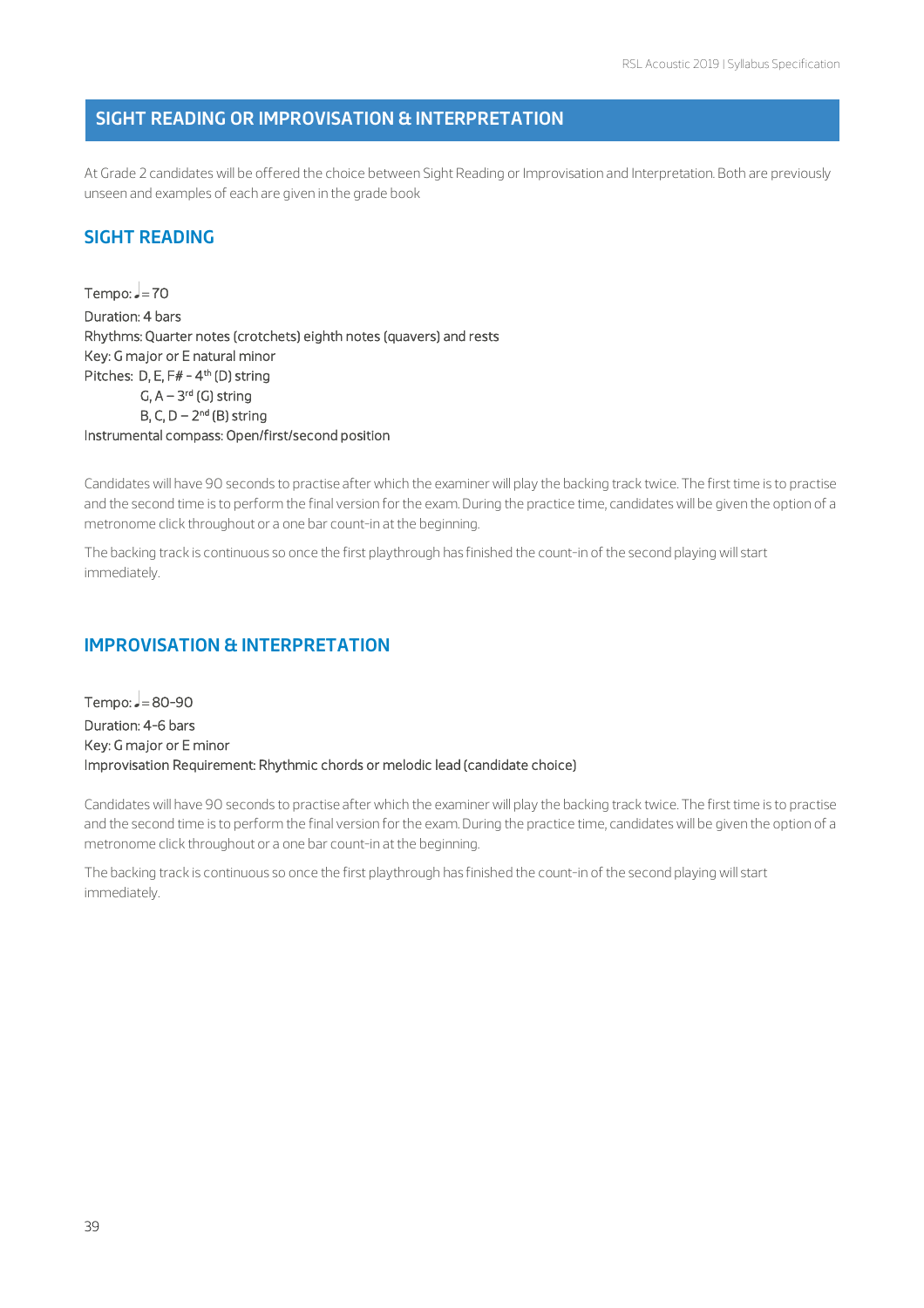## **EAR TESTS**

There are two Ear Tests in this grade. The examiner will play each test twice.

#### **Test 1: Melodic Recall**

Candidates will hear a two-bar melody with a drum backing using the C minor pentatonic scale. The first note of the melody will be the root note and the first interval will be ascending. Candidates will need to then play back the melody on their instrument.

The test will be played twice. Each time the test is played it is preceded by a one bar vocal count-in.

The tempo is  $=90$ .

#### **Test 2: Rhythmic Recall**

Candidates will hear a two-bar rhythm played to a drum backing on the lowest-sounding E string.

The test will be played twice. Candidates will be asked to play the rhythm back, before identifying the rhythm from two printed examples shown to them by the examiner.

Each time the test is played it is preceded by a one bar count-in. There will be a short gap for candidates to practise. Next

candidates will hear a vocal count-in and will then need to play the rhythm to the drum backing. The tempo is  $\Box$ =90.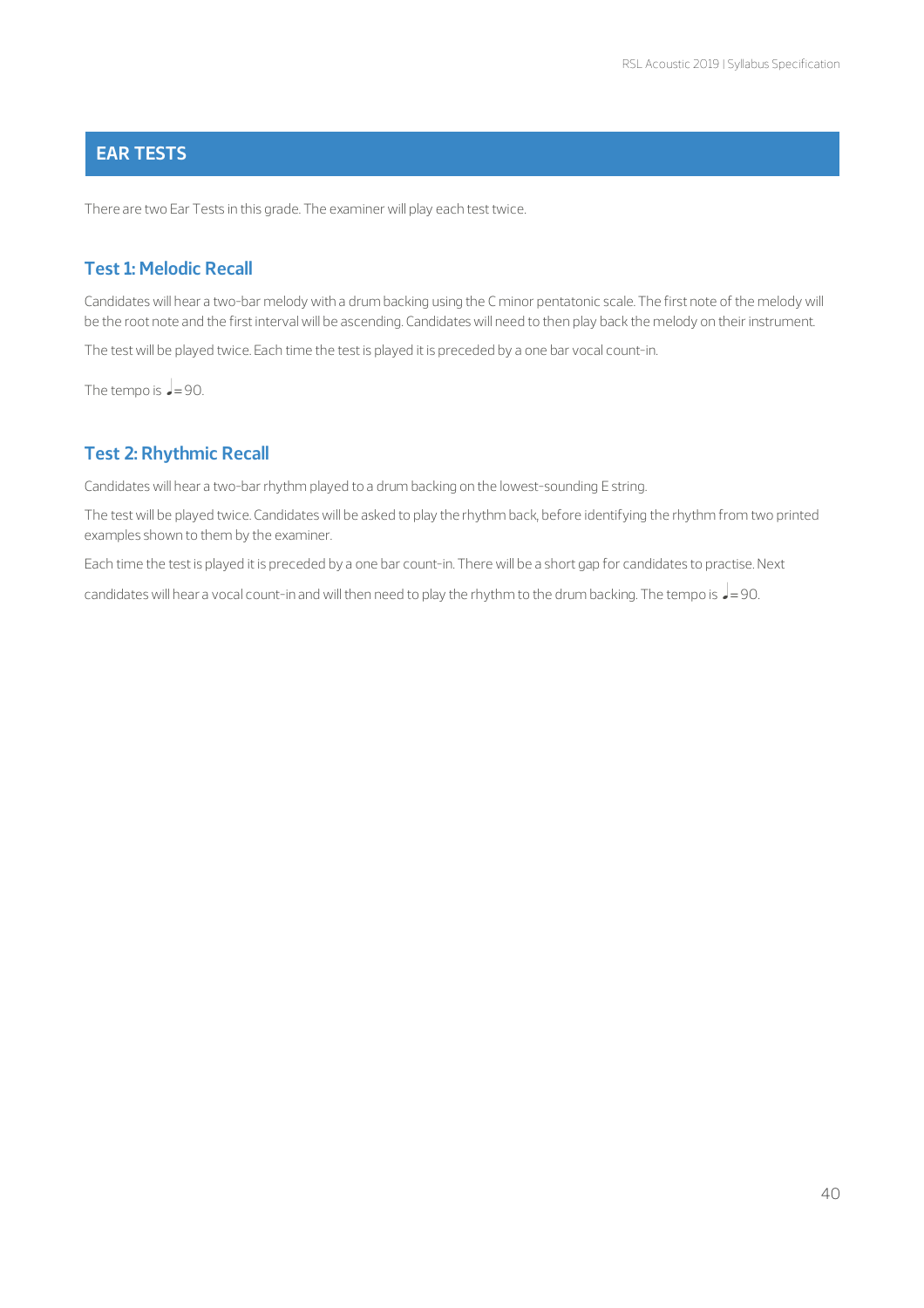#### **GENERAL MUSICIANSHIP QUESTIONS**

Candidates will be asked five questions. Four of these questions will be about general music knowledge and the fifth question asked will be about the candidate's instrument.

#### **Music Knowledge**

The examiner will ask candidates four music knowledge questions based on a piece of music that they have played in the exam. Candidates will nominate the piece of music about which the questions will be asked.

In Grade 2 candidates will be asked to identify:

- § **The pitch name of notes**
- § **The meaning of the time signature marking**
- § **Whole, half, quarter, eighth and 16th note values**
- § **Rest values**
- § **The construction of a major or minor chord**

#### **Instrument Knowledge**

The examiner will also ask one question regarding the instrument.

In Grade 2 candidates will be asked to identify:

- § **Three of the following parts of the guitar: neck, fretboard, body, tuning-pegs, nut, bridge or soundhole**
- § **Names of all open strings**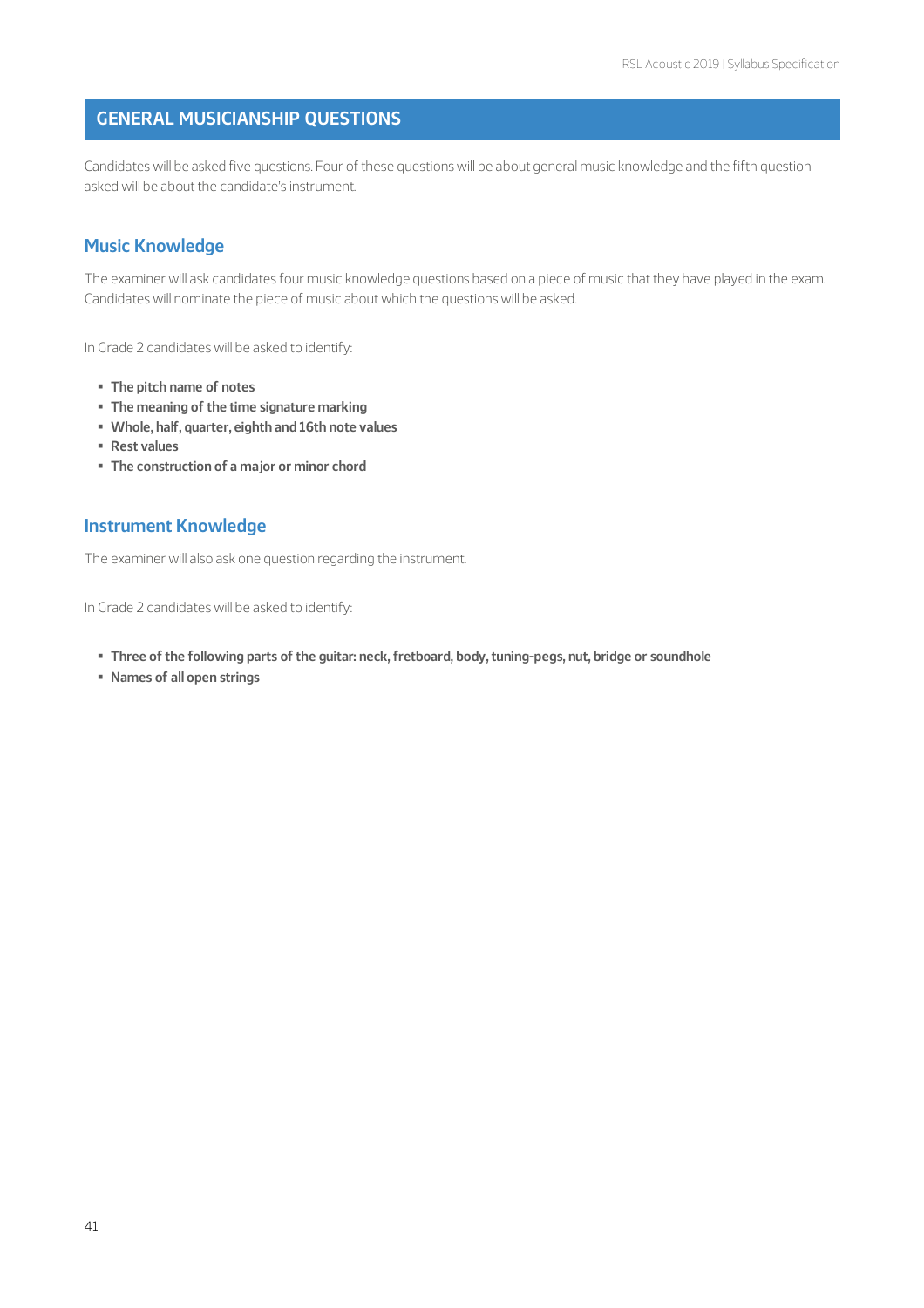# **Grade 3**

The Grade 3 Acoustic exam is for candidates who have been typically learning for eighteen months to two years and who are ready to consolidate their final stage as a beginner player. The have mastered the key skills up to Grade 2 and since acquired greater use of technique, rhythms, co-ordination and musical understanding. Improvisation phrasing is now confident and articulate and candidates have started to develop the beginnings of stylistic awareness.

There are two types of exam available at Grade 3, either a Grade Exam or Performance Certificate. (Refer to the introduction for an explanation of the differences).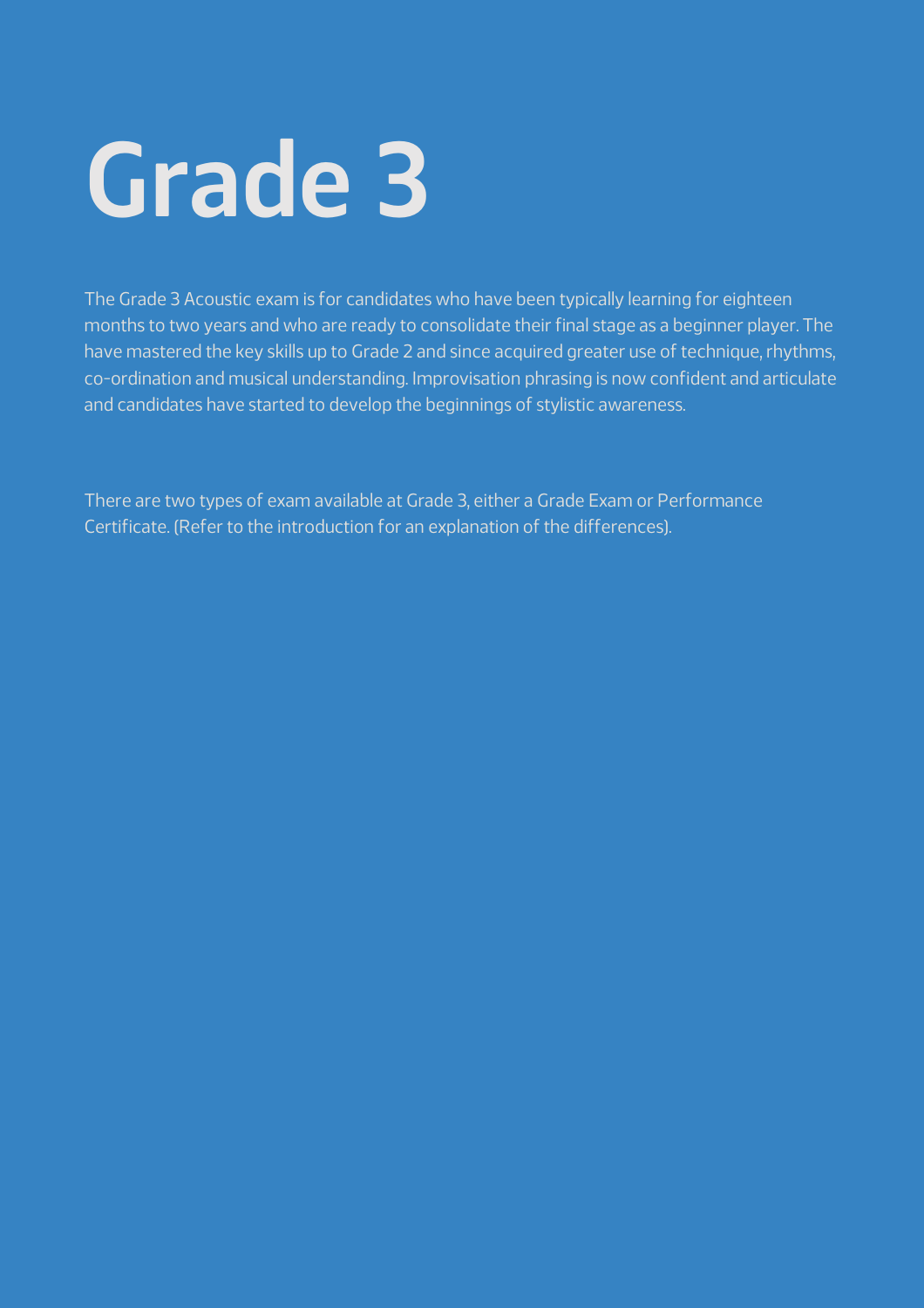## **GRADE EXAMS**

#### **Prepared Work**

Candidates are required to play *three* performance pieces and Technical Exercises which cover scales, arpeggios, chords and an acoustic riff.

#### **Unprepared Work**

Candidates are required to complete either a Sight Reading or an Improvisation & Interpretation test, and two Ear Tests that develop melodic recall and rhythmic sense and the final part of the exam is a set of five simple questions based on the candidate's choice of piece. These are designed to explore theory and instrument knowledge.

## **EXAM STRUCTURE**

The Grade 3 exam lasts 27 minutes and is taken in the following order:

- § **Performance Pieces\***
- § **Technical Exercises\***
- § **Sight Reading OR Improvisation & Interpretation**
- § **Ear Tests**
- § **General Musicianship Questions**

\**These elements can be taken first or second at the candidate's request*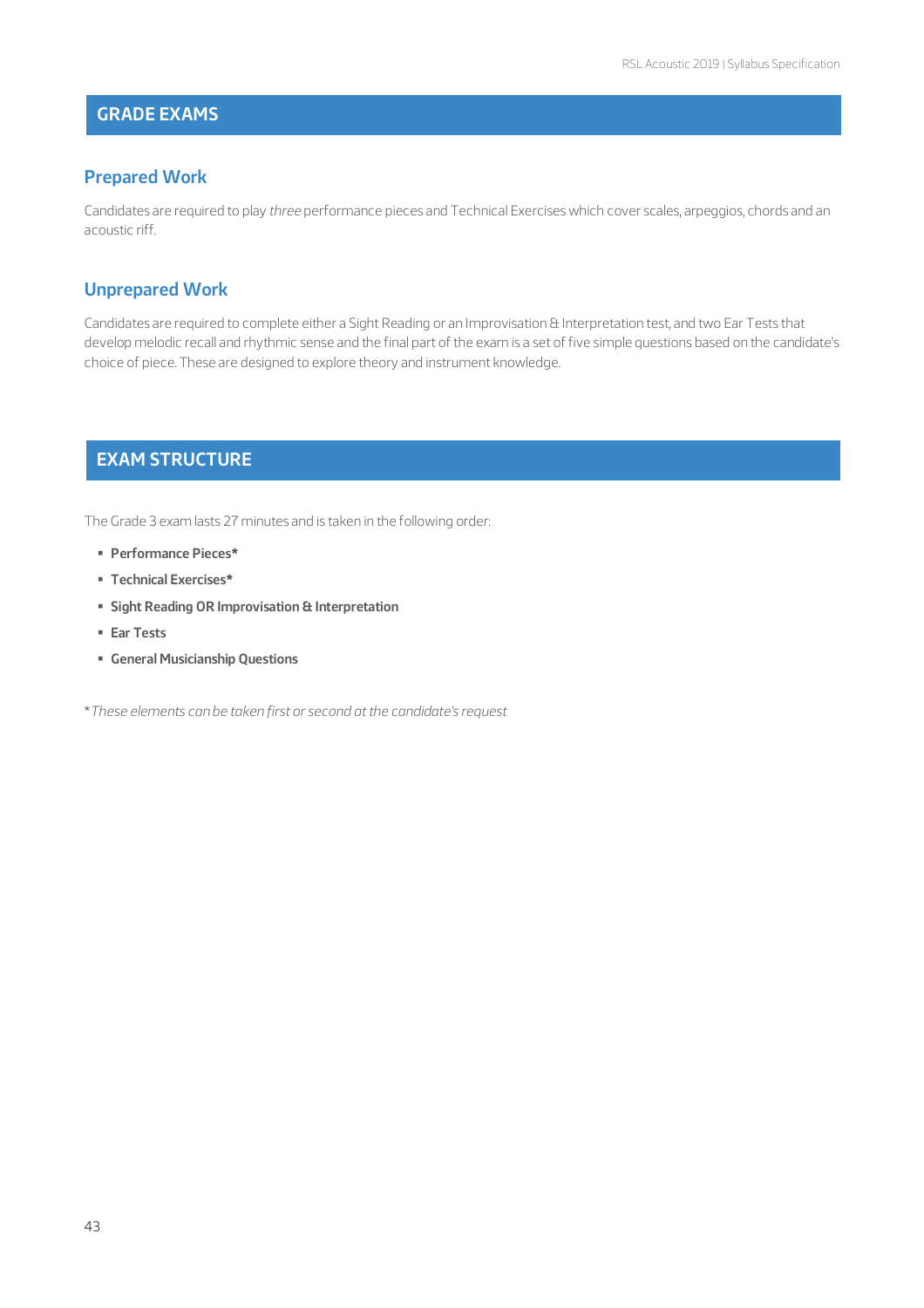#### **TECHNICAL WORK**

At Grade 3 there are four groups of technical work: Scales, Arpeggios, Chords and Acoustic Riff

All exercises need to be played in straight feel, in the keys, octaves and tempos shown. Candidates may use their book during the exam for all groups.

Group A & B need to be played to a click. The examiner will play the click at the given tempo and candidates should begin to play after four clicks. Group C is played as directed by the examiner.

Group D is played to the backing track

#### **GROUP A: SCALES**

Tempo:  $J=90$ Rhythms: Quarter Notes Range: Two octaves

To be prepared in the following keys: G, A & B:

- § Major
- § Natural minor
- § Minor pentatonic
- § Major pentatonic
- § Blues

## **GROUP B: ARPEGGIOS**

#### Tempo:  $J=90$

#### Rhythms: Quarter Notes

To be prepared in the following keys: G, A & B:

- Major
- Minor

#### **GROUP C: CHORDS**

1. Partial barre chords

Two partial barre voicings for each chord type - played as directed by the examiner.

- § Major & minor: G, Am, Bm, C
- 2. Dominant 7 Chords

Individual chords will be strummed once and then picked (arpeggiated) – as directed by the examiner

## **GROUP D: ACOUSTIC RIFF**

The riff shown in bar 1-2 should be transposed and played as indicated in bars 3-8. The root note of the pattern to be played is shown in the subsequent bars.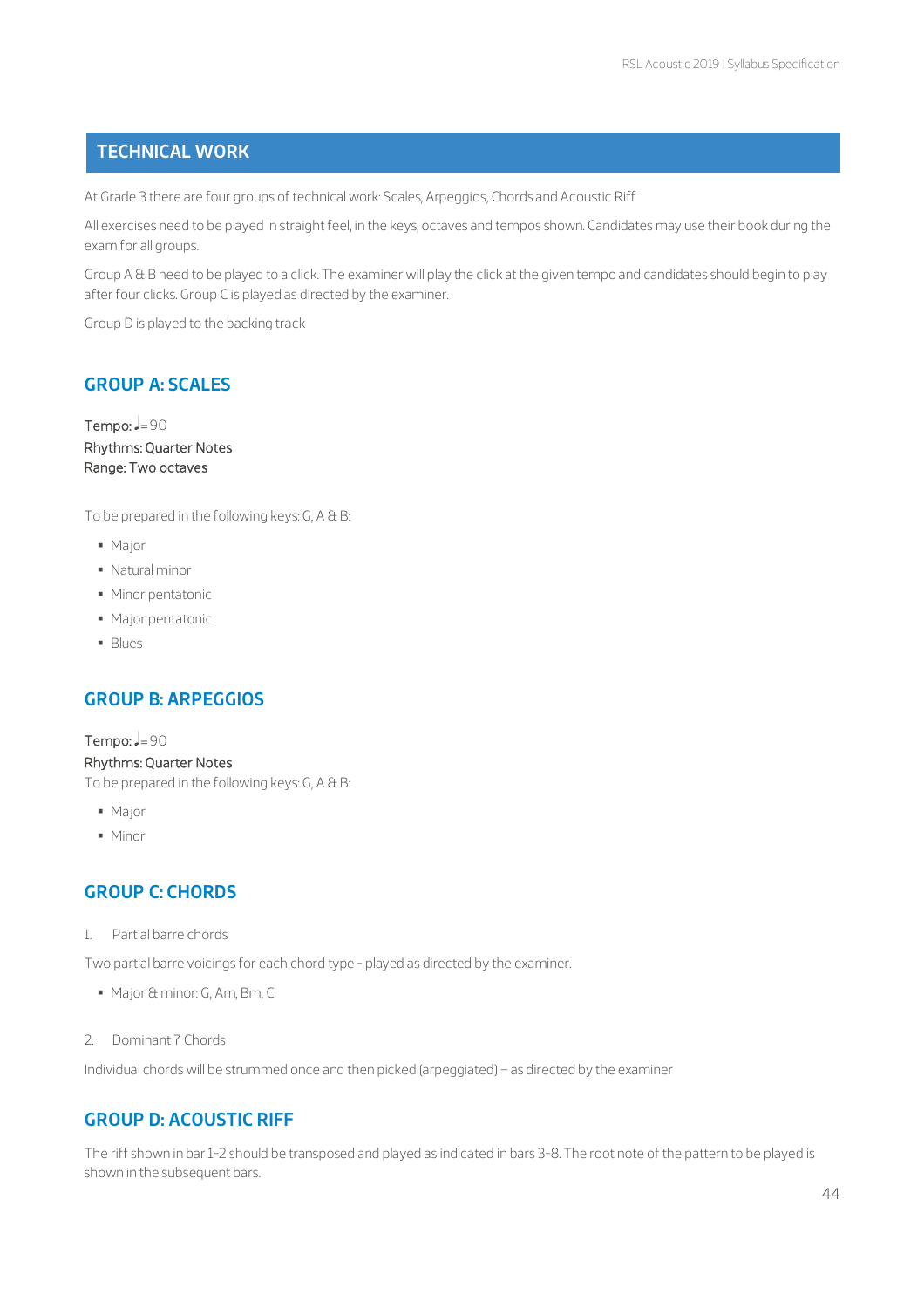#### **SIGHT READING OR IMPROVISATION & INTERPRETATION**

#### **SIGHT READING**

At Grade 3 candidates will be offered the choice between Sight Reading or Improvisation and Interpretation. Both are previously unseen and examples of each are given in the grade book

Tempo:  $=80$ Duration: 4 bars Rhythms: Quarter notes (crotchets) eighth notes (quavers), ties & rests Key: G major or A natural minor – diatonic notes only Compass: Open/first position/second position

Candidates will have 90 seconds to practise after which the examiner will play the backing track twice. The first time is to practise and the second time is to perform the final version for the exam. During the practice time, candidates will be given the option of a metronome click throughout or a one bar count-in at the beginning.

The backing track is continuous so once the first playthrough has finished the count-in of the second playing will start immediately.

#### **IMPROVISATION & INTERPRETATION**

Tempo: **2**=80-90 Duration: 4-6 bars Key: G major or A minor Improvisation Requirement: Rhythmic chords or melodic lead (candidate choice)

Candidates will have 90 seconds to practise after which the examiner will play the backing track twice. The first time is to practise and the second time is to perform the final version for the exam. During the practice time, candidates will be given the option of a metronome click throughout or a one bar count-in at the beginning.

The backing track is continuous so once the first playthrough has finished the count-in of the second playing will start immediately.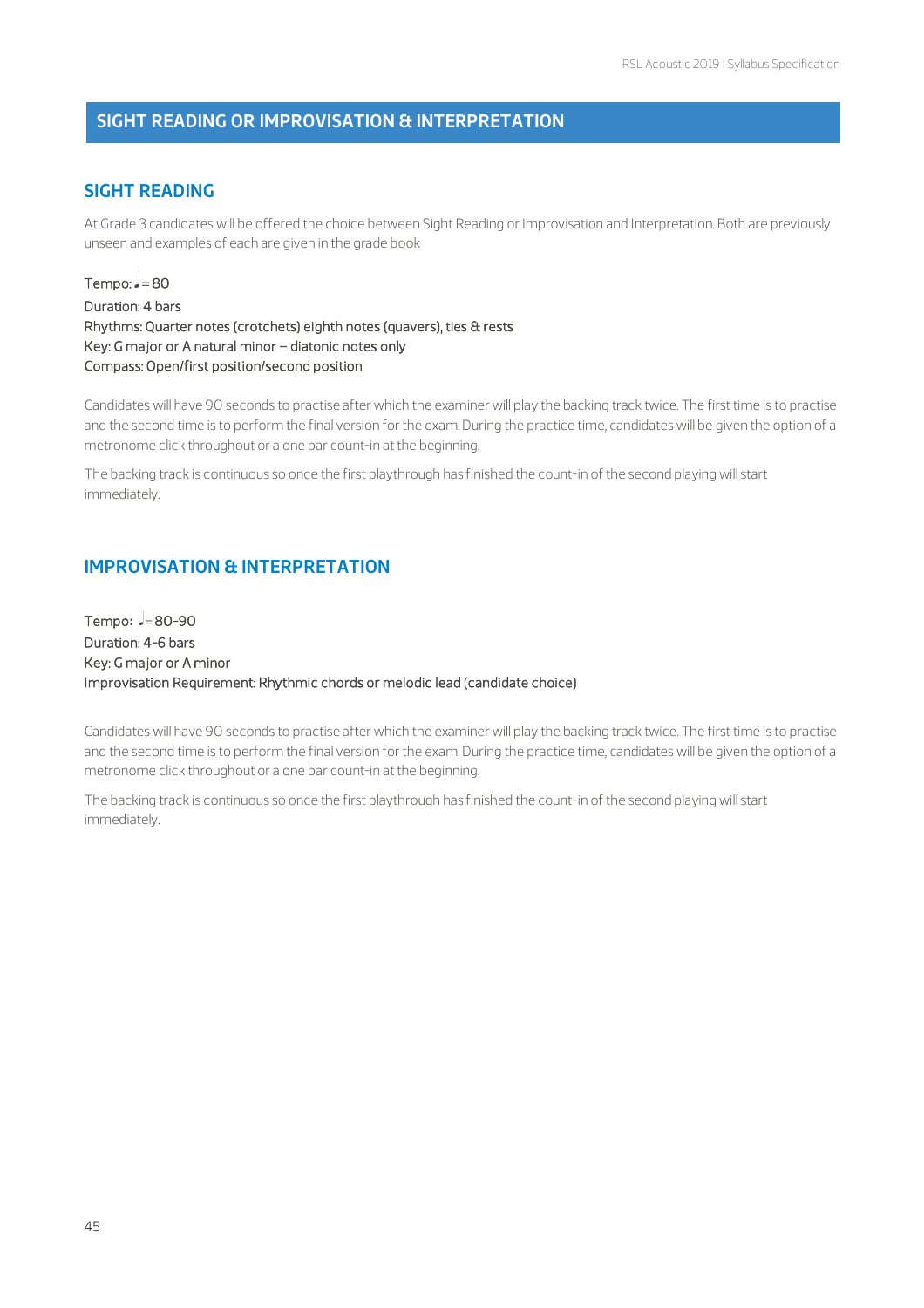## **EAR TESTS**

There are two Ear Tests in this grade. The examiner will play each test twice.

#### **Test 1: Melodic Recall**

Candidates will hear a two-bar melody with a drum backing using the G minor pentatonic scale. The first note of the melody will be the root note and the first interval will be ascending. Candidates will need to then play back the melody on their instrument.

The test will be played twice. Each time the test is played it is preceded by a one bar vocal count-in.

The tempo is  $=85$ .

#### **Test 2: Rhythmic Recall**

Candidates will hear a two-bar rhythm played to a drum backing on the lowest-sounding E string.

The test will be played twice. Candidates will be asked to play the rhythm back, before identifying the rhythm from two printed examples shown to them by the examiner.

Each time the test is played it is preceded by a one bar count-in. There will be a short gap for candidates to practise. Next

candidates will hear a vocal count-in and will then need to play the rhythm to the drum backing. The tempo is  $\Box$ =90.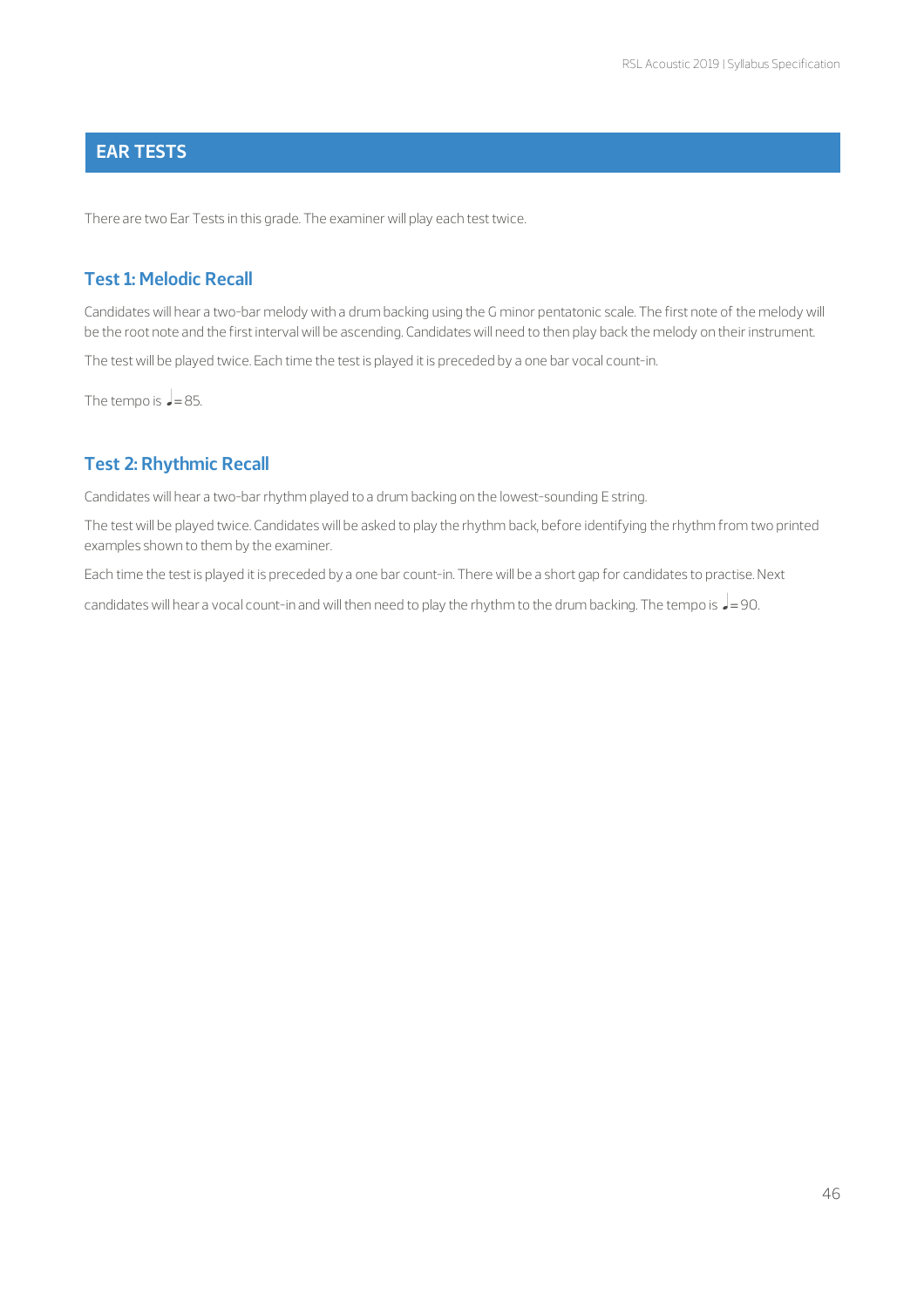#### **GENERAL MUSICIANSHIP QUESTIONS**

Candidates will be asked five questions. Four of these questions will be about general music knowledge and the fifth question asked will be about instrumental & technical knowledge.

#### **Music Knowledge**

The examiner will ask four music knowledge questions based on a piece of music played by the candidate in the exam. Candidates will nominate the piece of music about which the questions will be asked.

#### In Grade 3 candidates will be asked to identify:

- § **Names of pitches**
- § **The meaning of the time signature marking**
- § **Whole, half, quarter, eighth, triplet eight-notes and 16th note values**
- § **Rest values**
- § **The construction of a dominant 7 chord**

#### **Instrument/Technical Knowledge**

The examiner will also ask one question regarding the instrument/technical knowledge.

#### In Grade 3 candidates will be asked to identify:

- § **Three of the following parts of the guitar: neck, fretboard, body, tuning-pegs, nut, bridge or sound hole**
- § **Two kinds of legato fretting hand technique**
- § **Names of all open strings**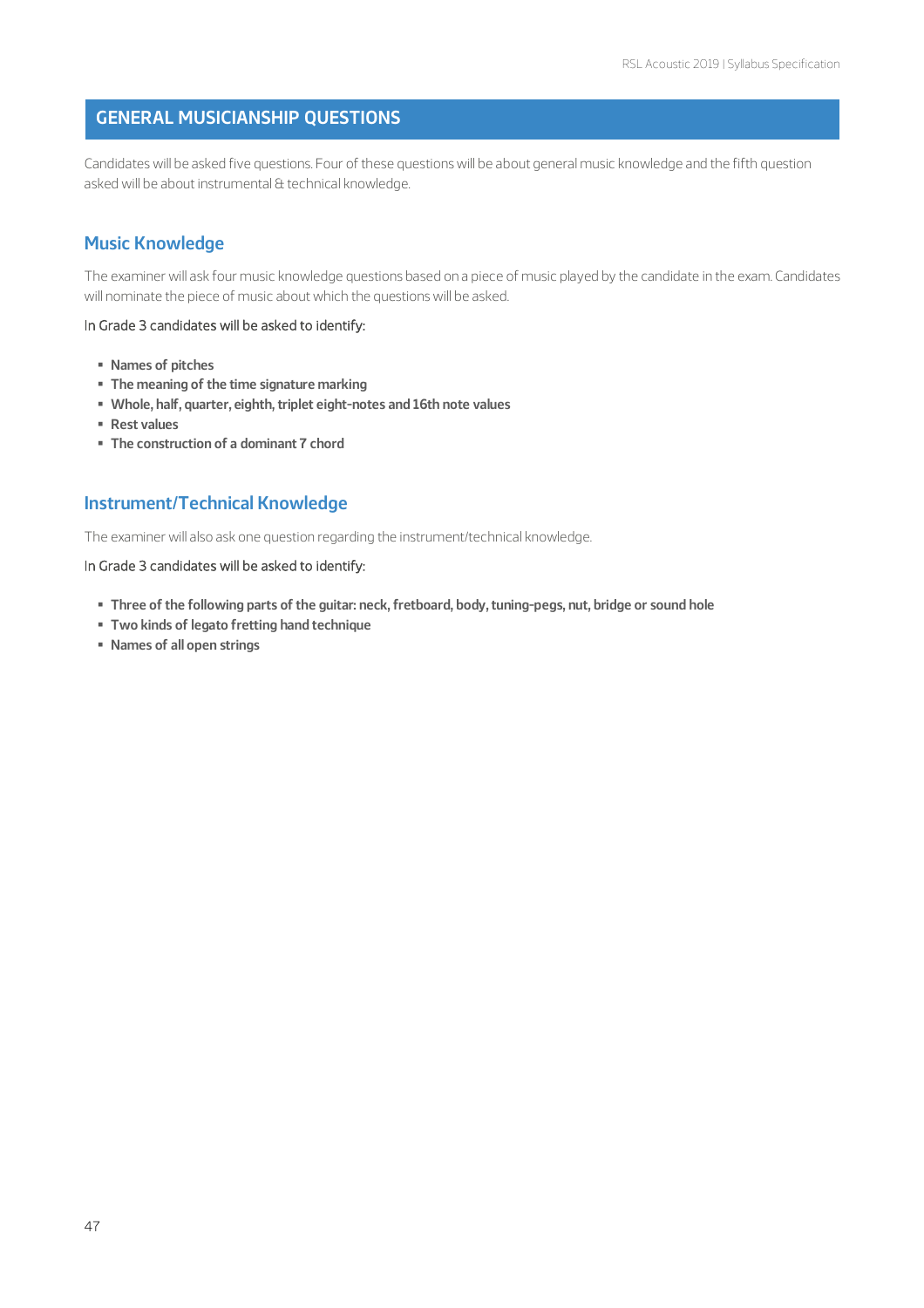# **Grade 4**

The Grade 4 Acoustic exam is for candidates who have been typically learning for two to three years and who are ready for intermediate level playing. They have mastered the key skills up to Grade 3 and since acquired greater use of technique, more complex rhythms, co-ordination and musical understanding. Candidates will be developing a sense of expression and continuing to broaden their stylistic awareness, and there is also the opportunity to improvise which will be growing in assurance and articulation.

There are two types of exam available at Grade 4, either a Grade Exam or Performance Certificate. (Refer to the Introduction for an explanation of the differences).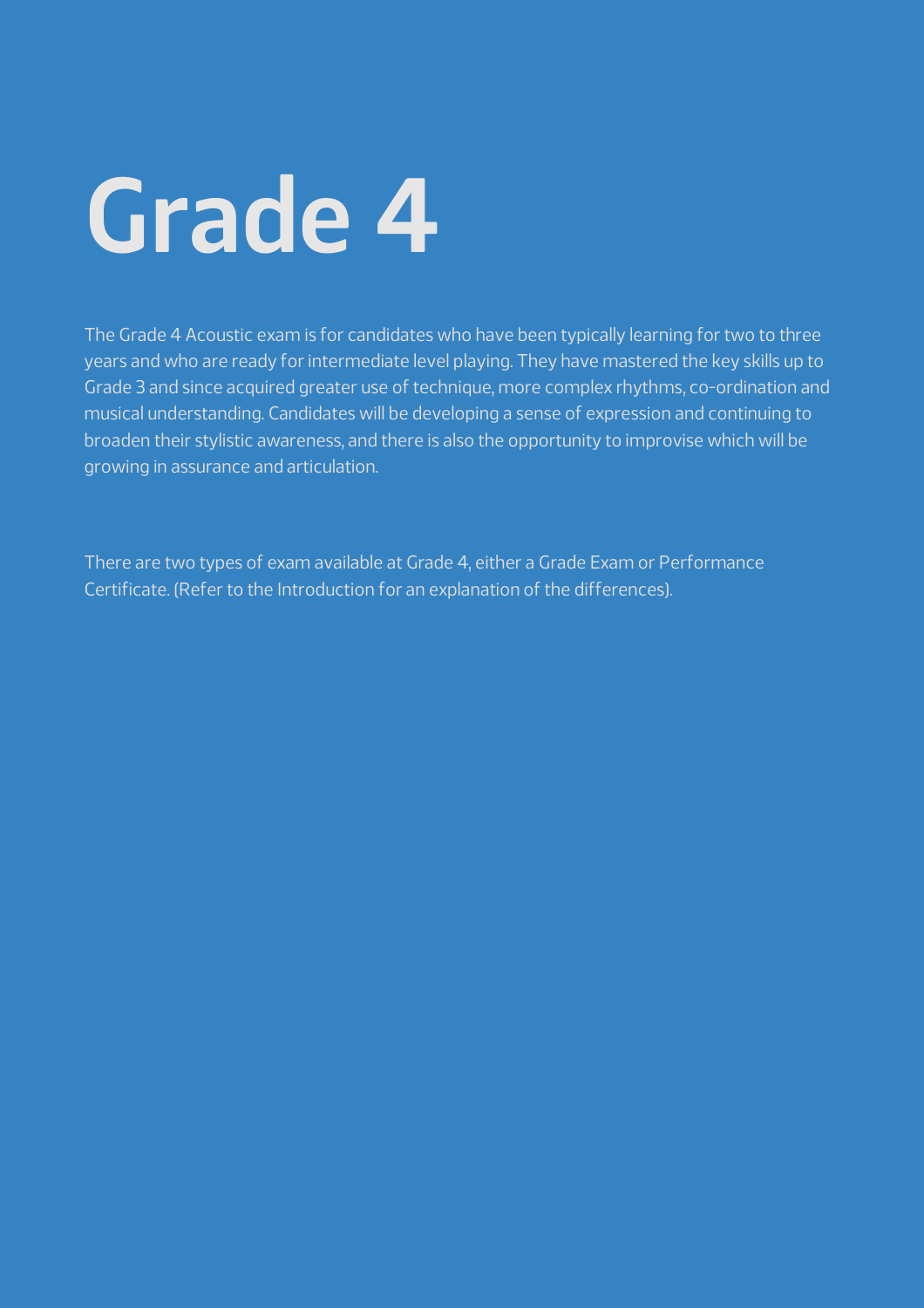## **GRADE EXAMS**

#### **Prepared Work**

Candidates are required to play *three* performance pieces and Technical Exercises which cover scales, arpeggios, chords and an acoustic riff.

#### **Unprepared Work**

Candidates are required to complete either a Sight Reading or an Improvisation & Interpretation test, and two Ear Tests which begin to develop descending melodic recall and rhythmic sense, and the final part of the exam is a set of five questions based on the candidate's choice of piece. These are designed to explore theory and technical knowledge.

# **EXAM STRUCTURE**

The Grade 4 exam lasts 27 minutes and is taken in the following order:

- § **Performance Pieces\***
- § **Technical Exercises\***
- § **Sight Reading OR Improvisation & Interpretation**
- § **Ear Tests**
- § **General Musicianship Questions**

\**These elements can be taken first or second at the candidate's request*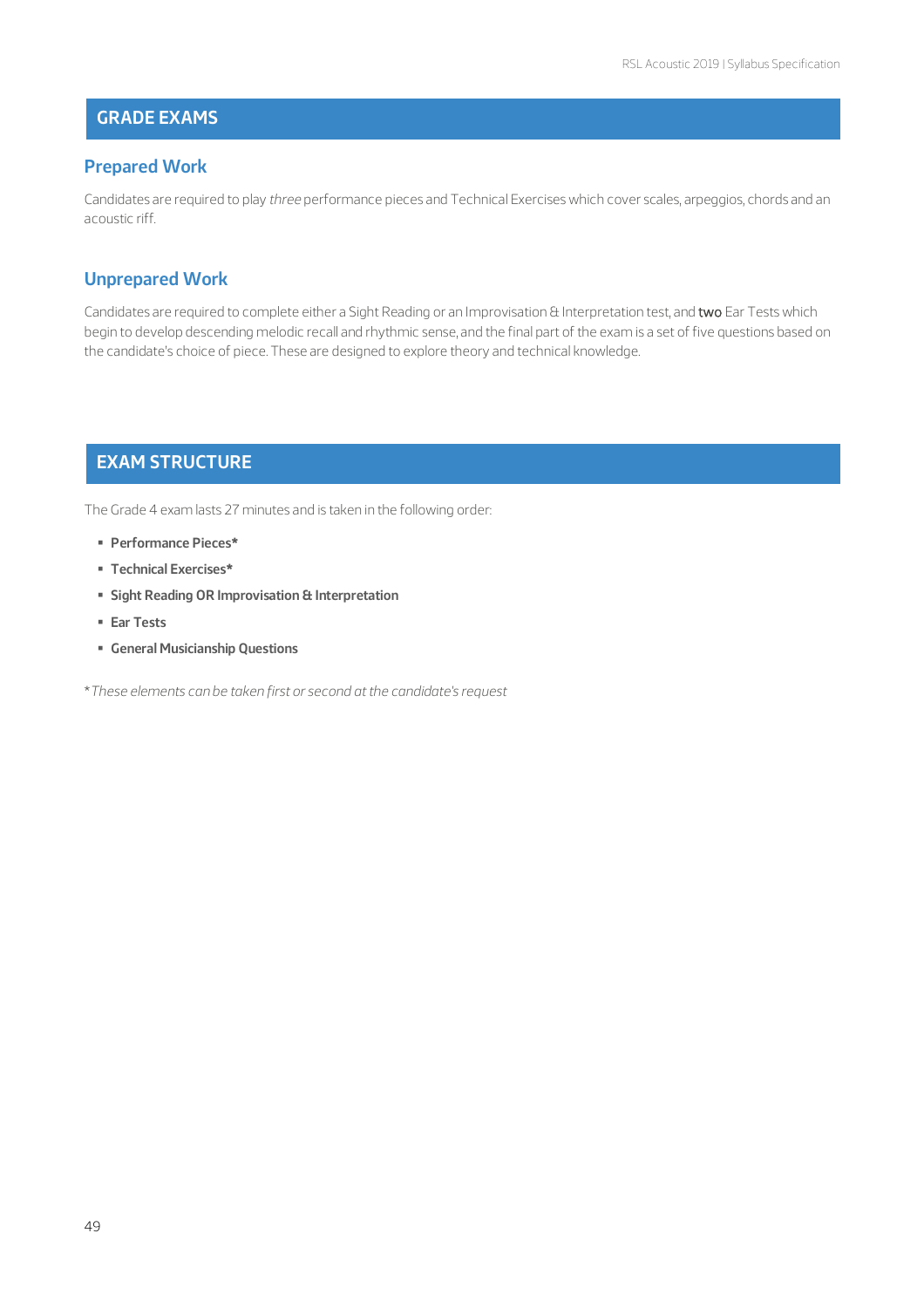#### **TECHNICAL WORK**

At Grade 4 there are four groups of technical work: Scales, Arpeggios, Chords and Acoustic Riff

All exercises need to be played in straight feel, in the keys, octaves and tempos shown. Candidates may use their book during the exam for all groups.

Group A & B need to be played to a click. The examiner will play the click at the given tempo and candidates should begin to play after four clicks.

Group C 7<sup>th</sup> chords need to be played as a continuous sequence to a click. Major & minor full barre shapes are played as individual chords, each announced by the examiner.

Group D is played to the backing track

## **GROUP A: SCALES**

Tempo:  $=80$ Rhythms: Eighth Notes Range: Two octaves

Two fingerings, to be prepared in the following keys: A, Bb, B and C Both fingerings must be prepared for each scale type and key

- Major
- § Natural minor
- § Minor pentatonic
- § Major pentatonic
- § Blues

## **GROUP B: ARPEGGIOS**

Tempo:  $=80$ Rhythms: Eighth Notes

To be prepared in the following keys: A, Bb, B & C

- § Major 7
- § Minor 7
- § Dominant 7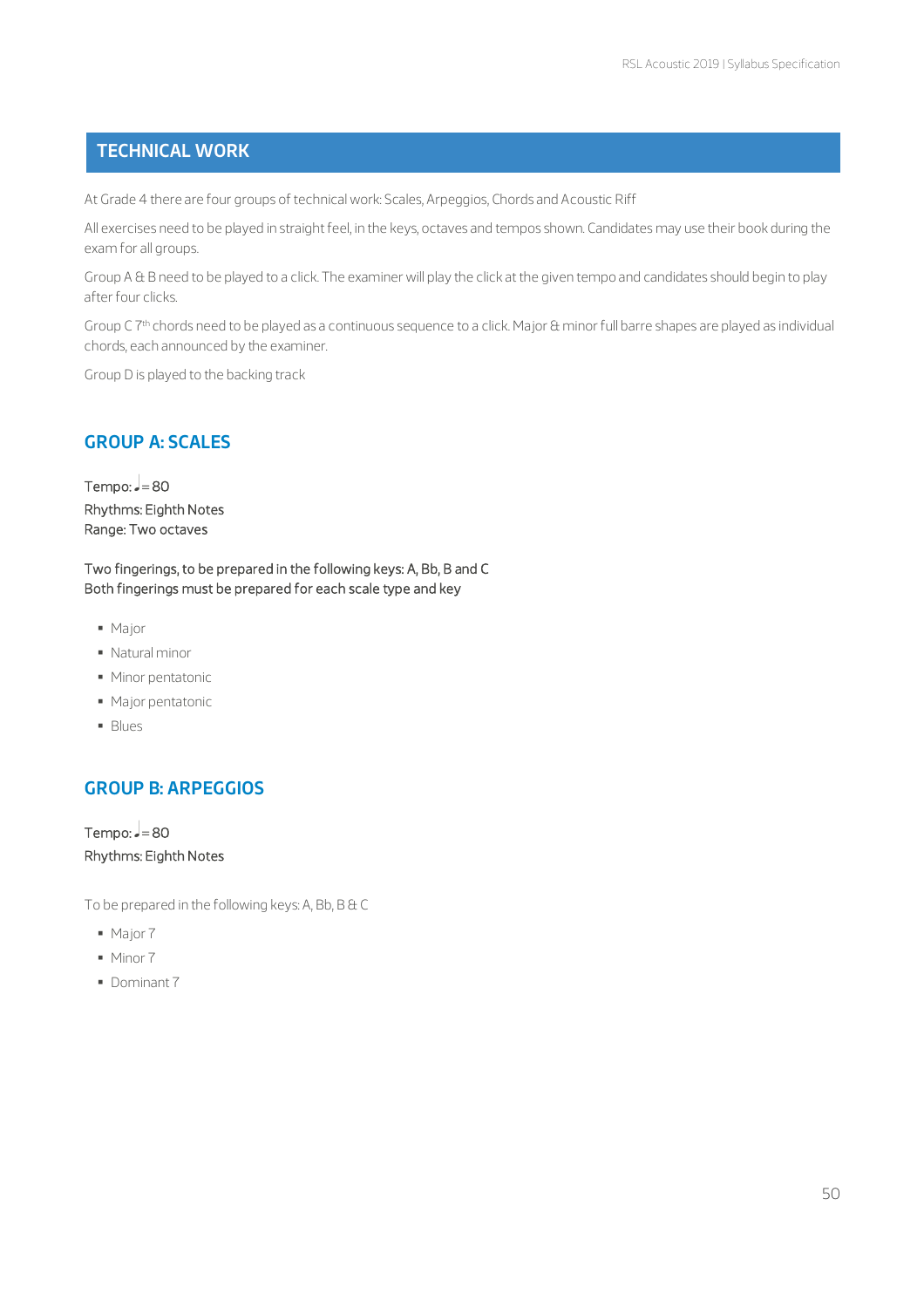## **GROUP C: CHORDS**

#### 1. Full barre chords

Individual chords will be strummed once and then picked (arpeggiated) – as directed by the examiner

- 6th String root: A major, A minor
- 5th string root: D major, D minor
- 2. 7th Chords

*7th chords* played as a continuous sequence to a click

# Tempo:  $J=80$

§ A maj7, A dom7, D maj7, D dom7, Dm7, G dom7, Am7

## **GROUP D: ACOUSTIC RIFF**

The riff shown in bar 1-2 should be transposed and played as indicated in bars 3-8. The root note of the pattern to be played is shown in the subsequent bars.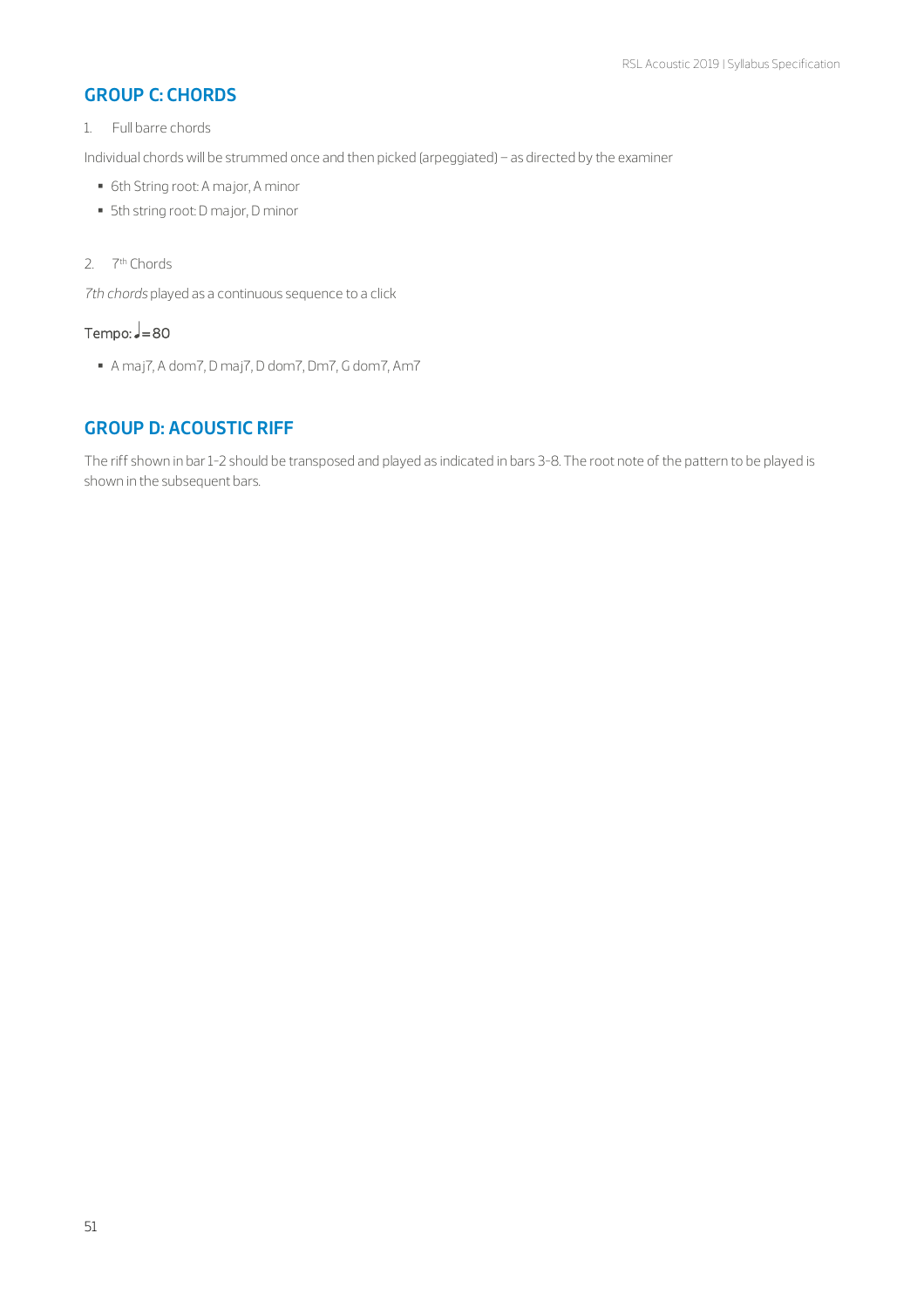#### **SIGHT READING OR IMPROVISATION & INTERPRETATION**

At Grade 4 candidates will be offered the choice between Sight Reading or Improvisation & Interpretation. Both are previously unseen and examples of each are given in the grade book

#### **SIGHT READING**

At this level there is an element of improvisation in the sight reading test\*

Tempo:  $J = 80 - 90$ Duration: 8 bars Rhythms: Half notes, quarter notes, eighth notes, ties and rests Key: D major, G major, D minor or A minor

\*Improvisation element: two bars, melody only

Candidates will have 90 seconds to practise after which the examiner will play the backing track twice. The first time is to practise and the second time is to perform the final version for the exam. During the practice time, candidates will be given the option of a metronome click throughout or a one bar count-in at the beginning.

The backing track is continuous so once the first playthrough has finished the count-in of the second playing will start immediately.

## **IMPROVISATION & INTERPRETATION**

At this level there is an element of sight reading in the Improvisation & Interpretation test\*

Tempo:  $=90-100$ Duration: 4-6 bars Key: G major or A minor Improvisation requirement: Rhythmic chords and melodic lines (as shown on score)

#### \*Sight reading element: two bars, rhythmic strumming only

Candidates will have 90 seconds to practise after which the examiner will play the backing track twice. The first time is to practise and the second time is to perform the final version for the exam. During the practice time, candidates will be given the option of a metronome click throughout or a one bar count-in at the beginning.

The backing track is continuous so once the first playthrough has finished the count-in of the second playing will start immediately.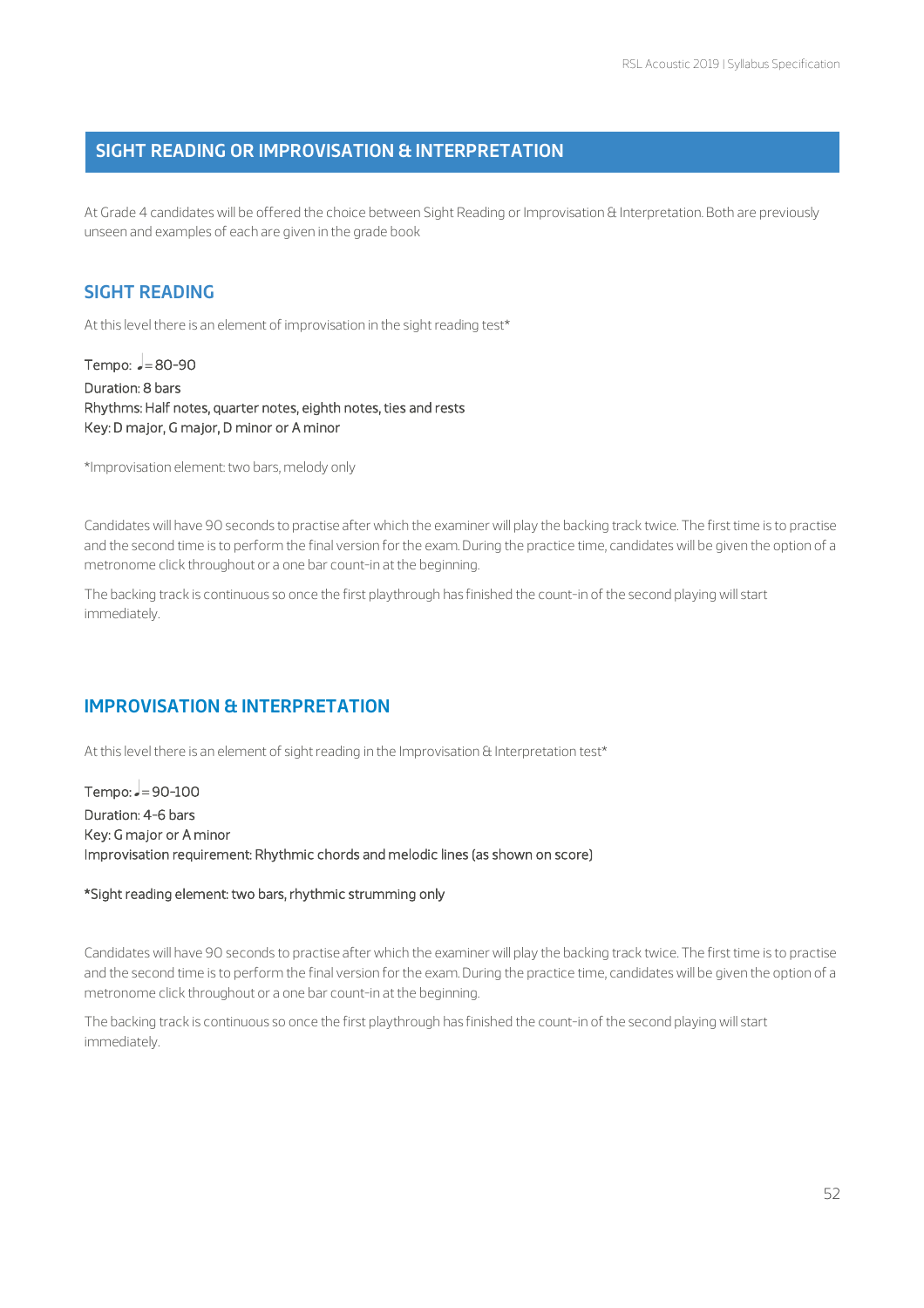## **EAR TESTS**

There are two Ear Tests in this grade. The examiner will play each test twice.

#### **Test 1: Melodic Recall**

Candidates will hear a two-bar melody with a drum backing using the C major pentatonic or B minor pentatonic scale. The first note of the melody will be the root note and the first interval will be descending. Candidates will need to then play back the melody on their instrument.

The test will be played twice. Each time the test is played it is preceded by a one bar vocal count-in.

The tempo is  $=90$ 

#### **Test 2: Harmonic Recall**

Candidates will hear a tonic chord followed by a two-bar sequence in the key of C major played to a bass and drum backing. The sequence will be drawn from the I, IV and V chords and may occur in any combination. Candidates will be asked to play the chord sequence to the drum backing in the rhythm shown in the example from the Grade book. This rhythm will be used in all examples of this test given in the exam. Candidates will then be asked to identify the sequence they have played to the examiner. The test will be played twice.

Each time the test is played the sequence is: count-in, tonic, count-in, chords. There will be a short gap to practise after second playing. Candidates will then hear the count-in and tonic for the third time followed by a vocal count-in then must play the chords to the drum backing. Candidates should then identify the chords.

The tempo is  $J=90$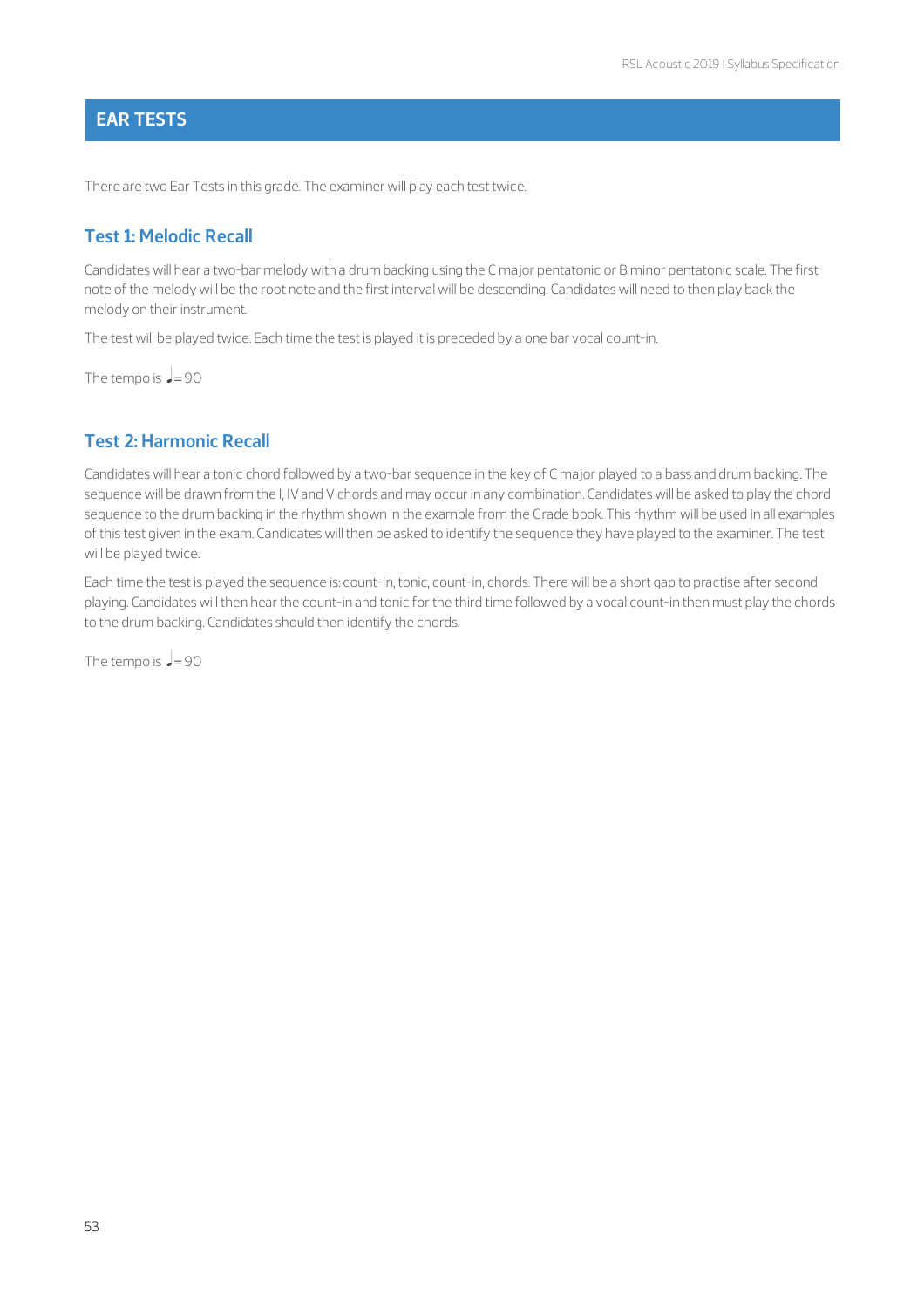#### **GENERAL MUSICIANSHIP QUESTIONS**

Candidates will be asked five questions. Four of these questions will be about general music knowledge and the fifth question asked will be about instrumental & technical knowledge.

## **Music Knowledge**

The examiner will ask four music knowledge questions based on a piece of music performed in the exam. Candidates will nominate the piece of music about which the questions will be asked.

In Grade 4 candidates will be asked to identify:

- § Names of pitches
- § The meaning of the time signature marking and the key signature marking
- § Repeat marks, first and second time bars, D.C., D.S., al Coda and al Fine markings
- § Whole, half, quarter, eighth, triplet eight-notes and 16th note values
- § Whole, half, quarter, eighth, triplet eight-notes and 16th note rests and rest combinations
- § The construction of major 7, minor 7 or dominant 7 chords

## **Technical Knowledge**

The examiner will also ask one question regarding a technical consideration of the piece, in relation to:

- § Picking hand: Strumming or picking technique for a short phrase (up to one bar) demonstration is acceptable
- § Fretting hand: Fretting position and fingering used to play a short phrase (up to one bar) demonstration is acceptable

The examiner will choose the section of music and will ask for a brief explanation as to why the technique was appropriate for the chosen section.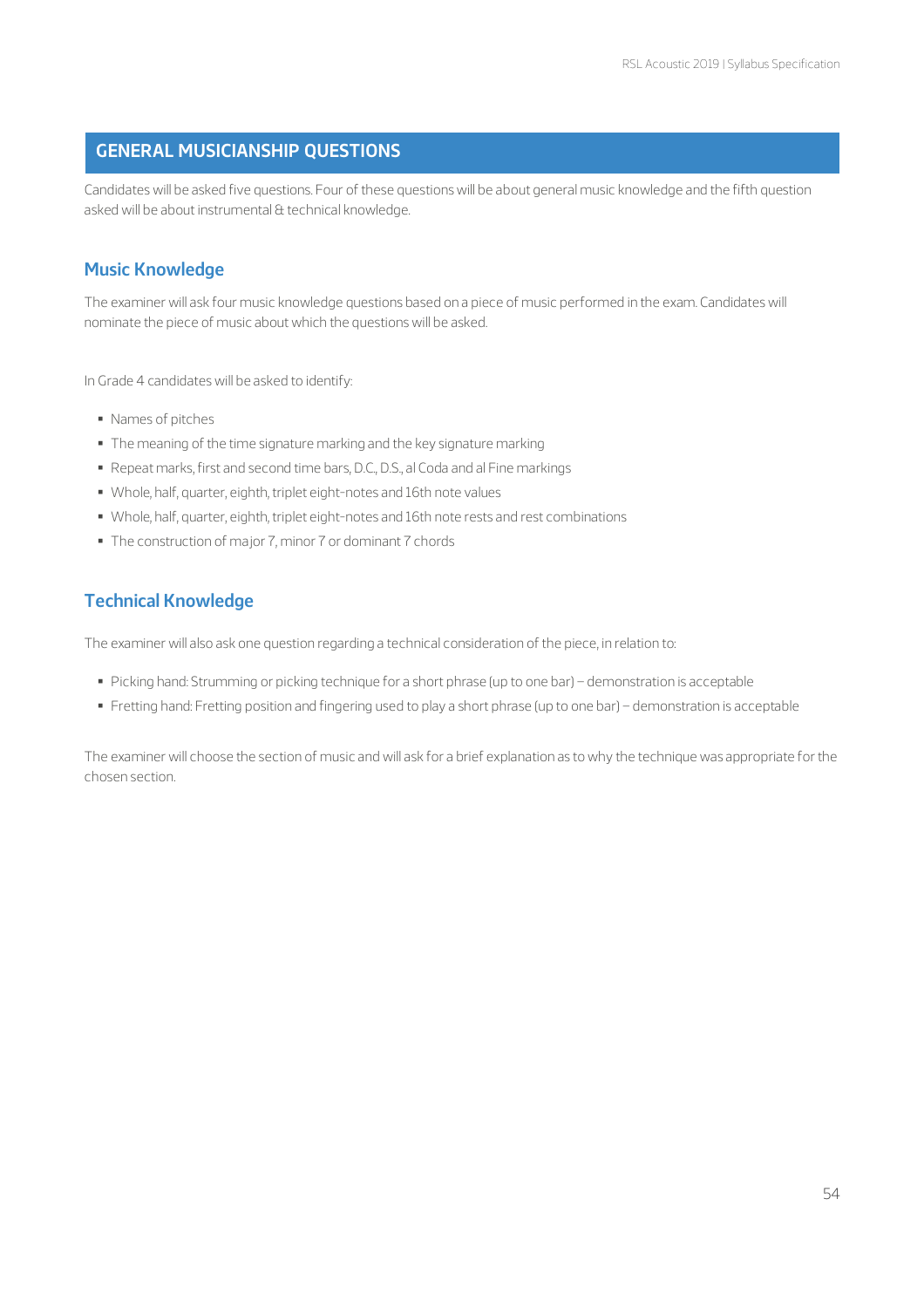# **Grade 5**

The Grade 5 Acoustic exam is for candidates who have been typically learning for three years or more and who have fully consolidated their intermediate level playing. They have mastered the key skills up to Grade 4 and since acquired a greater use of appropriate technique, more complex rhythms, co-ordination and musical understanding. Candidates will have developed a good sense of expression, have a strong grasp of stylistic awareness, and there is also the opportunity to improvise which is now individual, assured, accurate and expressive.

There are two types of exam available at Grade 5, either a Grade Exam or Performance Certificate. (Refer to the Introduction for an explanation of the differences).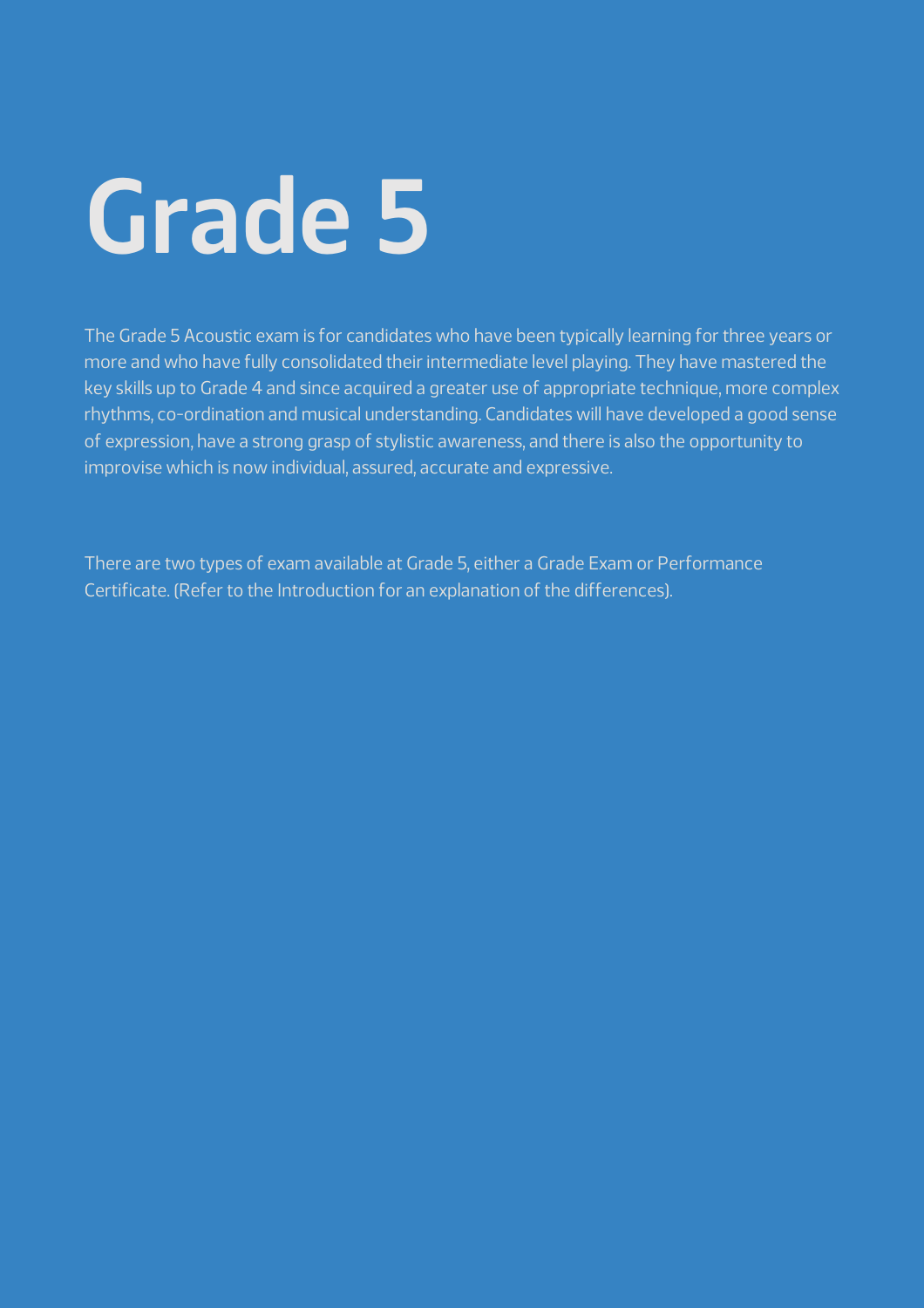## **GRADE EXAMS**

#### **Prepared Work**

Candidates are required to play *three* performance pieces and Technical Exercises which cover scales, arpeggios, chords and an acoustic riff.

#### **Unprepared Work**

Candidates are required to complete either a Sight Reading or an Improvisation & Interpretation test, and two Ear Tests that continue to develop descending melodic recall and rhythmic sense, and the final part of the exam is a set of five questions based on the candidate's choice of piece. These are designed to explore theory and technical knowledge.

# **EXAM STRUCTURE**

The Grade 5 exam lasts 27 minutes and is taken in the following order:

- § **Performance Pieces\***
- § **Technical Exercises\***
- § **Sight Reading OR Improvisation & Interpretation**
- § **Ear Tests**
- § **General Musicianship Questions**

\**These elements can be taken first or second at the candidate's request*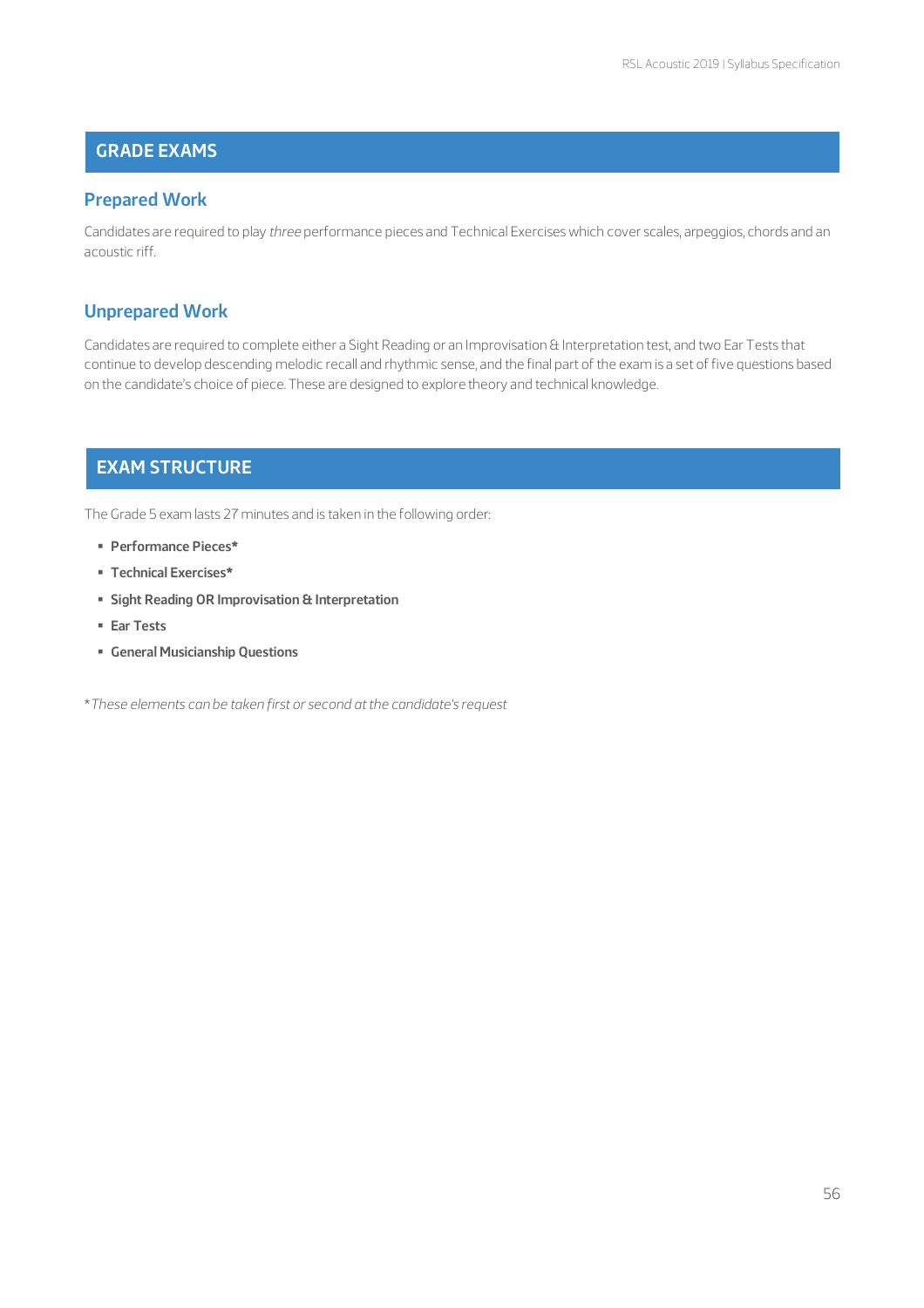## **TECHNICAL WORK**

At Grade 5 there are four groups of technical work: Scales, Arpeggios, Chords and Acoustic Riff

All exercises need to be played in straight feel, in the keys, octaves and tempos shown. Candidates may use their book during the exam for all groups.

Group A & B need to be played to a click. The examiner will play the click at the given tempo and candidates should begin to play after four clicks.

Group C needs to be played as a continuous sequence to a click

Group D is played to the backing track

#### **GROUP A: SCALES**

Tempo:  $=80$ Rhythms: Eighth Notes Range: Two octaves

- § Major
- § Natural minor
- § Harmonic minor
- § Minor pentatonic
- § Major pentatonic
- § Blues

To be prepared as follows: Root 6th (E) string: key of F, G & A Root 5<sup>th</sup> (A) string: key of B, C & D

## **GROUP B: ARPEGGIOS**

Tempo:  $J=80$ Rhythms: Eighth notes Range: Two octaves

- Major
- § Minor

To be prepared as follows:

- Root 6<sup>th</sup> (E) string: key of F, G & A
- Root 5<sup>th</sup> (A) string: key of B, C & D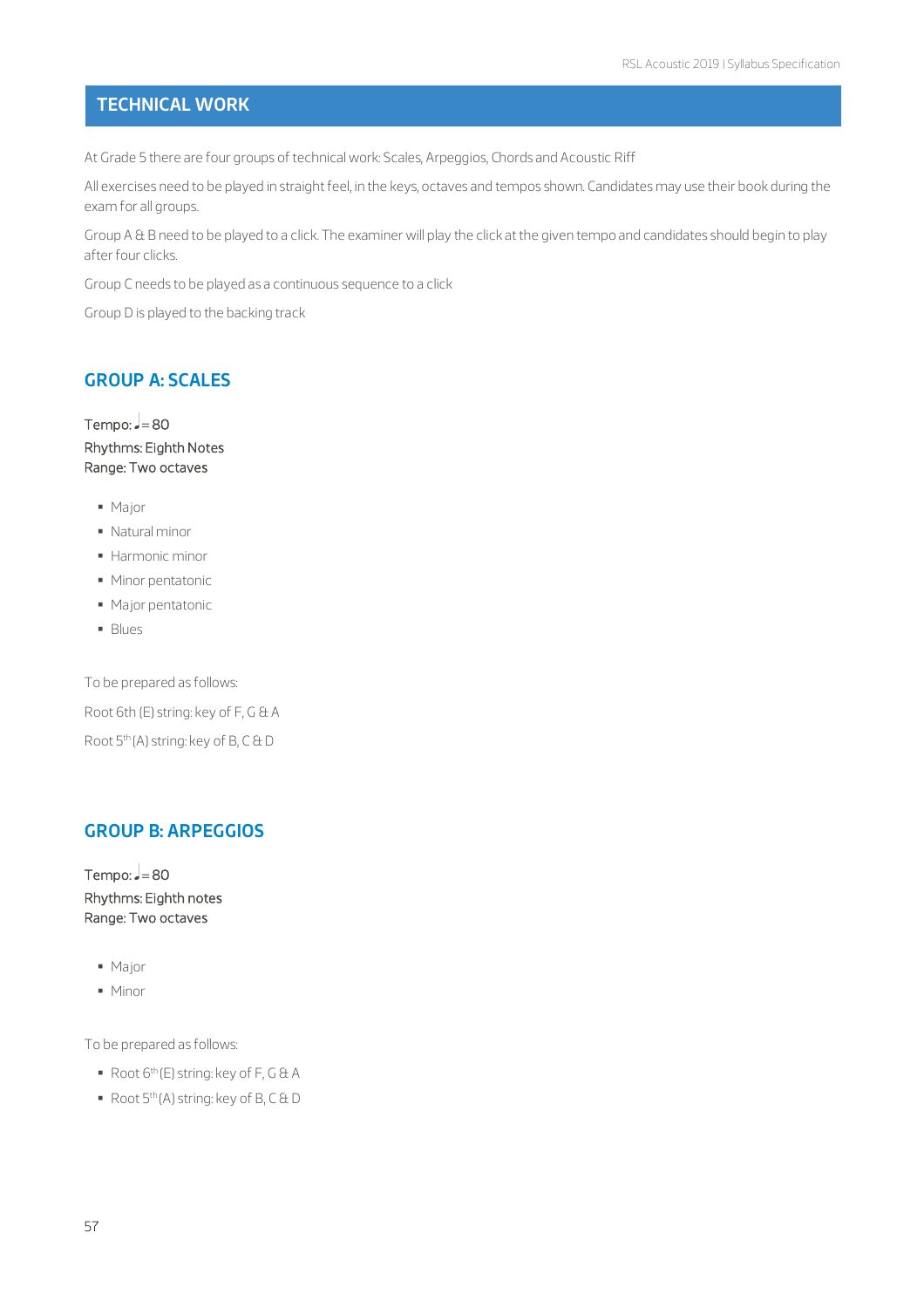## **GROUP C: CHORDS**

## Tempo:  $=80$

#### Major and minor triads

Three inversions on the top three strings in the key of C, as written in the grade book. To be played in a continuous sequence to click.

## **GROUP D: ACOUSTIC RIFF**

#### Tempo:  $=85$

The riff shown in bar 1-2 should be transposed and played as indicated in bars 3-8. The root note of the pattern to be played is shown in the subsequent bars. Candidates must perform the riff to the backing track as supplied in the audio downloads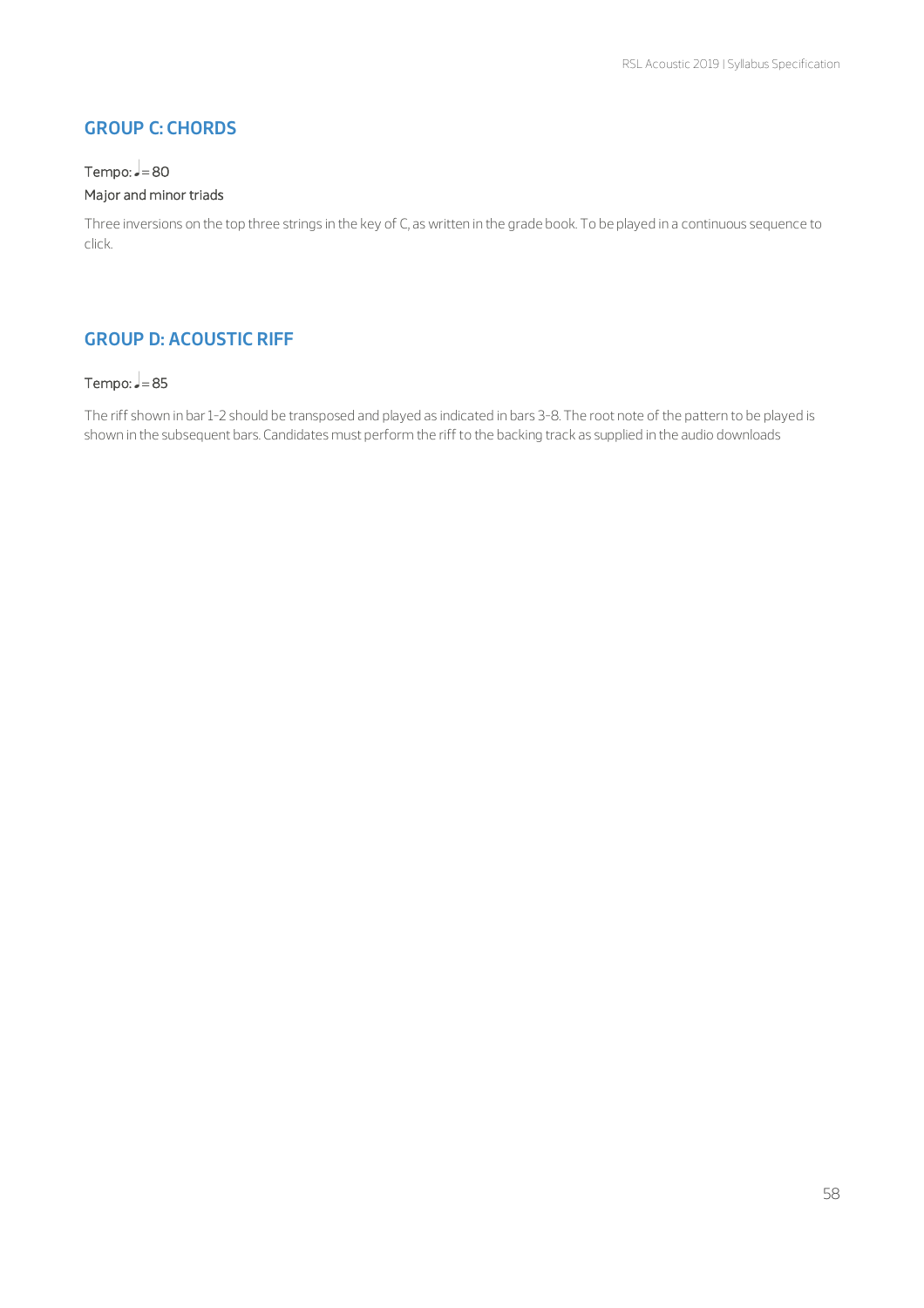#### **SIGHT READING OR IMPROVISATION & INTERPRETATION**

At Grade 5 candidates will be offered the choice between Sight Reading or Improvisation & Interpretation. Both are previously unseen and examples of each are given in the grade book

#### **SIGHT READING**

At this level there is an element of improvisation in the sight reading test\*

Tempo:  $=90$ Duration: 8 bars Rhythms: Half notes, quarter notes, eighth notes, ties and rests Key: F major or G major, E minor or G minor \*Improvisation element: two bar ending, melody only

Candidates will have 90 seconds to practise after which the examiner will play the backing track twice. The first time is to practise and the second time is to perform the final version for the exam. During the practice time, candidates will be given the option of a metronome click throughout or a one bar count-in at the beginning.

The backing track is continuous so once the first playthrough has finished the count-in of the second playing will start immediately.

#### **IMPROVISATION & INTERPRETATION**

At this level there is an element of sight reading in the Improvisation & Interpretation test\*

Tempo:  $=90-100$ Duration: 4-6 bars Key: A major, G major, E minor or G minor Improvisation requirement: Rhythmic chords and melodic lines (as shown on score) \*Sight reading element: Two bars, rhythmic strumming only

Candidates will have 90 seconds to practise after which the examiner will play the backing track twice. The first time is to practise and the second time is to perform the final version for the exam. During the practice time, candidates will be given the option of a metronome click throughout or a one bar count-in at the beginning.

The backing track is continuous so once the first playthrough has finished the count-in of the second playing will start immediately.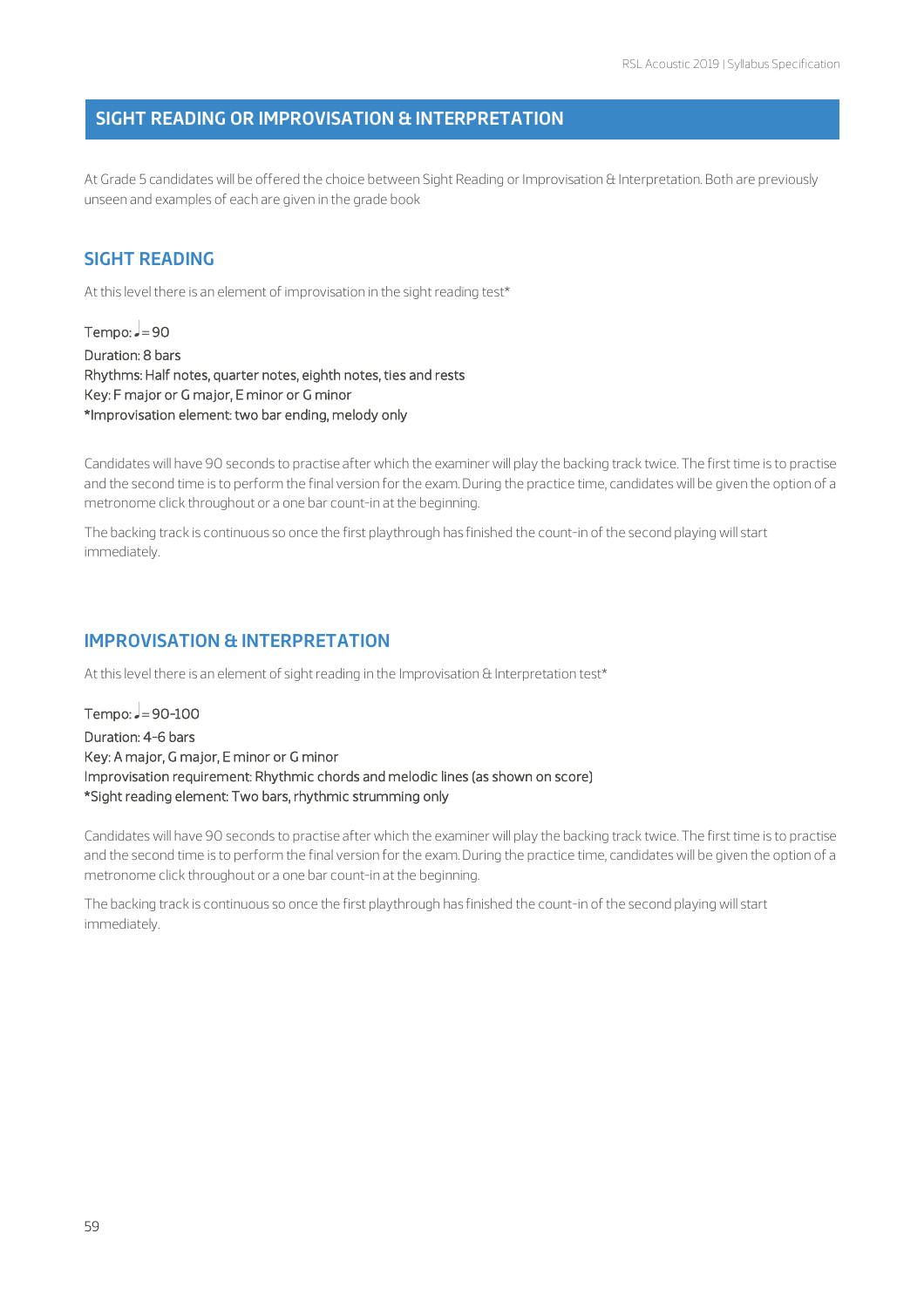## **EAR TESTS**

There are two Ear Tests in this grade. The examiner will play each test twice.

#### **Test 1: Melodic Recall**

Candidates will hear a two-bar melody with a drum backing using the D major pentatonic or A minor pentatonic scale. The first note of the melody will be the root note and the first interval will be descending. Candidates will need to then play back the melody on their instrument.

The test will be played twice. Each time the test is played it is preceded by a one bar vocal count-in.

The tempo is  $=90$ .

#### **Test 2: Harmonic Recall**

Candidates will hear a tonic chord followed by a two-bar sequence in the key of G major played to a bass and drum backing. The sequence will be drawn from the I, IV, V and vi chords and may occur in any combination. Candidates will be asked to play the chord sequence to the drum backing in the rhythm shown in the example from the grade book. This rhythm will be used in all examples of this test given in the exam. Candidates will then be asked to identify the sequence they have played to the examiner. The test will be played twice.

Each time the test is played the sequence is: count-in, tonic, count-in, chords. There will be a short gap to practise after second playing. Candidates will then hear the count-in and tonic for the third time followed by a vocal count-in then must play the chords to the drum backing. Candidates should then identify the chords.

The tempo is  $=80$ .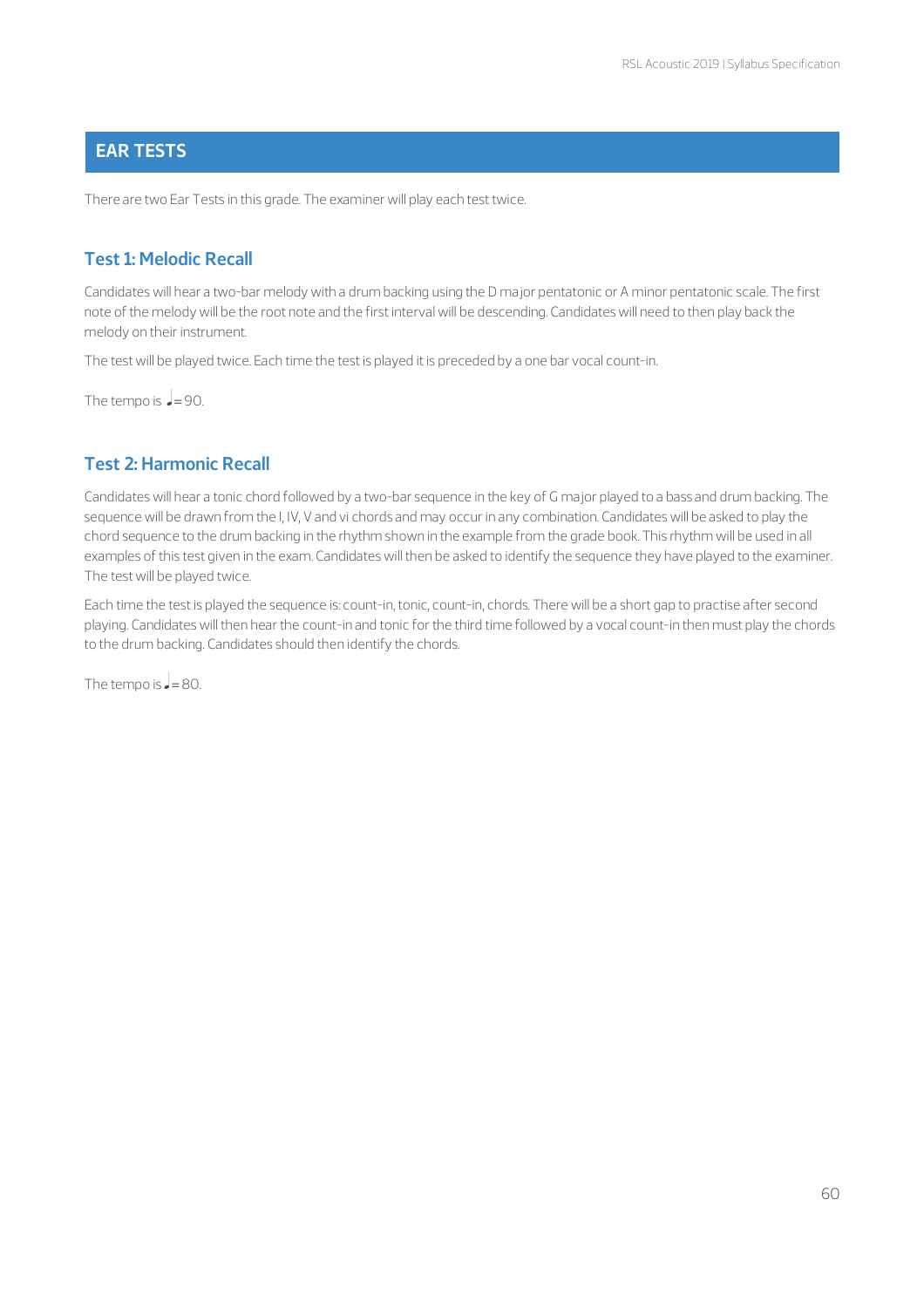#### **GENERAL MUSICIANSHIP QUESTIONS**

Candidates will be asked five questions. Four of these questions will be about general music knowledge and the fifth question asked will be about instrumental & technical knowledge.

#### **Music Knowledge**

The examiner will ask four music knowledge questions based on a piece of music performed in the exam. Candidates will nominate the piece of music about which the questions will be asked.

#### In Grade 5 candidates will be asked to identify:

- § Names of pitches
- § The meaning of the time signature marking and the key signature marking
- § Repeat marks, first and second time bars, D.C., D.S., al Coda and al Fine markings
- § Whole, half, quarter, eighth, triplet eighth-notes and 16th note values
- § Whole, half, quarter, eighth, triplet eighth-notes and 16th note rests and rest combinations
- § The construction of major 7, minor 7 or dominant 7 chords
- § To explain the meaning of a sus2 or sus4 chord

#### **Technical Knowledge**

The examiner will also ask one question regarding a technical consideration of the piece, in relation to:

- § Picking hand: Strumming or picking technique for a short phrase (up to one bar) demonstration is acceptable
- § Fretting hand: Fretting position and fingering used to play a short phrase (up to one bar) demonstration is acceptable

The examiner will choose the section of music and will ask candidates to give a brief explanation as to why the technique was appropriate for the chosen section.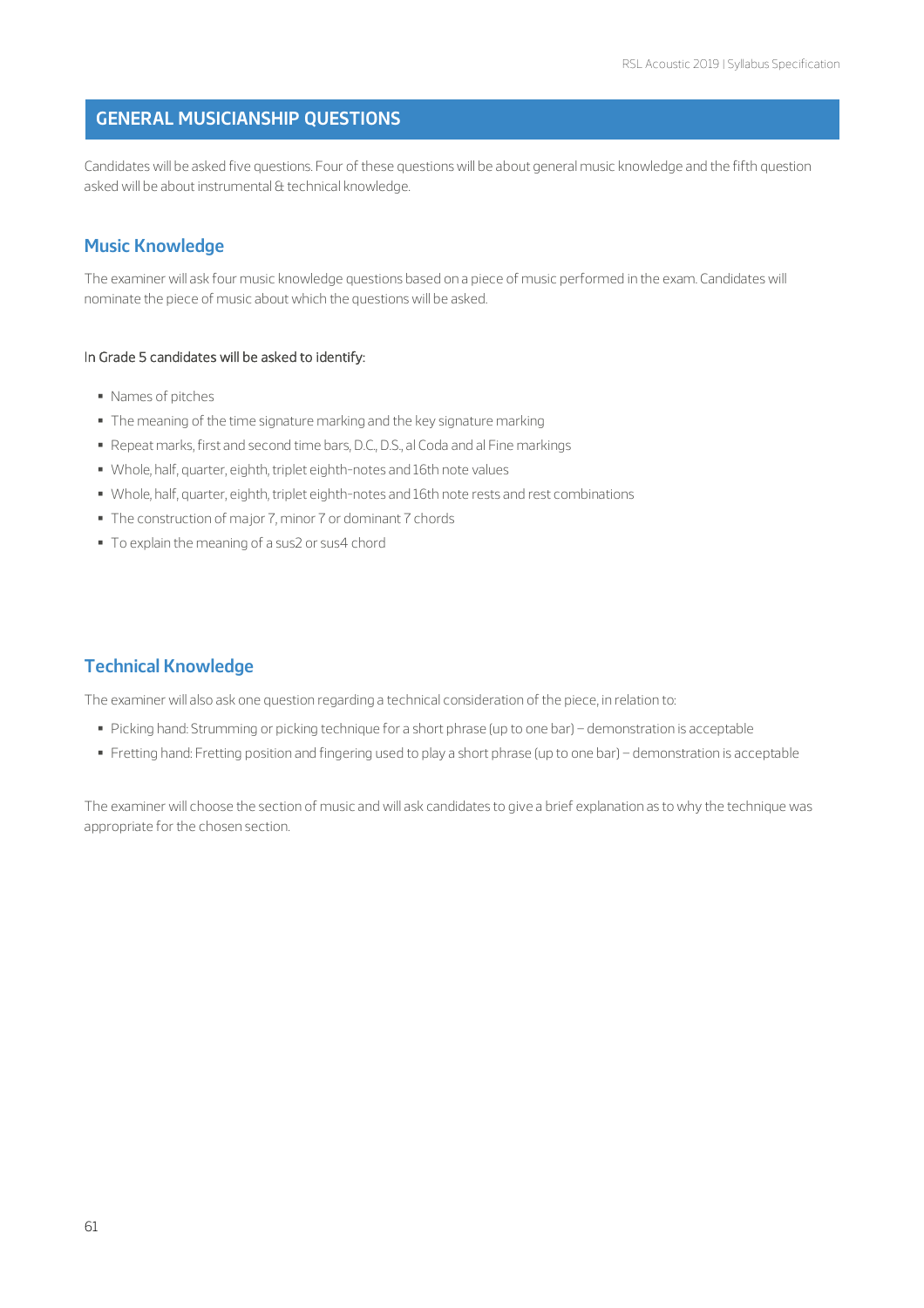# **Grade 6**

The Grade 6 Acoustic exam is for candidates who have been typically learning in the region of four or more years and who have reached the first stage of advanced level playing. They have mastered the key skills up to Grade 5 and have since developed appropriate technique, expressive devices, rhythmic complexity, co-ordination and musical understanding. Candidates will have an increased extent of individuality, enhanced stylistic awareness and will be able to improvise with convincing shape and articulation. There will be good understanding of form and structure with clear musical communication.

There are two types of exam available at Grade 6, either a Grade Exam or Performance Certificate. (Refer to the Introduction for an explanation of the differences).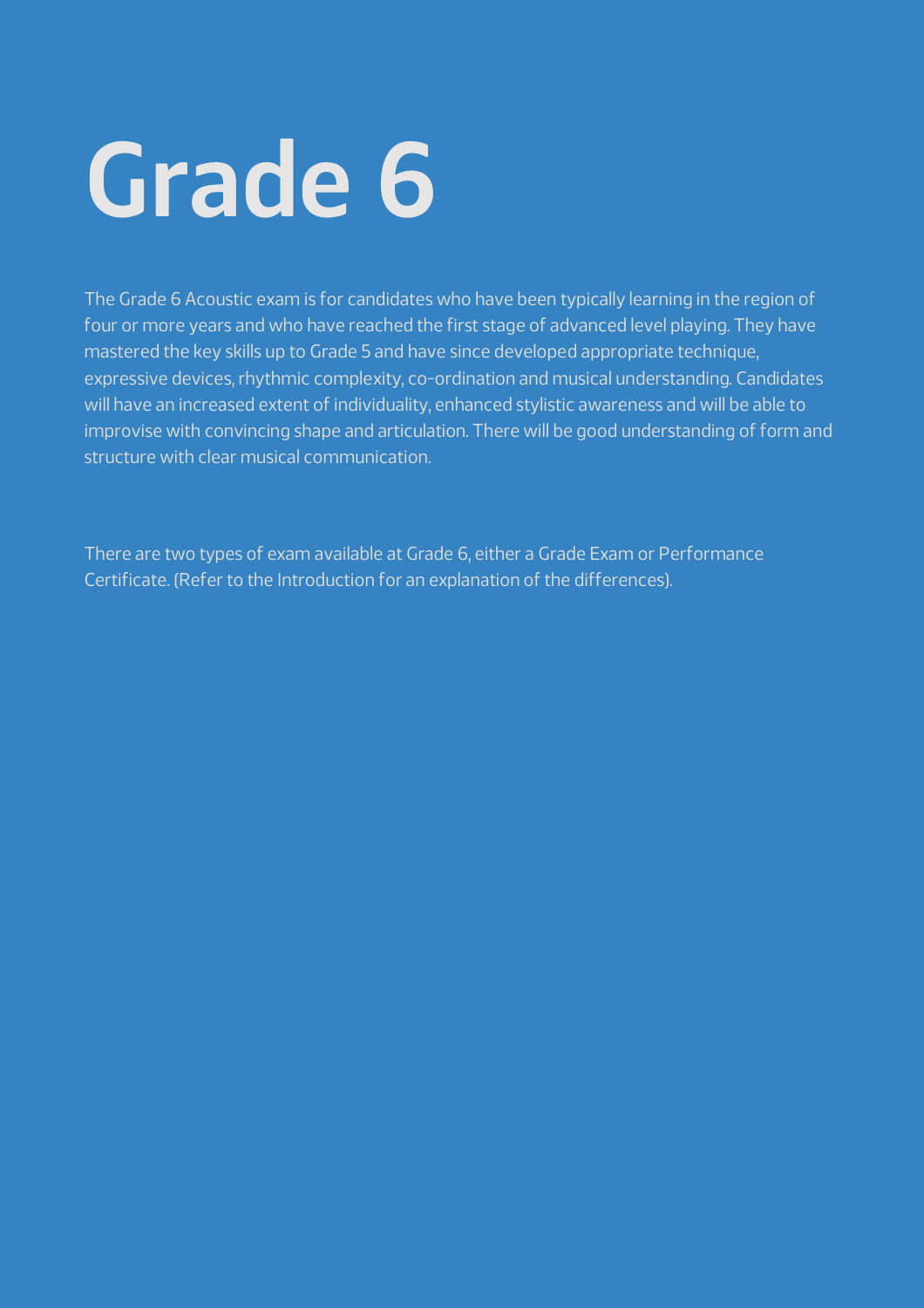## **GRADE EXAMS**

#### **Prepared Work**

Candidates are required to play *three* performance pieces and Technical Exercises which cover scales, modes, arpeggios, chords and a Stylistic Study,

#### **Unprepared Work**

Candidates are required to complete a Quick Study Piece, and two Ear Tests which develop melodic recall and harmonic recall. The final part of the exam is a set of five questions based on the candidate's choice of piece. These explore and demonstrate theory and technical knowledge.

## **EXAM STRUCTURE**

The Grade 6 exam lasts 32 minutes and is taken in the following order:

- § **Performance Pieces\***
- § **Technical Exercises\***
- § **Sight Reading OR Improvisation & Interpretation**
- § **Ear Tests**
- § **General Musicianship Questions**

\**These elements can be taken first or second at the candidate's request*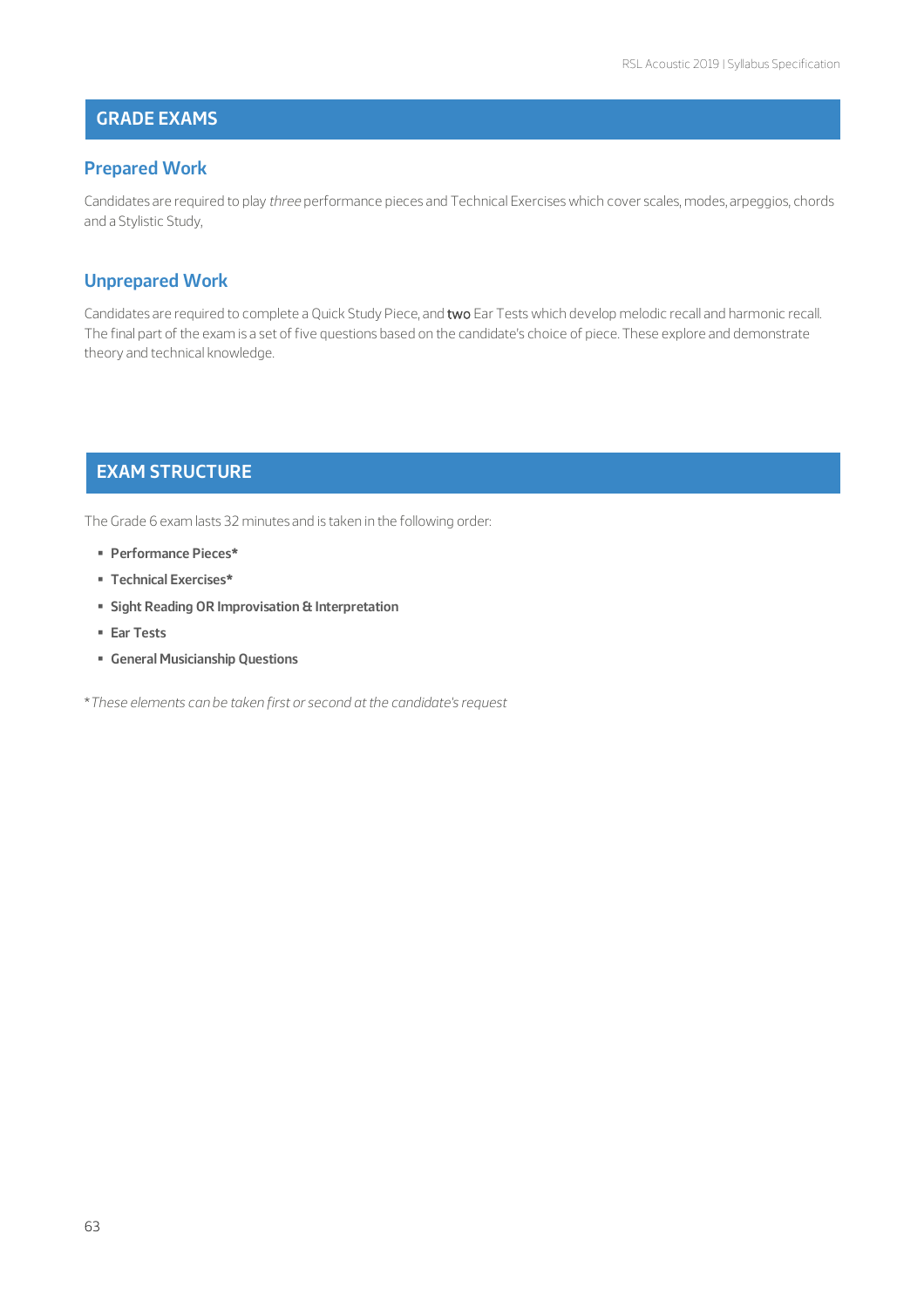#### **TECHNICAL WORK**

At Grade 6 there are five groups of technical work: Scales, Modes, Arpeggios, Chords and Stylistic Study.

All exercises need to be played in straight feel, in the keys, octaves and tempos shown. Candidates may use the book during the exam for all groups.

Group A, B & C need to be played to a click. The examiner will play the click at the given tempo and candidates should begin to play after four clicks.

Group D needs to be played as directed by the examiner

Group E is played to the backing track

## **GROUP A: SCALES**

Tempo:  $J=100$ Rhythms: Eighth Notes

- § Major pentatonic exercise
- § Minor pentatonic exercise

To be prepared as follows:

- § Root 6th (E) string: key of F#
- § Root 5th (A) string: key of B

## **GROUP B: MODES**

Tempo: *7th chords* played as a continuous sequence to a click

Tempo:  $=100$ Rhythms: Eighth notes Range: Two octaves

- § Dorian mode
- § Mixolydian mode

To be prepared as follows:

- § Root 6th (E) string: keys of G, G#/Ab, A, A#/Bb, B
- Root 5th (A) string: keys of C, C#/Db, D, D#/Eb, E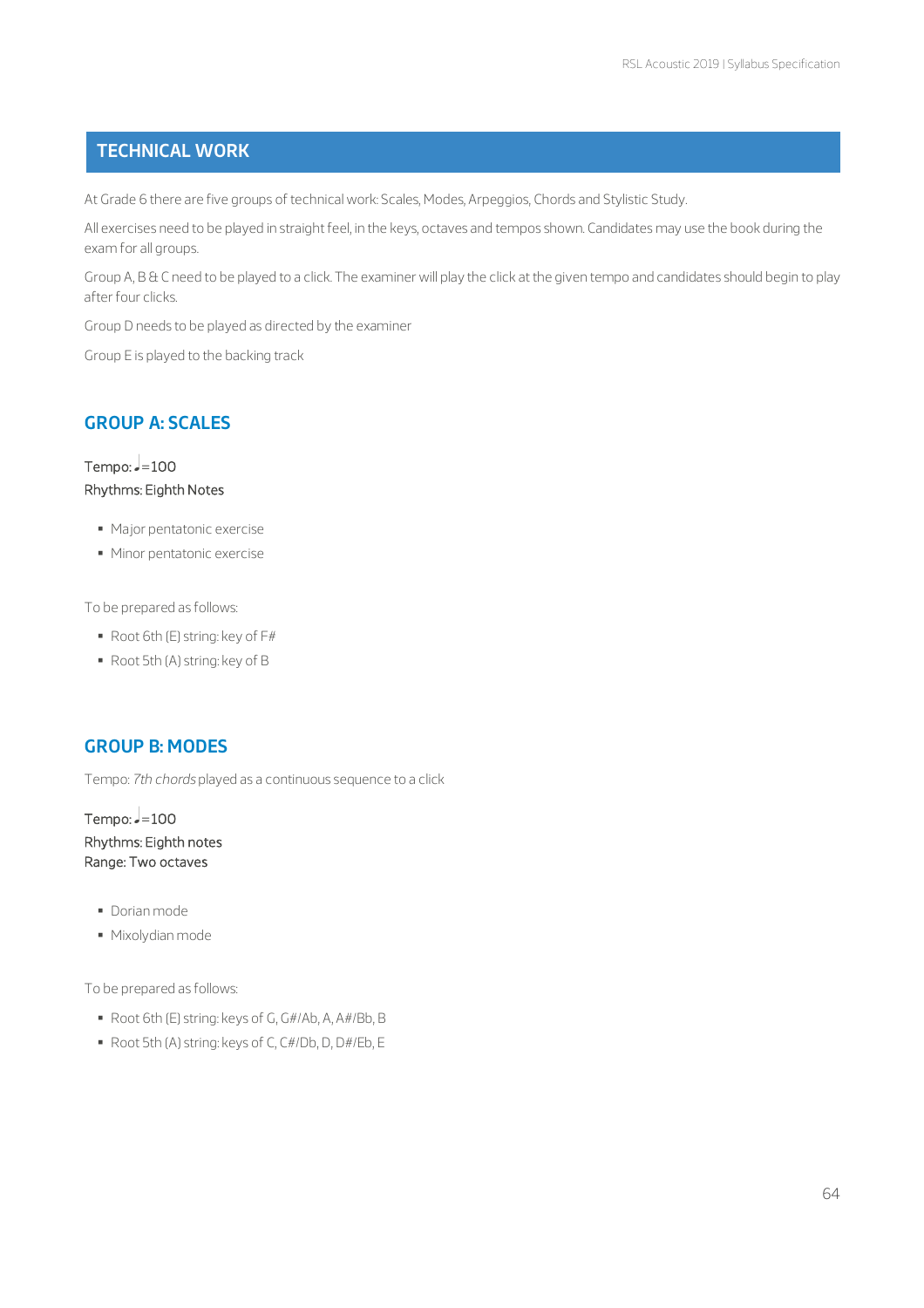## **GROUP C: ARPEGGIOS**

#### Tempo:  $\sqrt{=}100$ Rhythms: Eighth notes Range: Two octaves

- § Major 7
- § Minor 7
- § Dominant 7

To be prepared as follows:

Root 6th (E) string: keys of G, G#/Ab, A, A#/Bb, B Root 5th (A) string: keys of C, C#/Db, D, D#/Eb, E

#### **GROUP D: CHORDS**

To be strummed then arpeggiated.

- § Minor 7b5
- § Diminished 7

To be prepared as follows:

- § Root 6th (E) string: keys of G, G#/Ab, A, A#/Bb, B
- Root 5th (A) string: keys of C, C#/Db, D, D#/Eb, E

## **GROUP E: STYLISTIC STUDIES**

Candidates must prepare their choice of stylistic study from the grade book and perform it to the backing track. Please note: the chosen style for the stylistic study will inform the Quick Study piece.

Styles:

- § Rock & Pop
- § Blues & Country
- § Acoustic Specialist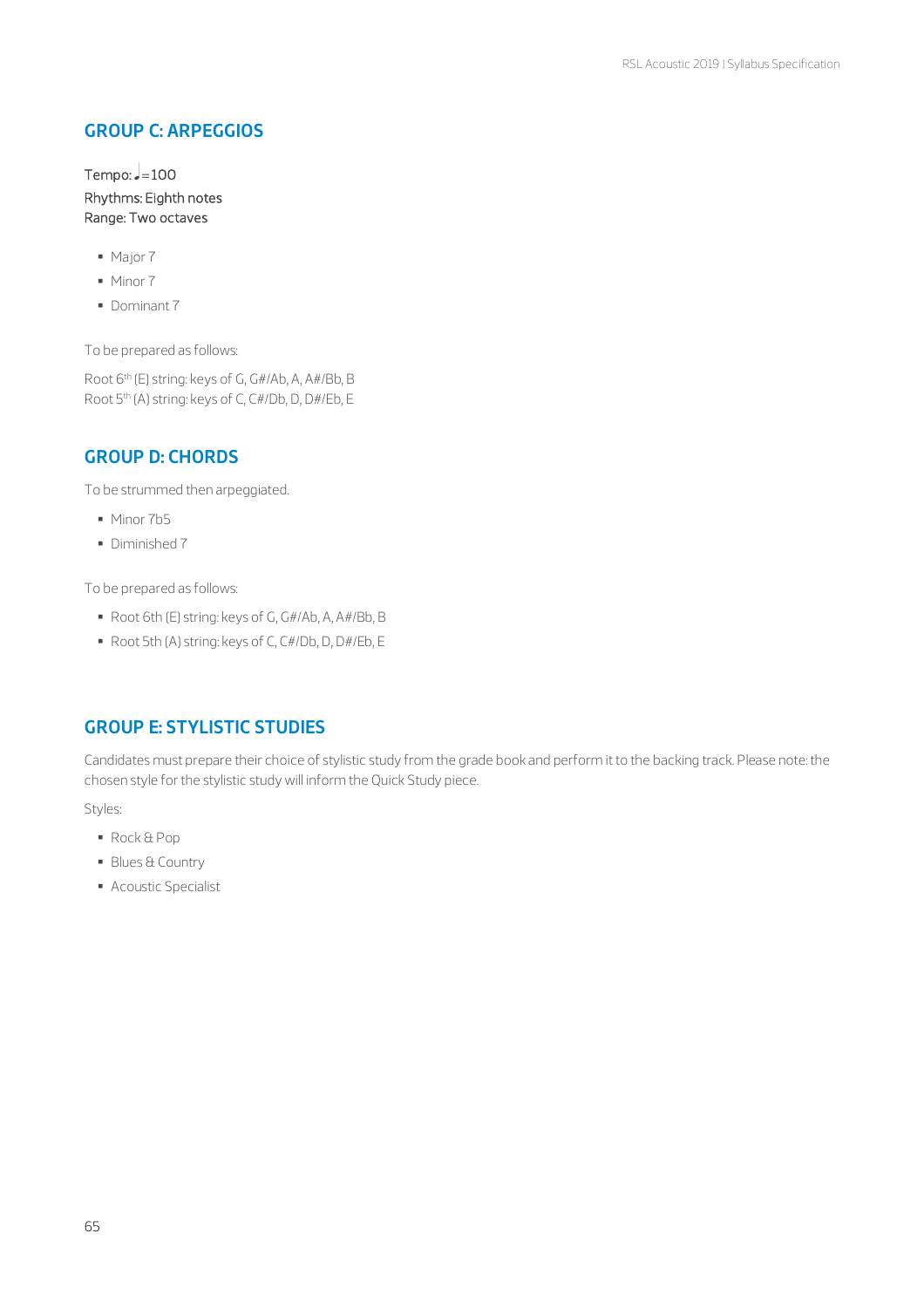## **QUICK STUDY PIECE**

At this grade candidates will be asked to prepare and play a short Quick Study Piece (QSP). The QSP chosen will be a previously unseen example, but similar to those provided as exemplar material in the grade book.

Candidates will be shown the test and played the track with the notated parts played. Any bars that require improvisation will not be demonstrated. Candidates will then have three minutes to study the test. The backing track will be played twice more. Candidates will be allowed to practise during the first playing of the backing track, with the notated parts now absent, before playing it to the examiner on the second playing of the backing track.

The style of the QSP is determined by the stylistic study selected by the candidate in the technical exercise section. The QSP is in the form of a lead sheet and candidates must create their own interpretation of the music in the parts where instructed to do so.

#### Styles:

- § Rock & Pop
- § Blues & Country
- Acoustic Specialist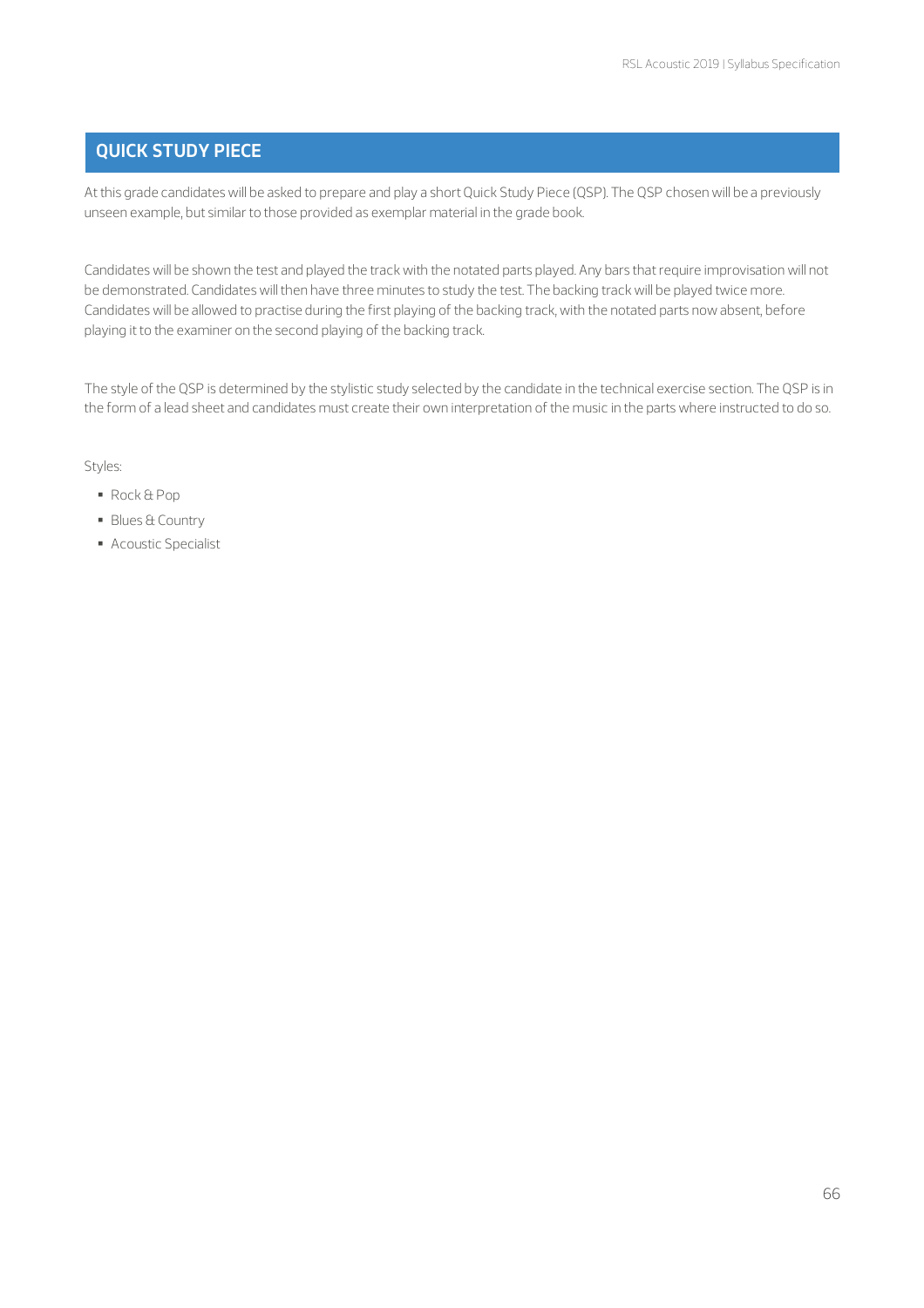#### **EAR TESTS**

There are two Ear Tests in this grade. The examiner will play each test twice.

#### **Test 1: Melodic Recall**

Candidates will hear a two-bar melody with a drum backing using the D major pentatonic, D minor pentatonic or G natural minor scale. The first note of the melody will be *either* the root note *or* fifth and the first interval will be *either* ascending *or* descending. Candidates will need to then play back the melody on their instrument.

The test will be played twice. Each time the test is played it is preceded by a one bar vocal count-in.

The tempo is  $=90$ .

#### **Test 2: Harmonic Recall**

Candidates will hear a tonic chord followed by a four-bar sequence in the key of D major played to a bass and drum backing. The sequence will be drawn from the I, ii, iii, IV, V and vi chords and will incorporate a dominant7 (V7) chord. Candidates will be asked to play the chord sequence to the drum backing in the rhythm shown in the example from the grade book. This rhythm will be used in all examples of this test given in the exam. Candidates will then be asked to identify the sequence they have played to the examiner. The test will be played twice.

Each time the test is played the sequence is: count-in, tonic, count-in, chords. There will be a short gap to practise after second playing. Candidates will then hear the count-in and tonic for the third time followed by a vocal count-in then must play the chords to the drum backing. Candidates should then identify the chords.

The tempo is  $\frac{1}{2}$ =90.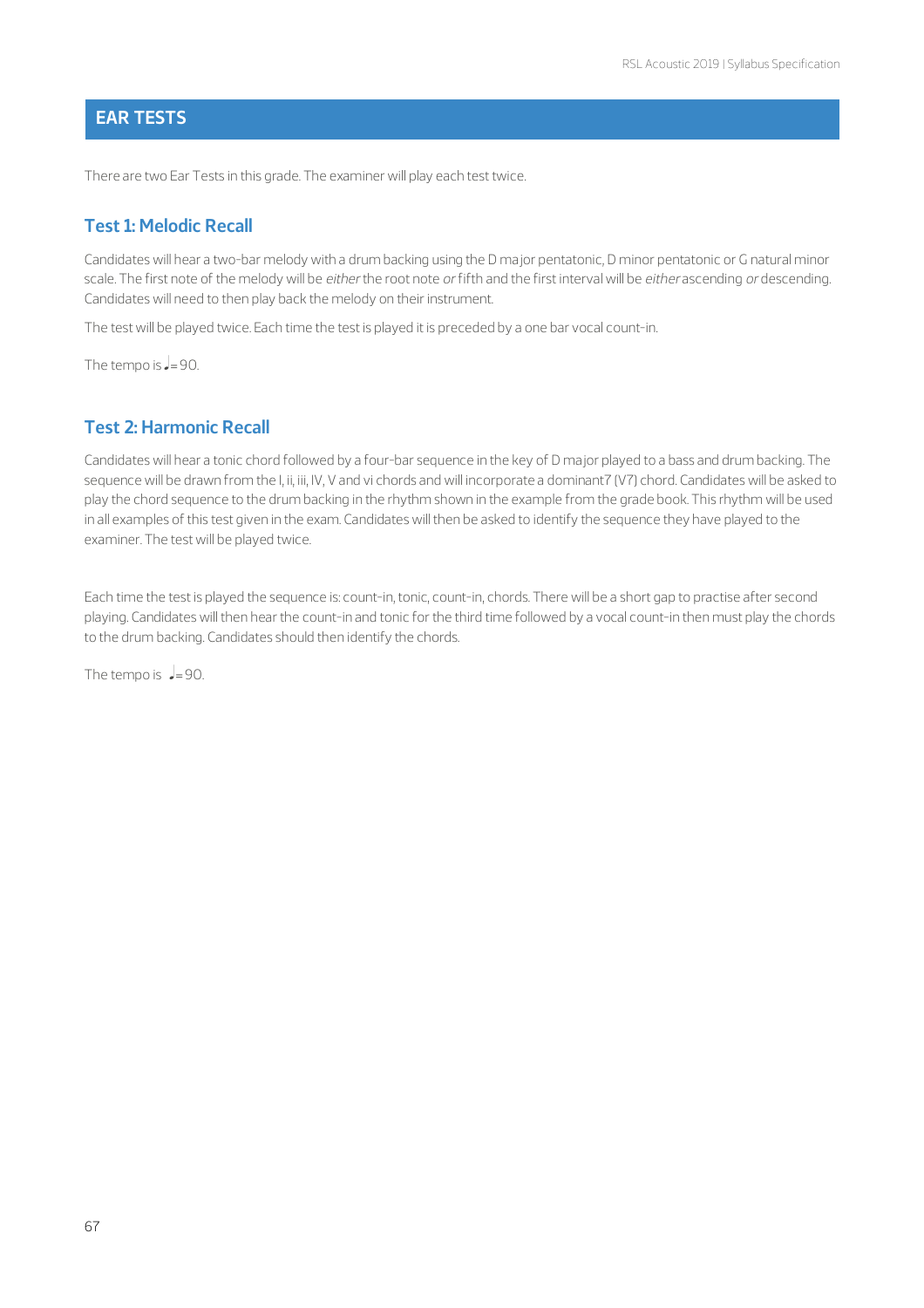## **GENERAL MUSICIANSHIP QUESTIONS**

Candidates will be asked five questions. Four of these questions will be about general music knowledge and the fifth question asked will be about instrumental & technical knowledge.

#### **Music Knowledge**

The examiner will ask four music knowledge questions based on a piece of music performed in the exam. Candidates will nominate the piece of music about which the questions will be asked.

#### In Grade 6 candidates will be asked to identify:

- § The names of pitches
- § Any expressive musical marking found in the piece such as palm muting, accents, *staccato*, *legato*, *vibrato*
- § Any dynamic marking found in the piece
- § One type of scale that can be used appropriately in the solo section of the piece you have played and its relation to the underlying harmony of the piece (if relevant) *or:*
- § How you developed a section of the piece (if relevant) *or:*
- § A stylistic feature of the piece characteristic of its genre

## **Technical Knowledge**

The examiner will also ask the candidate one question regarding a technical consideration of their piece, in relation to:

- § Picking hand: Strumming or picking technique for a short phrase (up to one bar) demonstration is acceptable
- § Fretting hand: Fretting position and fingering used to play a short phrase (up to one bar) demonstration is acceptable

The examiner will choose the section of music and will ask for a brief explanation as to why the technique was appropriate for the chosen section.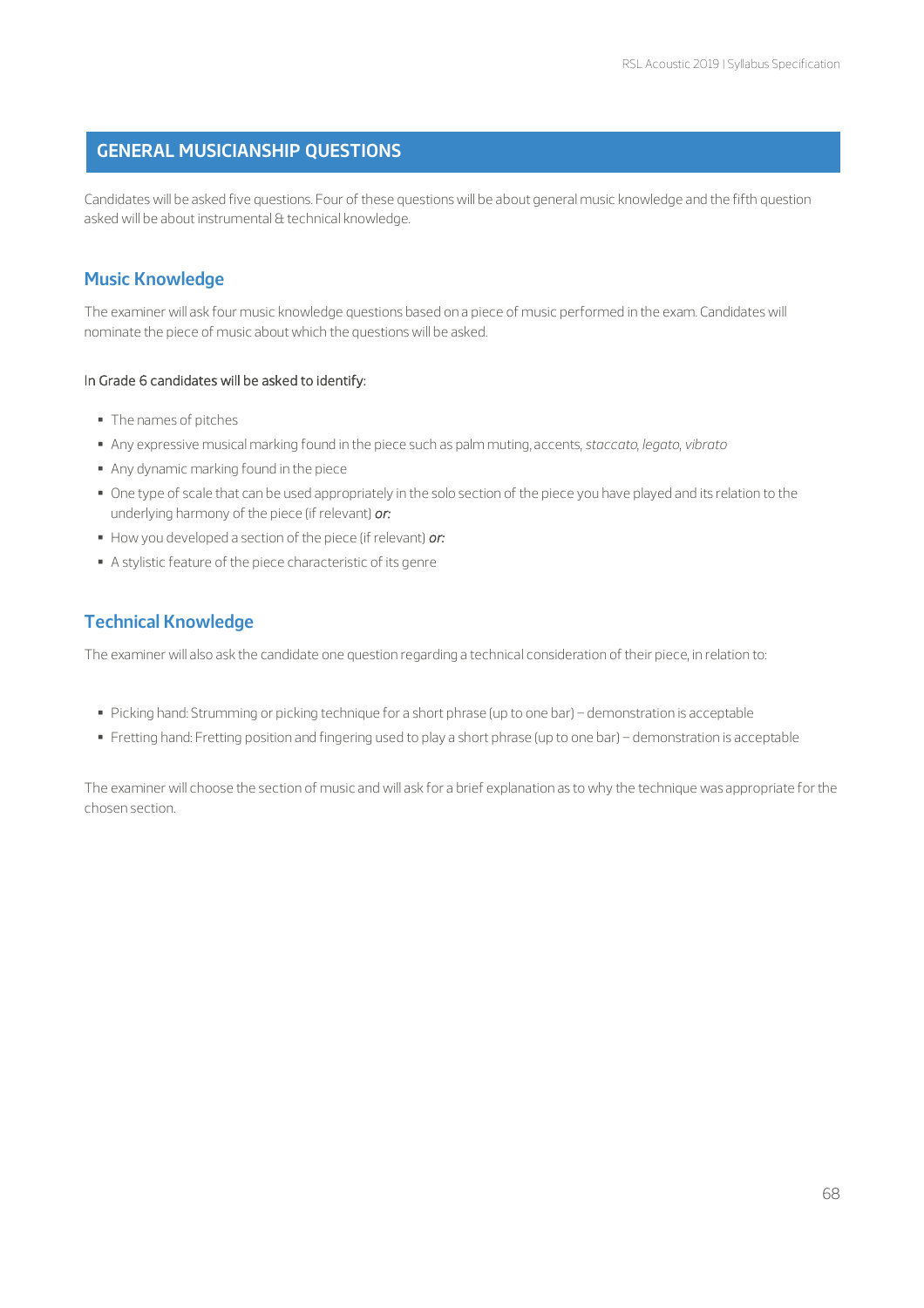# **Grade 7**

The Grade 7 Acoustic exam is for candidates who have been typically learning for four to five years and have extended their advanced level playing. They have mastered the key skills up to Grade 6 and developed notable security of appropriate technique, use of expressive devices, rhythmic complexity, fluency and musical understanding. Candidates will be able to improvise with conviction and personality plus demonstrate strong musical form and structure. There will be mature and authentic stylistic awareness, with developing individuality and communication.

There are two types of exam available at Grade 7, either a Grade Exam or Performance Certificate. (Refer to the Introduction for an explanation of the differences).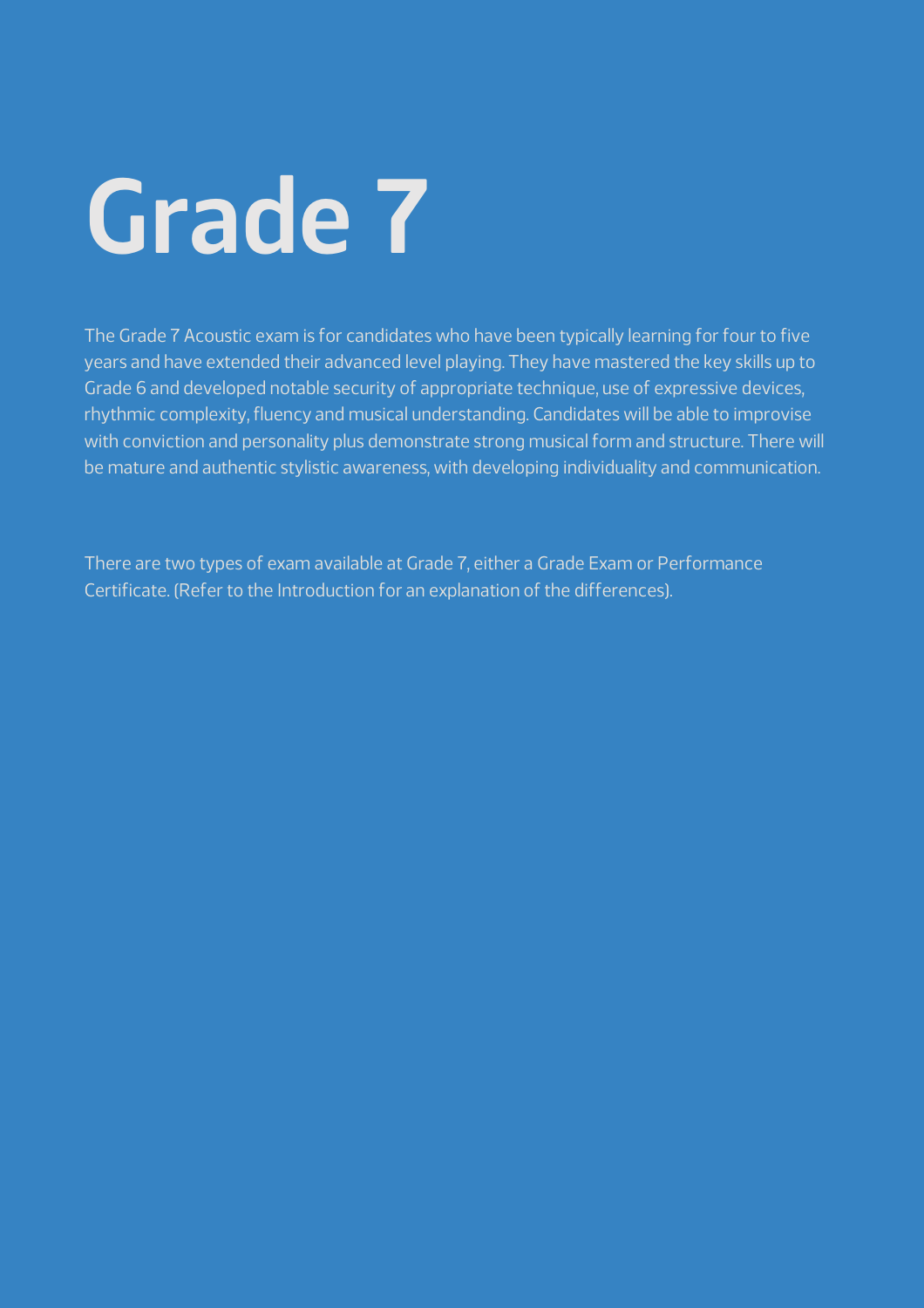# **GRADE EXAMS**

#### **Prepared Work**

Candidates are required to play *three* performance pieces and Technical Exercises which cover scales, modes, arpeggios, chords and a Stylistic Study,

#### **Unprepared Work**

Candidates are required to complete a Quick Study Piece, and two Ear Tests which develop melodic recall and harmonic recall. The final part of the exam is a set of five questions based on the candidate's choice of piece. These explore and demonstrate theory and technical knowledge.

#### **EXAM STRUCTURE**

The Grade 7 exam lasts 32 minutes and is taken in the following order:

- § **Performance Pieces\***
- § **Technical Exercises\***
- § **Sight Reading OR Improvisation & Interpretation**
- § **Ear Tests**
- § **General Musicianship Questions**

\**These elements can be taken first or second at the candidate's request*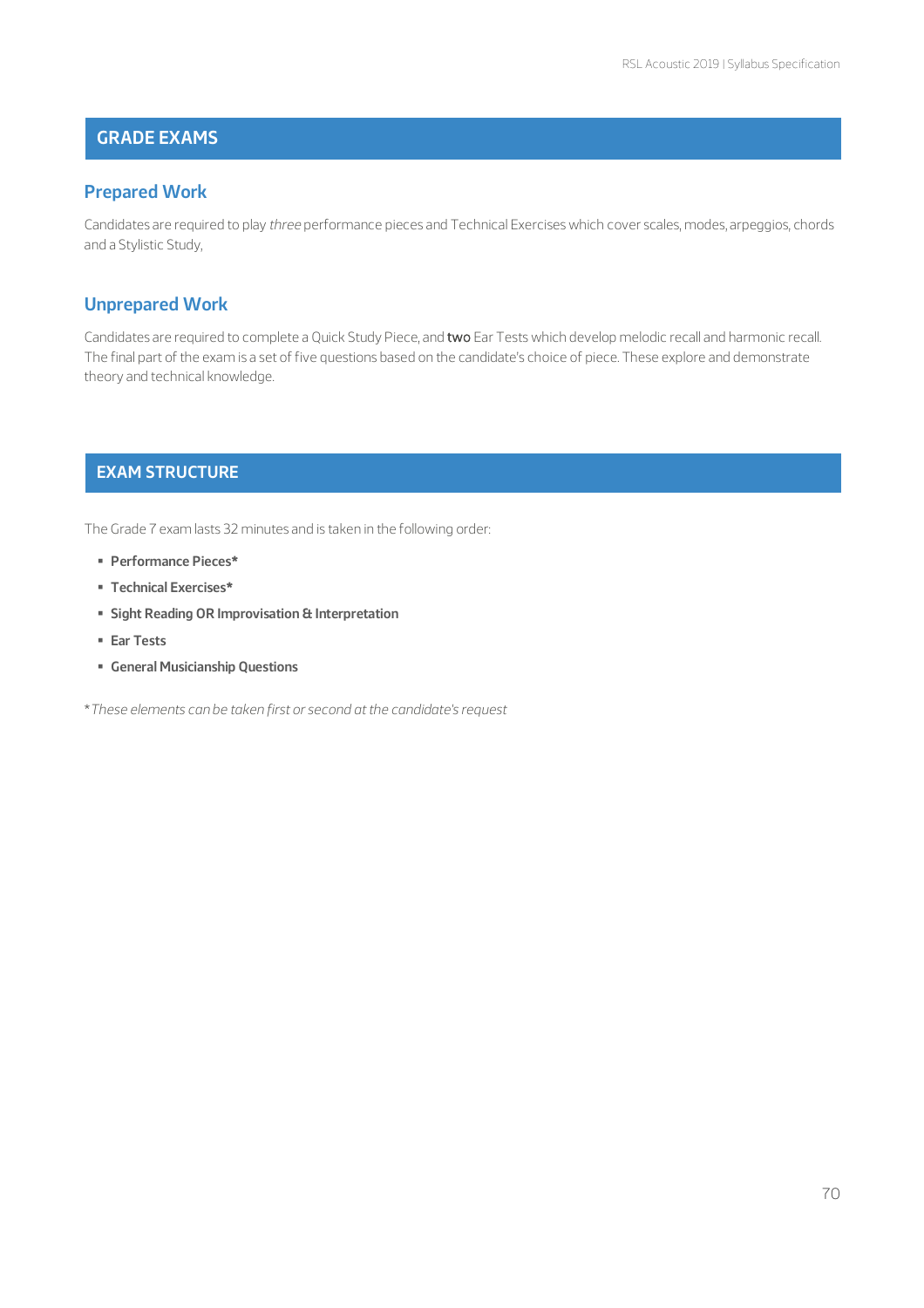## **TECHNICAL WORK**

At Grade 7 there are four groups of technical work: Scales & Modes, Arpeggios, Chords and Stylistic Study.

All exercises need to be played in straight feel, in the keys, octaves and tempos shown. Candidates may use the book during the exam for all groups.

Group A & B need to be played to a click. The examiner will play the click at the given tempo and candidates should begin to play after four clicks.

Group C is played as directed by the examiner

Group D is played to backing track

#### **GROUP A: SCALES & MODES**

Tempo:  $J=100$ Rhythms: Eighth notes Range: Two octaves

- § Lydian mode
- § Phrygian mode
- § Jazz melodic minor

To be prepared as follows:

- Root 6<sup>th</sup> (E) string: G, G#/Ab, A, A#/Bb, B
- Root 5<sup>th</sup> (A) string: C, C#/Db, D, D#/Eb, E

#### **GROUP B: ARPEGGIOS**

Tempo:  $=100$ Rhythms: Eighth notes

- § Major 9
- § Minor 9
- § Dominant 9

To be prepared as follows:

- § Root 6th (E) string: G, G#/Ab, A, A#/Bb, B
- § Root 5th (A) string: C, C#/Db, D, D#/Eb, E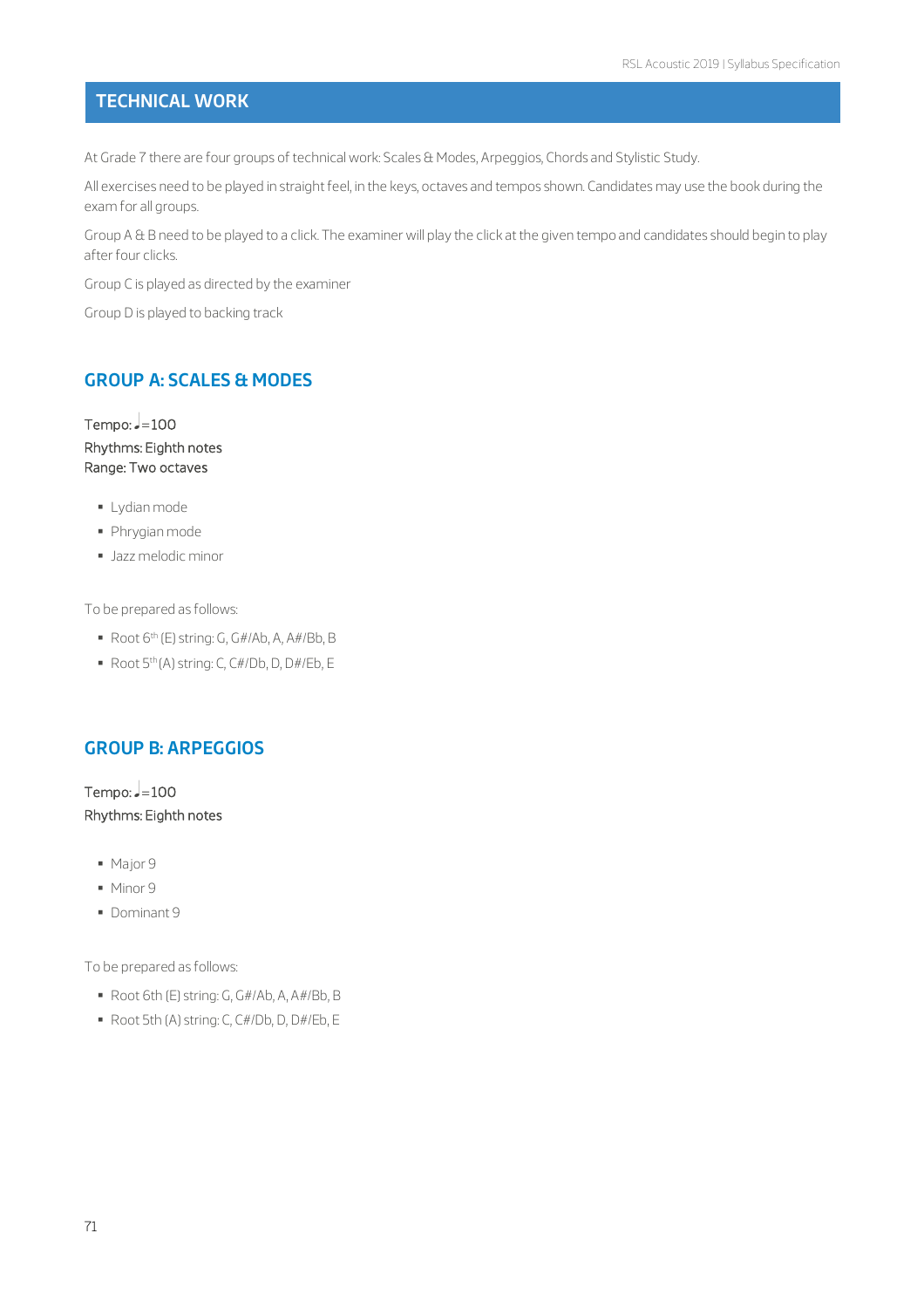#### **GROUP C: CHORDS**

Strummed and then picked (arpeggiated):

- § Major 9
- § Minor 9
- § Dominant 9

## **GROUP D: STYLISTIC STUDIES**

Candidates must prepare their choice of stylistic study from the grade book and perform it to the backing track. Please note: the chosen style for the stylistic study will inform the Quick Study piece.

Styles:

- § Rock & Pop
- § Blues & Country
- § Acoustic Specialist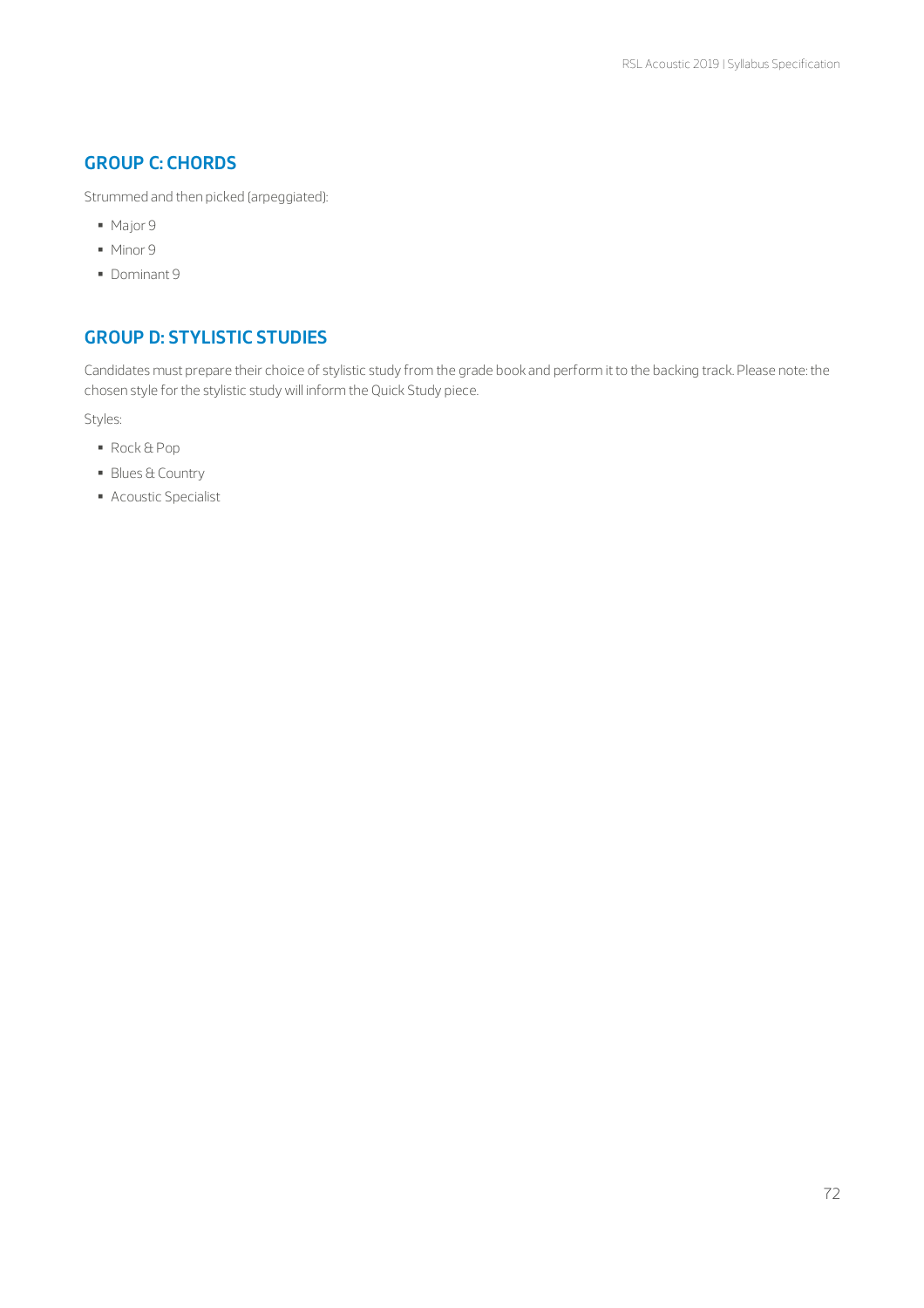#### **QUICK STUDY PIECE**

At this grade candidates will be asked to prepare and play a short Quick Study Piece (QSP). The QSP chosen will be a previously unseen example, but similar to those provided as exemplar material in the grade book.

Candidates will be shown the test and played the track with the *notated parts played*. Any bars that require improvisation will not be demonstrated. Candidates will then have three minutes to study the test. The backing track will be played twice more. Candidates will be allowed to practise during the first playing of the backing track, with the notated parts now absent, before playing it to the examiner on the second playing of the backing track.

The style of the QSP is determined by the stylistic study selected by the candidate in the technical exercise section. The QSP is in the form of a lead sheet and candidates must create their own interpretation of the music in the parts where instructed to do so.

Styles:

- § Rock & Pop
- § Blues & Country
- Acoustic Specialist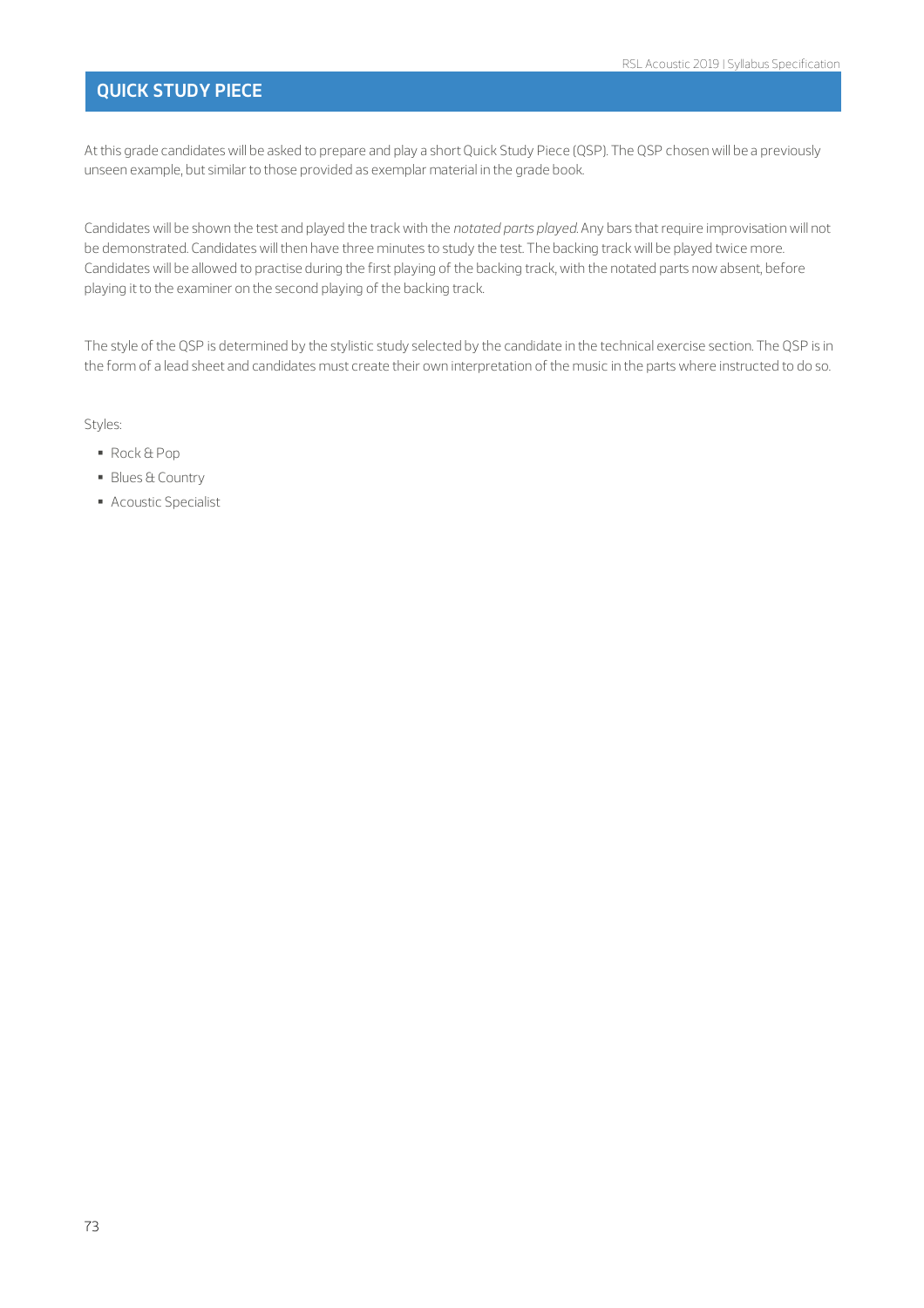#### **EAR TESTS**

There are two Ear Tests in this grade. The examiner will play each test twice.

#### **Test 1: Melodic Recall**

Candidates will hear a two-bar melody with a drum backing using the A major pentatonic, C minor pentatonic or A natural minor scale. The first note of the melody will be *either* the root note *or* fifth and the first interval will be *either* ascending *or* descending. Candidates will need to then play back the melody on their instrument.

The test will be played twice. Each time the test is played it is preceded by a one bar vocal count-in.

The tempo is  $=90$ .

#### **Test 2: Harmonic Recall**

Candidates will hear a tonic chord followed by a four-bar sequence in the key of A major played to a bass and drum backing. The sequence will be drawn from the I, ii, iii, IV, V and vi chords. The ii, iii, and vi chords can be either minor or minor 7<sup>th</sup> chords. Candidates will be asked to play the chord sequence to the drum backing in the rhythm shown in the example from the grade book. This rhythm will be used in all examples of this test given in the exam. Candidates will then be asked to identify the sequence they have played to the examiner, including any chord extensions. The test will be played twice.

Each time the test is played the sequence is: count-in, tonic, count-in, chords. There will be a short gap to practise after second playing. Candidates will then hear the count-in and tonic for the third time followed by a vocal count-in then must play the chords to the drum backing. Candidates should then identify the chords.

The tempo is  $=90$ .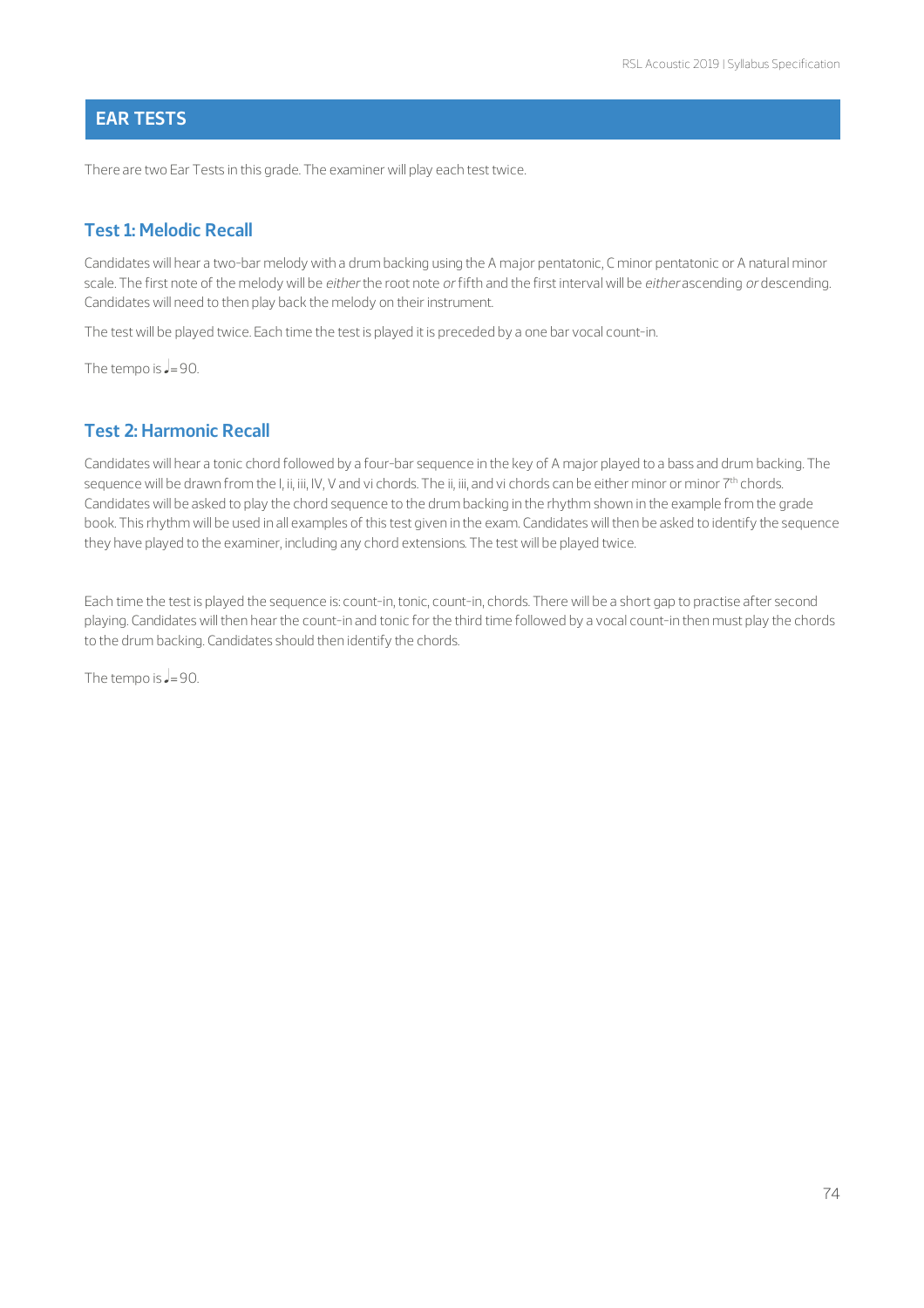#### **GENERAL MUSICIANSHIP QUESTIONS**

Candidates will be asked five questions. Four of these questions will be about general music knowledge and the fifth question asked will be about instrumental & technical knowledge.

#### **Music Knowledge**

The examiner will ask four music knowledge questions based on a piece of music performed in the exam. Candidates will nominate the piece of music about which the questions will be asked.

#### In Grade 7 candidates will be asked to identify:

- § Names of pitches
- § Any expressive musical marking found in the piece such as palm muting, accents, staccato, legato, vibrato, natural and artificial harmonics
- § Any dynamic marking found in the piece
- § One type of scale that can be used appropriately in the solo section of the piece you have played and its relation to the underlying harmony of the piece (if relevant) or:
- How you developed a section of the piece (if relevant) or:
- § A stylistic feature of the piece characteristic of its genre

#### **Technical Knowledge**

The examiner will also ask the candidate one question regarding a technical consideration of their piece, in relation to:

- § Picking hand: Strumming or picking technique for a short phrase (up to one bar) demonstration is acceptable
- § Fretting hand: Fretting position and fingering used to play a short phrase (up to one bar) demonstration is acceptable

The examiner will choose the section of music and will ask for a brief explanation as to why the technique was appropriate for the chosen section.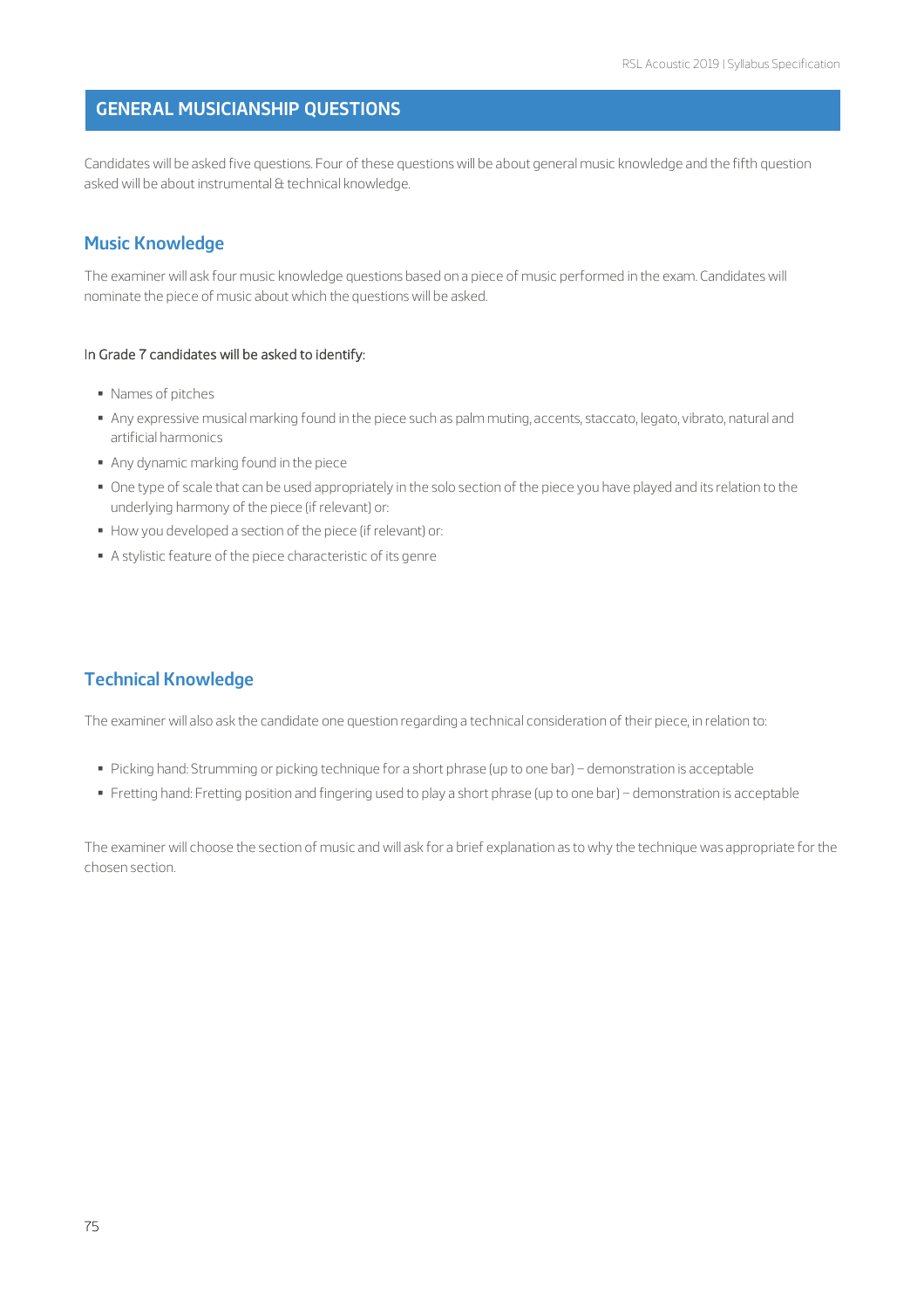# **Grade 8**

The Grade 8 Acoustic exam is for candidates who have been typically learning for five years or more and have now consolidated their playing to a high level. They have mastered the key skills up to Grade 7 and developed heightened technique, use of expressive devices, rhythmic complexity, fluency, co-ordination and musical understanding. Candidates will be able to improvise to an advanced level with effortless assurance and personality plus demonstrate seamless musical form and structure. There will be an innate stylistic conviction and distinctive musicality with strong individuality. Communication will be commanding.

There are two types of exam available at Grade 8, either a Grade Exam or Performance Certificate. (Refer to the Introduction for an explanation of the differences).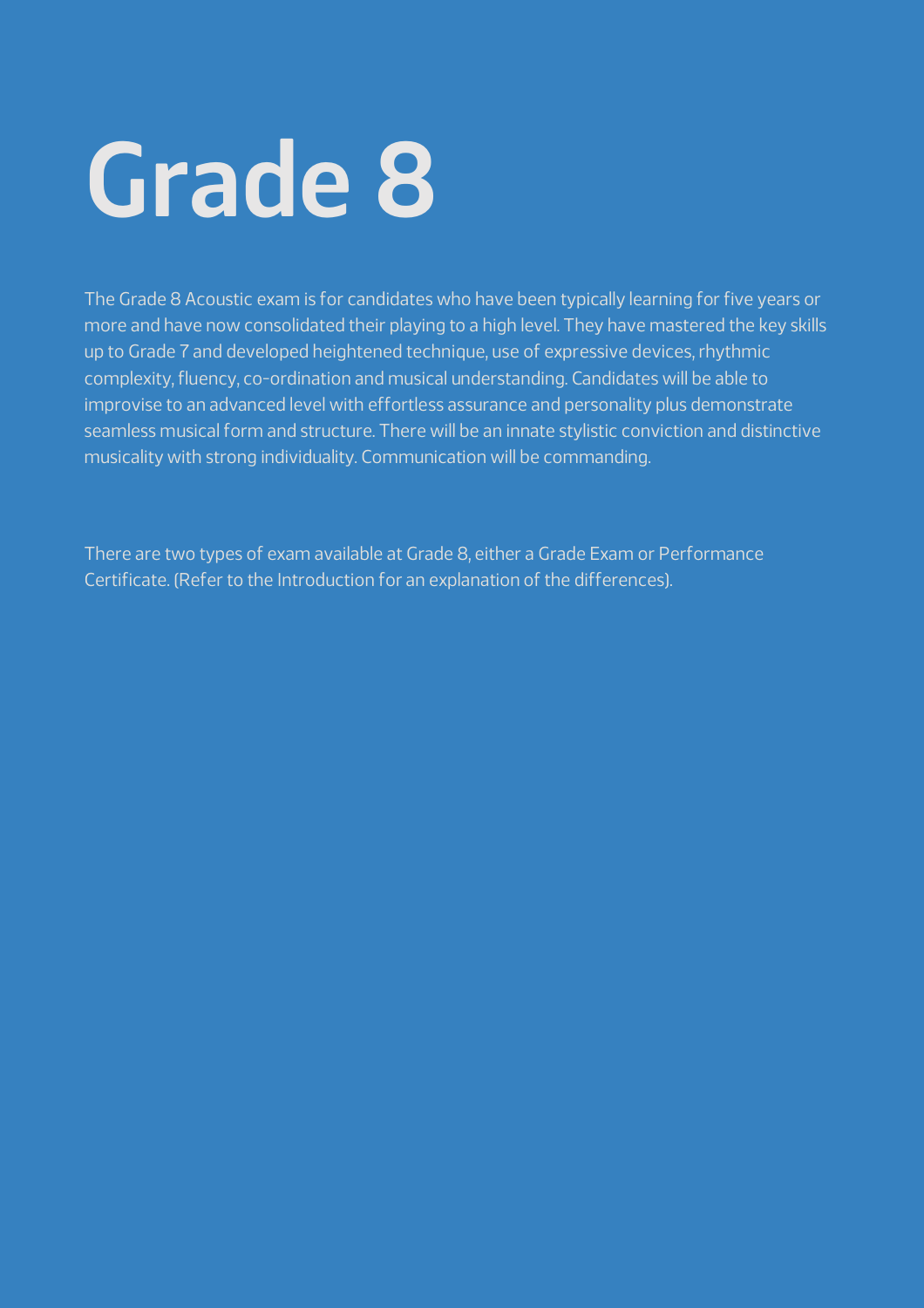#### **GRADE EXAMS**

#### **Prepared Work**

and a Stylistic Study Candidates are required to play *three* performance pieces and Technical Exercises which cover scales, modes, arpeggios, chords

# **Unprepared Work**

The final part of the exam is a set of five questions based on the candidate's choice of piece. These explore and demonstrate Candidates are required to complete a Quick Study Piece, and two Ear Tests which develop melodic recall and harmonic recall. theory and technical knowledge.

#### **EXAM STRUCTURE GRADE EXAMS**

The Grade 8 exam lasts 32 minutes and is taken in the following order:

**Performance Pieces\*** 

**GRADE EXAMS**

- § **Technical Exercises\***
- **E** Sight Reading OR Improvisation & Interpretation
- § **Ear Tests**
- **EXAM STRUCTURE E** General Musicianship Questions

**GRADE EXAMS** *\*These elements can be taken first or second at the candidate's request*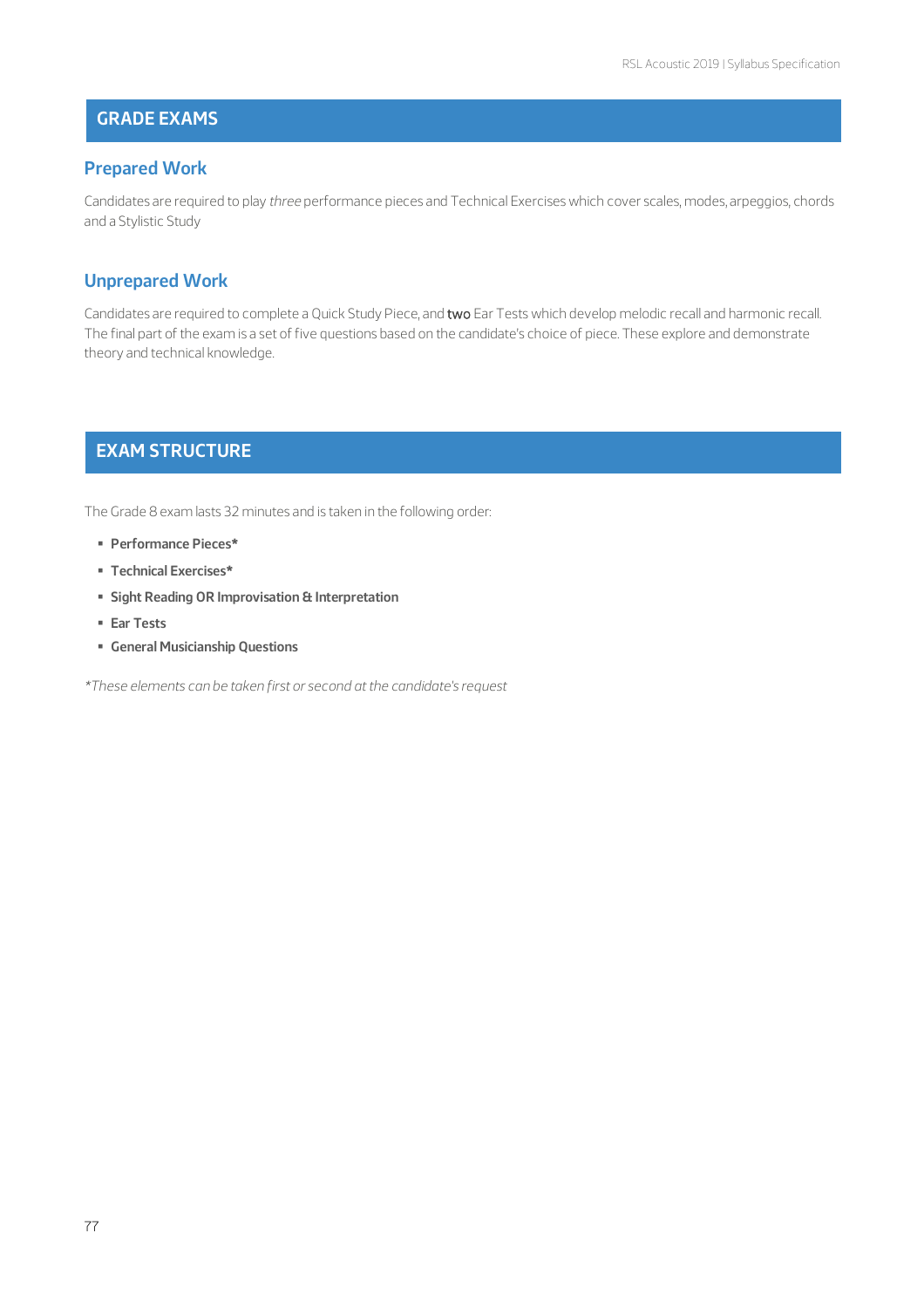#### **TECHNICAL WORK**

At Grade 8 there are four groups of technical work: Scales & Modes, Arpeggios, Chords and Stylistic Study.

exam for all groups. All exercises need to be played in straight feel, in the keys, octaves and tempos shown. Candidates may use the book during the

after four clicks. Group A & B need to be played to a click. The examiner will play the click at the given tempo and candidates should begin to play

Group C is played as directed by the examiner

Group D is played to backing track

#### **GROUP A: SCALES & MODES**

**Tempo: -= 100** Range: Two octaves Rhythms: Eighth Notes

- § Whole Tone
- **•** Diminished
- § Altered

To be prepared as follows:

- Root 6<sup>th</sup> (E) string: G, G#/Ab, A, A#/Bb, B
- Root 5<sup>th</sup> (A) string: C, C#/Db, D, D#/Eb, E

#### **GROUP B: ARPEGGIOS**

**Tempo: J=100** 

Rhythms: Eighth notes

Range: One octave

- **Dominant 7#5**
- § Dominant 7b5
- **Minor 7b5**
- § Dominant 7#9
- **Dominant 7b9**
- § Diminished

To be prepared as follows:

- Root 6th (E) string: G, G#/Ab, A, A#/Bb, B
- § Root 5th (A) string: C, C#/Db, D, D#/Eb, E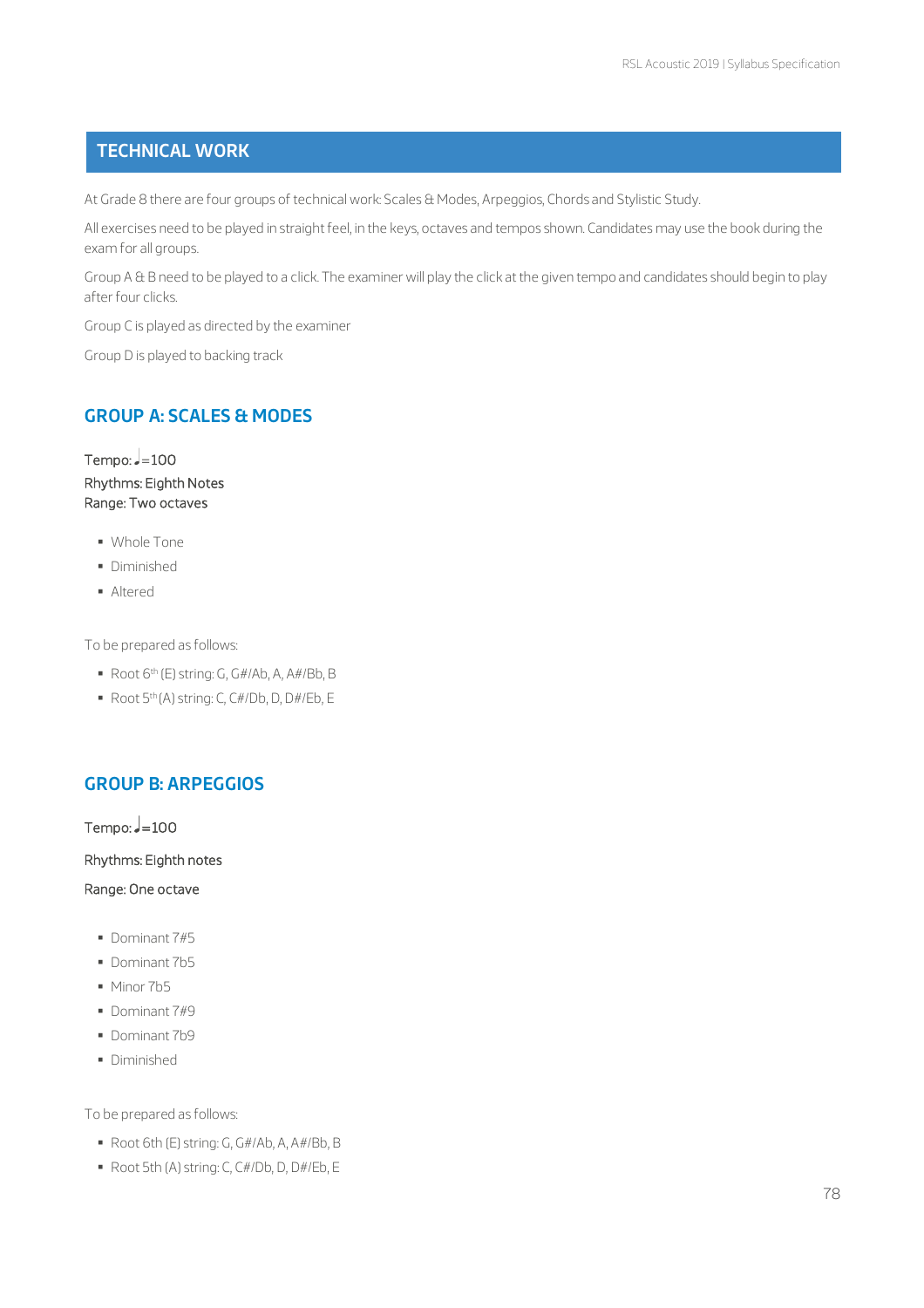#### **GROUP C: CHORDS**

Strummed and then picked (arpeggiated)

- § Dominant 7#5
- § Dominant 7b5
- § Dominant 7#9
- § Dominant 7b9

#### **GROUP D: STYLISTIC STUDIES**

Candidates must prepare their choice of stylistic study from the grade book and perform it to the backing track. Please note: the chosen style for the stylistic study will inform the Quick Study piece.

Styles:

- § Rock & Pop
- § Blues & Country
- § Acoustic Specialist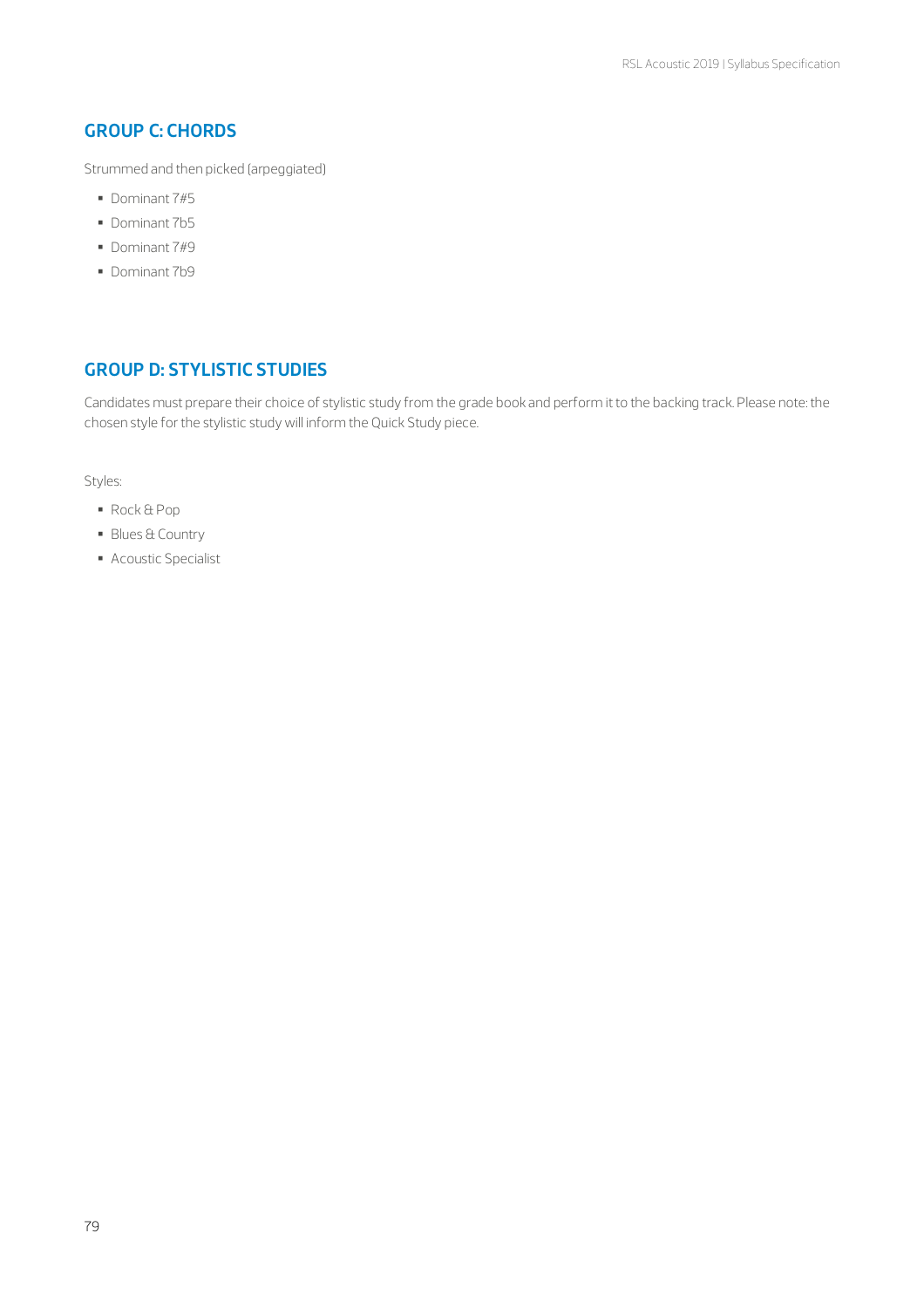#### **QUICK STUDY PIECE**

At this grade candidates will be asked to prepare and play a short Quick Study Piece (QSP). The QSP chosen will be a previously<br>unseen example but similar to those nravidad as exampler material in the exade book. unseen example, but similar to those provided as exemplar material in the grade book.

de demonstrated. Candidates will thermave three mindtes to stady the test. The sacking track will be played twice<br>Candidates will be allowed to practise during the first playing of the backing track, with the notated parts Candidates will be shown the test and played the track with the *notated parts played*. Any bars that require improvisation will not be demonstrated. Candidates will then have three minutes to study the test. The backing track will be played twice more. playing it to the examiner on the second playing of the backing track.

the form of a lead sheet and candidates must create their own interpretation of the music in the parts where instructed to do so.<br>. The style of the QSP is determined by the stylistic study selected by the candidate in the technical exercise section. The QSP is in

#### Styles:

- § Rock & Pop
- **Blues & Country**
- § Acoustic Specialist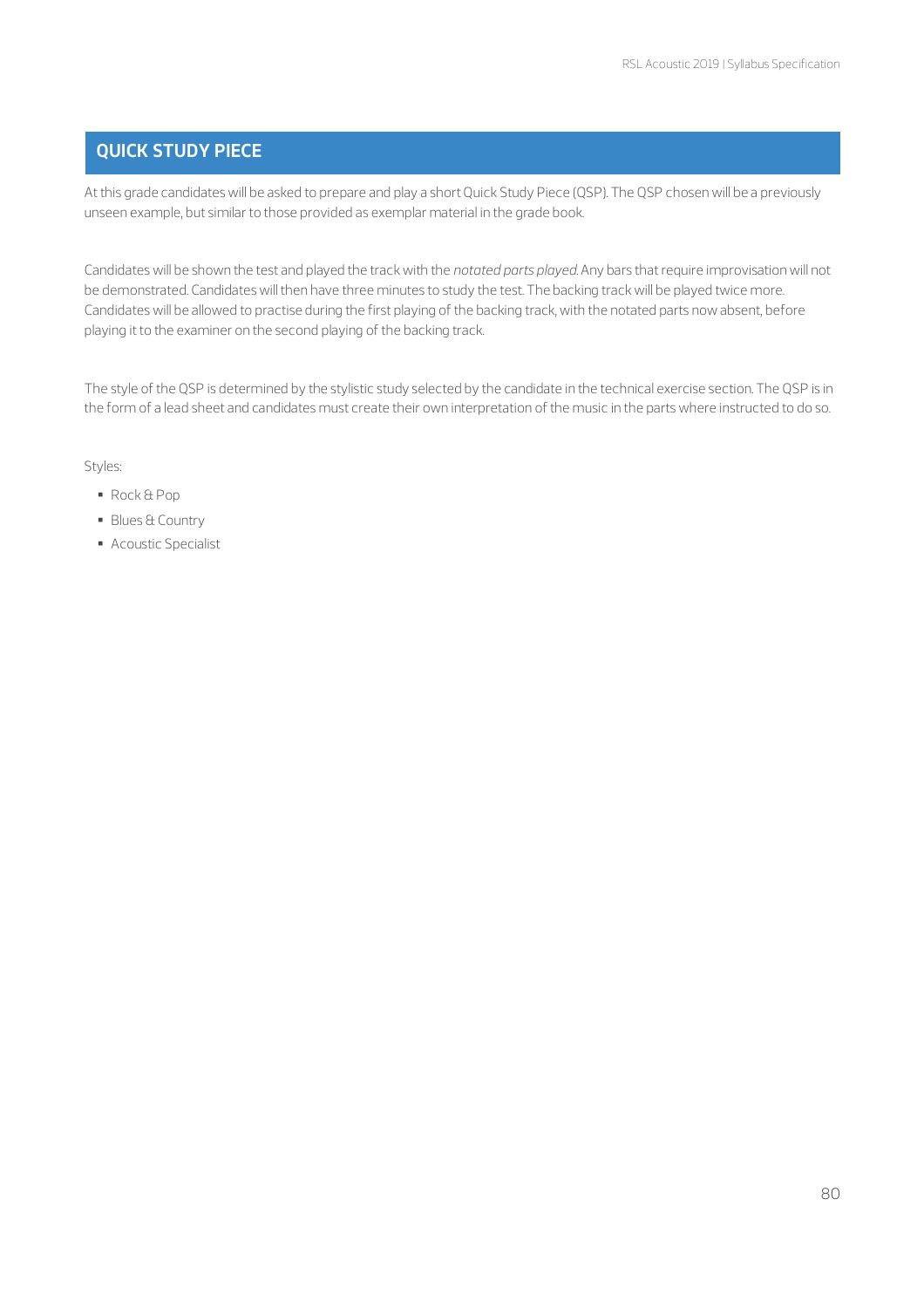#### **EAR TESTS**

There are two Ear Tests in this grade. The examiner will play each test twice.

### **Test 1: Melodic Recall**

**EAR TESTS** scale. The first note of the melody will be *either* the root note, third *or* fifth and the first interval will be *either* ascending *or* Candidates will hear a two-bar melody with a drum backing using the E major pentatonic, F minor pentatonic or B natural minor descending. Candidates will need to then play back the melody on their instrument.

The test will be played twice. Each time the test is played it is preceded by a one bar vocal count-in.

**EAR TESTS** The tempo is  $=90$ .

#### **Test 2: Harmonic Recall**

sequence will be drawn from the I, ii, iii, IV, V and vi chords. The ii, iii, and vi chords can be either major or major 7<sup>th</sup> chords. they have played to the examiner, including any chord extensions. The test will be played twice. Candidates will hear a tonic chord followed by a four-bar sequence in the key of E major played to a bass and drum backing. The Candidates will be asked to play the chord sequence to the drum backing in the rhythm shown in the example from the grade book. This rhythm will be used in all examples of this test given in the exam. Candidates will then be asked to identify the sequence

Each time the test is played the sequence is: count-in, tonic, count-in, chords. There will be a short gap to practise after second playing. Candidates will then hear the count-in and tonic for the third time followed by a vocal count-in then must play the chords

to the drum backing. Candidates should then identify the chords. The tempo is **J**=90.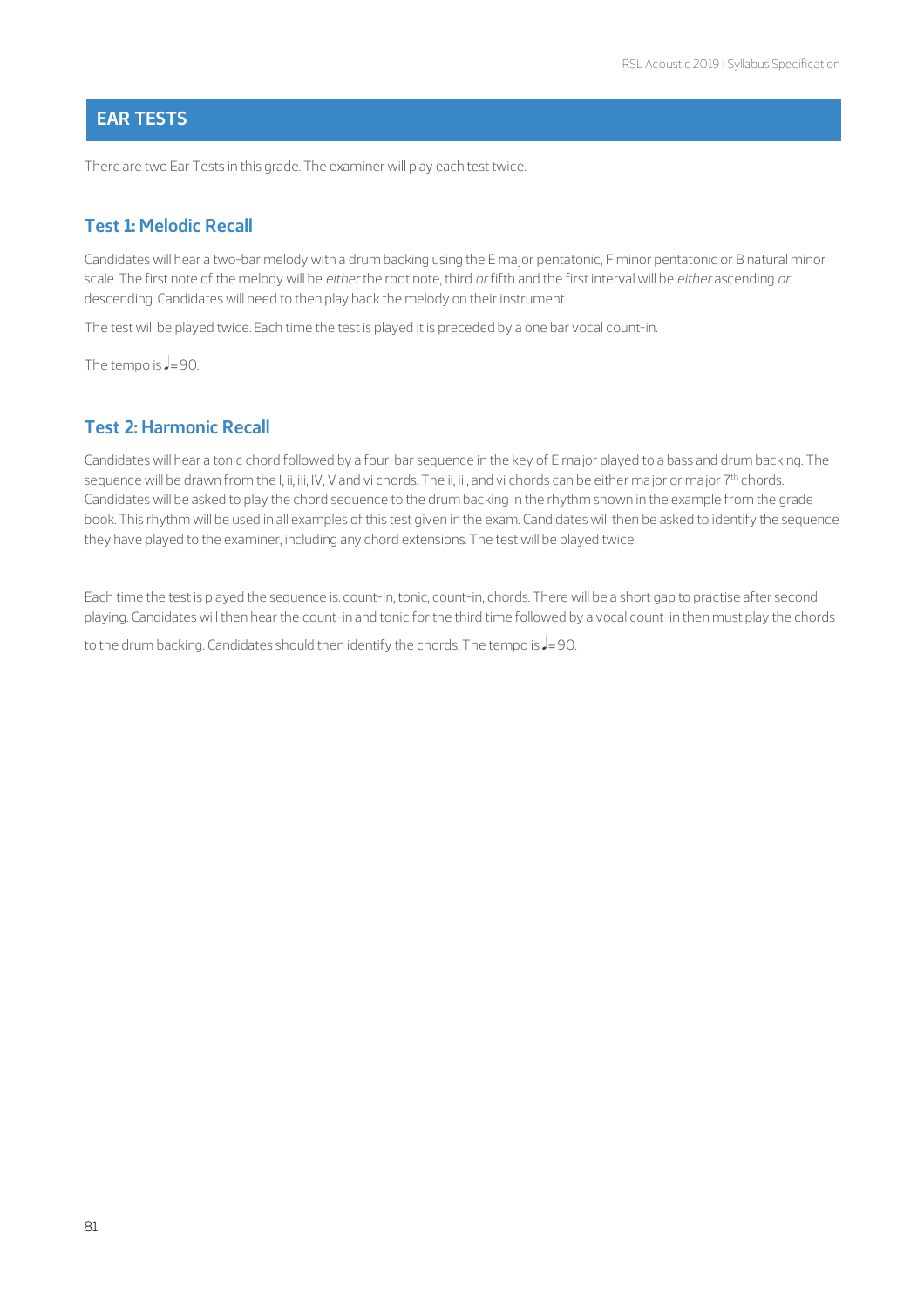#### **GENERAL MUSICIANSHIP QUESTIONS**

Candidates will be asked five questions. Four of these questions will be about general music knowledge and the fifth question asked will be about instrumental & technical knowledge.

#### **Music Knowledge**

**GENERAL MUSICIANSHIP QUESTIONS** nominate the piece of music about which the questions will be asked. The examiner will ask four music knowledge questions based on a piece of music performed in the exam. Candidates will

In Grade 8 candidates will be asked to identify:

- **Names of pitches**
- § Any expressive musical marking found in the piece such as palm muting, accents, staccato, legato, vibrato, natural and artificial harmonics
- Any dynamic marking found in the piece<br>■ Any dynamic marking found in the piece
- § One type of scale that can be used appropriately in the solo section of the piece you have played and its relation to the
- **•** underlying harmony of the piece (if relevant) or:
- § How you developed a section of the piece (if relevant) or:
- **A** stylistic feature of the piece characteristic of its genre

# **Technical Knowledge**

The examiner will also ask the candidate one question regarding a technical consideration of their piece, in relation to:

- Picking hand: Strumming or picking technique for a short phrase (up to one bar) demonstration is acceptable
- § Fretting hand: Fretting position and fingering used to play a short phrase (up to one bar) demonstration is acceptable

chosen section. The examiner will choose the section of music and will ask for a brief explanation as to why the technique was appropriate for the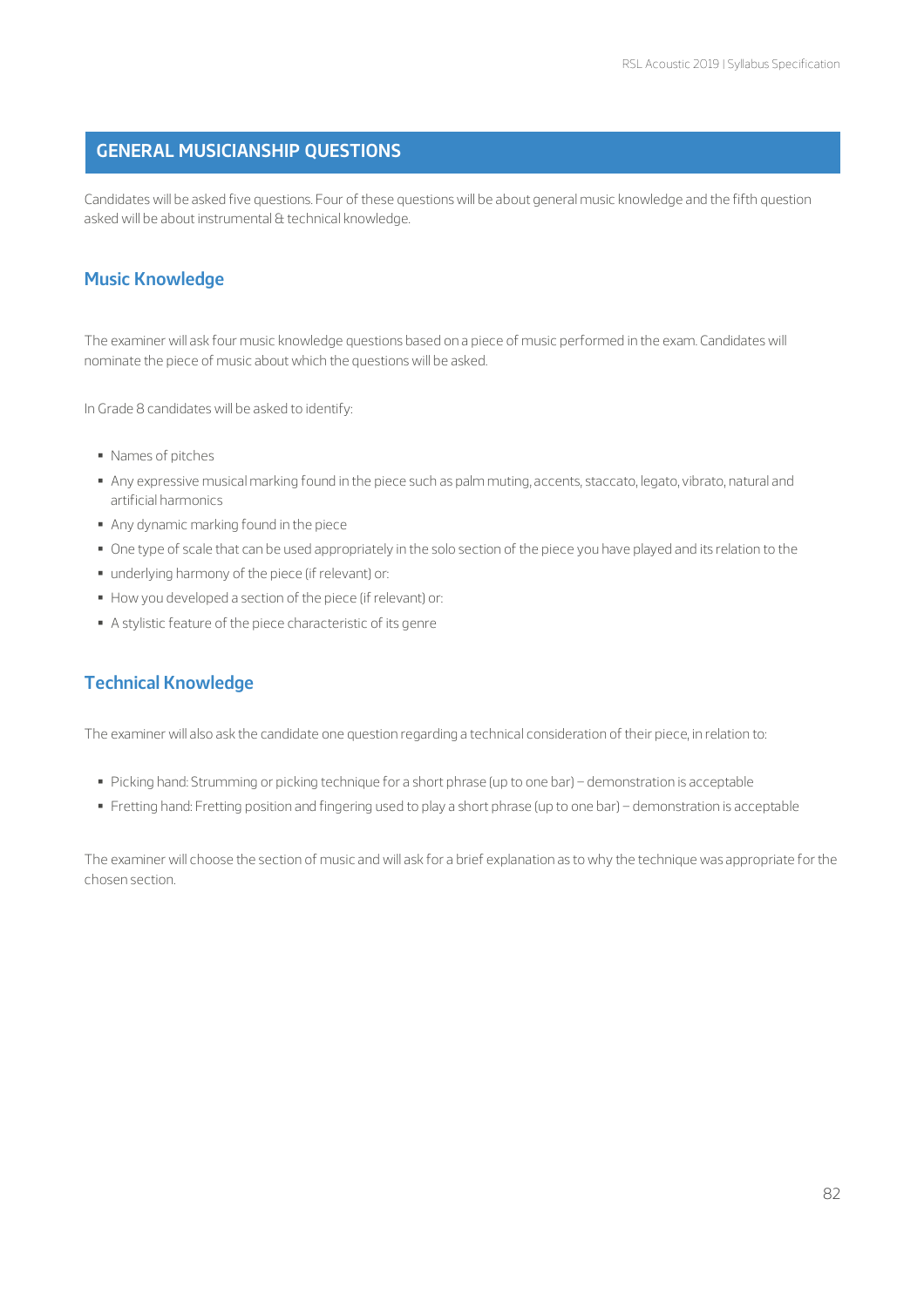# **REVISION HISTORY**